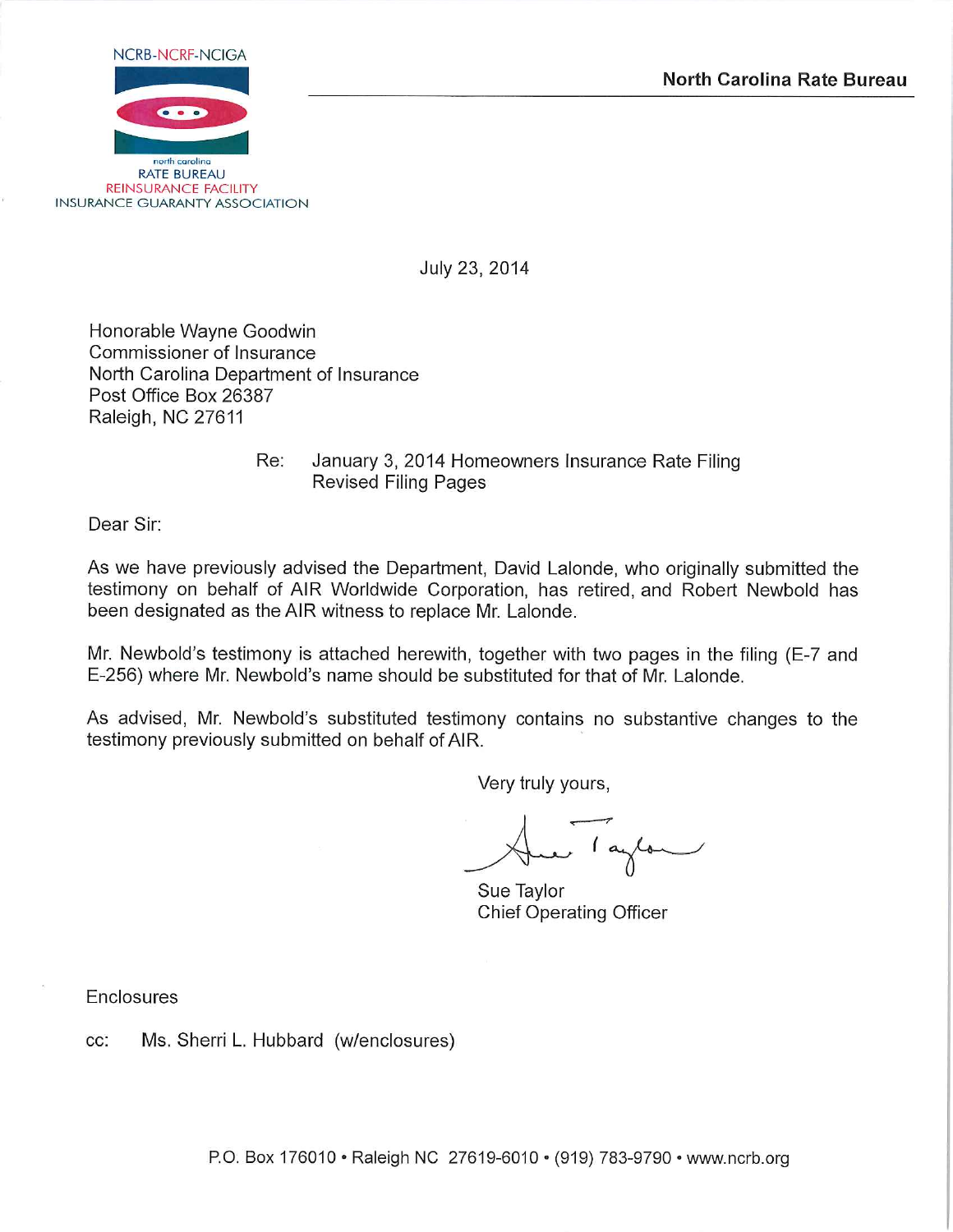### **Exhibit RB-5**

# **PREFILED TESTIMONY of ROBERT NEWBOLD**

# 2014 HOMEOWNERS INSURANCE RATE FILING BY THE NORTH CAROLINA RATE BUREAU

1. Q. What is your name and business address?

A. My name is Robert Newbold. My business address is 131 Dartmouth St, Boston, MA 02116.

2. Q. What is your occupation?

A. I am Senior Vice President of AIR Worldwide Corporation, a corporation in Boston, Massachusetts.

3. Q. What is AIR Worldwide Corporation?

A. AIR Worldwide Corporation (AIR) is a scientific leader and respected provider of risk modeling software and consulting services. AIR founded the catastrophe modeling industry in 1987 and today models the risk from natural catastrophes and terrorism in more than 90 countries. AIR is headquartered in Boston with additional offices in North America, Europe, and Asia.

4. Q. How many employees does AIR have?

A. AIR has over 500 employees. Of those over 200 have graduate degrees and over 70 have PhDs. Their disciplines include meteorology, wind engineering, actuarial, computer science and statistics.

5. Q. Could you describe your duties as Senior Vice President of AIR?

A. As Senior Vice President, I am responsible for AIR's Consulting and Client Services Group in the Americas. The Consulting and Client Services group provides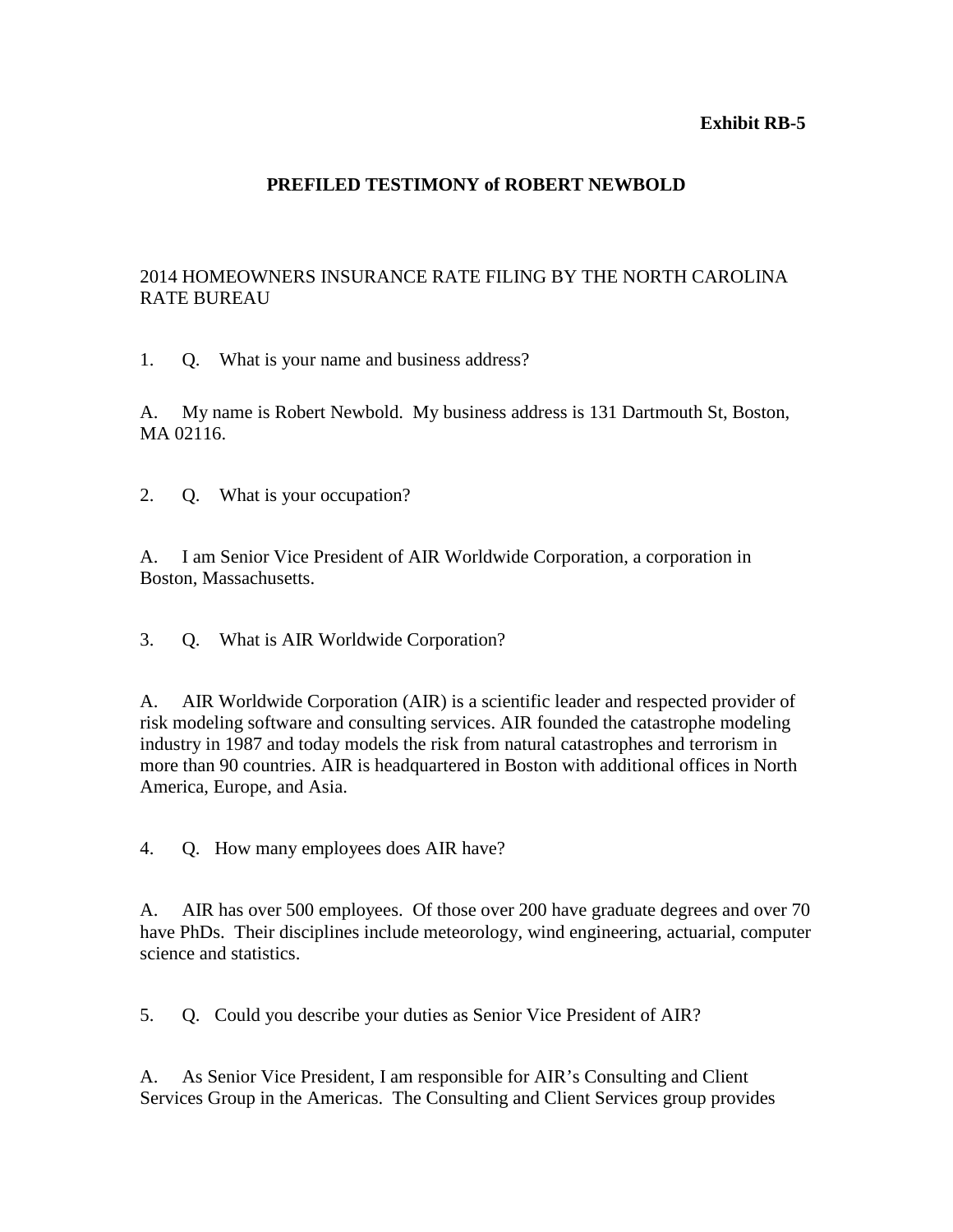model and software support and service to AIR's clients. This includes performing analyses using the AIR models, assisting clients in the interpretation of results generated by the AIR models, and training clients on the most efficient way to interact with AIR's software products and solutions. As Senior Vice President, I am also responsible for all of AIR's internal and external training and education, and I am responsible for regulatory work.

6. Q. What is your educational background?

A. I have a Bachelor of Science in Systems Engineering from the University of Virginia. I have a Master of Science in Information Systems (High Honors) from Boston University, and a Master of Business Administration (High Honors) from Boston University. I have completed the requirements of the AIR Institute Certified Catastrophe Modeler Program to achieve the designation of Certified Catastrophe Modeler (CCM).

The Certified Catastrophe Modeler Program is an educational program offered to AIR's clients. The program includes a week of classroom education focusing on both models and software, as well as providing insight into how the models are created and how results from the models should be interpreted. Over the course of my AIR career, in addition to completing the Program, I have also designed course content and materials, acted as an Instructor, and most recently, I have taken a role of preparing other AIR staff to act as Instructors in the Program.

7. Q. What has been your experience since obtaining your initial degree?

A. I was employed at EDS Corporation from 1996-99 and became Information Analyst. From 1999-2001, I attended Boston University Graduate School of Management in pursuit of two Master's degrees. From 2001-02, I was employed at Deloitte Consulting where I became Senior Risk Consultant.

In 2002 I was employed by AIR Worldwide Corporation. I have now been employed by AIR for nearly 12 years, during which time I have had extensive experience with the AIR models performing the functions described in the Consulting and Client Services Group in the response to Question 5 above.

8. Q. Please describe your technical publications and speaking engagements relating to computer models and insurance.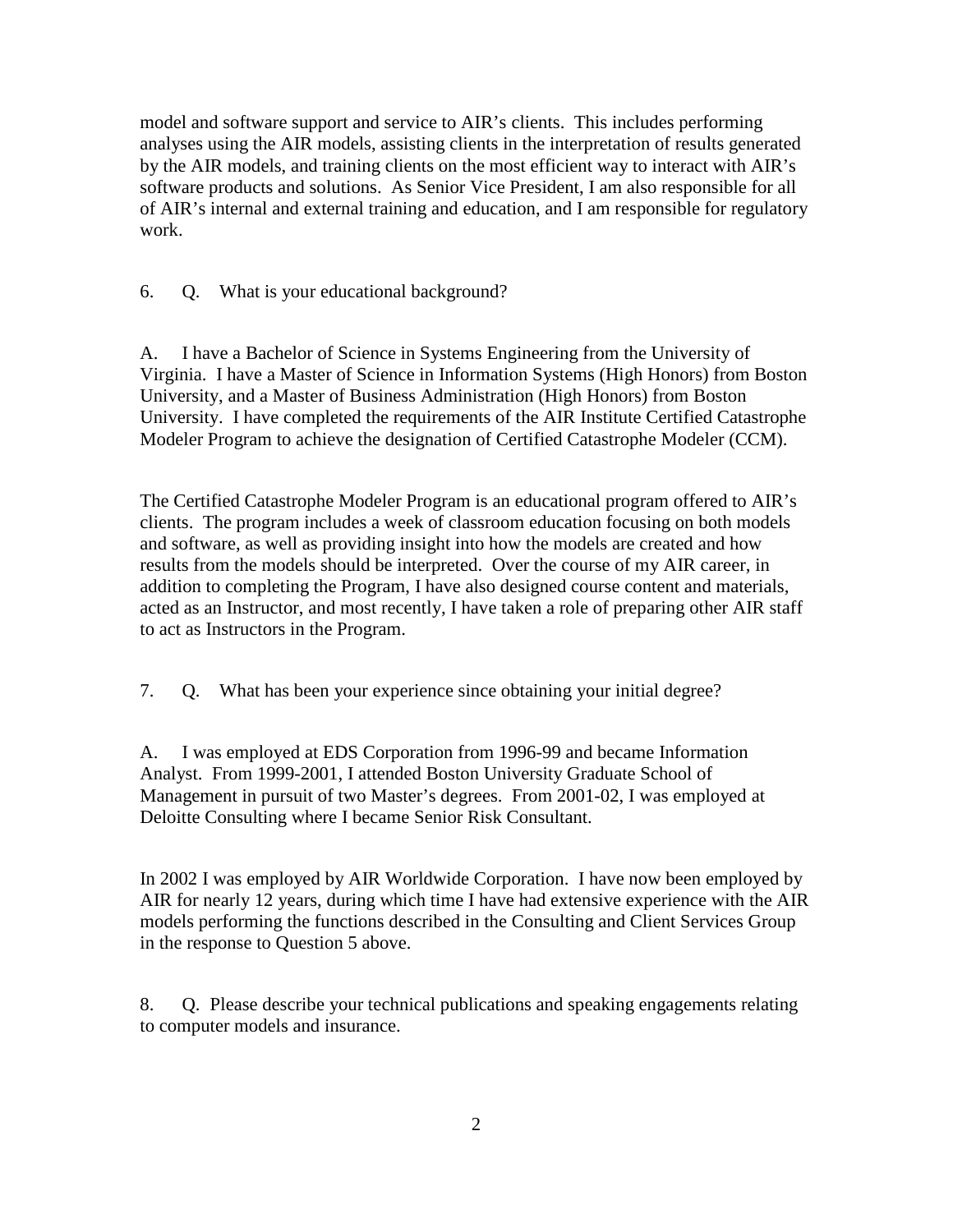A. I present regularly at the AIR's Client Conferences on various catastrophe risk management topics involving modeling. Further, I travel often to AIR clients and prospects, and have made numerous presentations directly to individual insurers, reinsurers, investment bankers, rating agencies and regulators.

9. Q. Please describe your experience with respect to the issue of computer modeling of windstorms, including tornadoes, hurricanes, hailstorms and other storms.

A. I have been working with AIR's models since joining the company in 2002. In addition to performing analyses using the model and presenting results to clients, I have been charged by AIR with the responsibility for explaining the model in external settings such as in global investor settings as part of AIR's Securitization practice. I have also presented the model in front of the Florida Commission on Hurricane Loss Projection Methodology's Professional Team, who perform an extensive scientific review of hurricane models on an bi-annual basis.

10. Q. Could you characterize your familiarity with the AIR hurricane model that is used by the North Carolina Rate Bureau in this filing?

A. As described above, I have worked with AIR's hurricane model since 2002. I am familiar with all aspects of AIR's hurricane model. I work closely with members of AIR's staff involved in the development, maintenance and application of AIR's hurricane model. I feel that I am well-suited to the task of testifying about the model as a result of my many years of modeling experience and my knowledge of all of the scientific components of the model and how they interrelate with each other.

11. Q. What has been your relationship with the scientific and technical staff at AIR that has allowed you to gain personal knowledge as to AIR's U.S. Hurricane model?

A. Over many years I have had extensive exposure to the technical details of the model components throughout the processes of development and updating the model. I work closely with internal staff members who utilize the model on a day-to-day basis on behalf of AIR clients. I have also presented the model to the Professional Team of the Florida Commission, which includes meteorologists, wind engineers, programmers and others who develop, implement, enhance and explain AIR's model.

12. Q. What has been your role in explaining the model to regulators?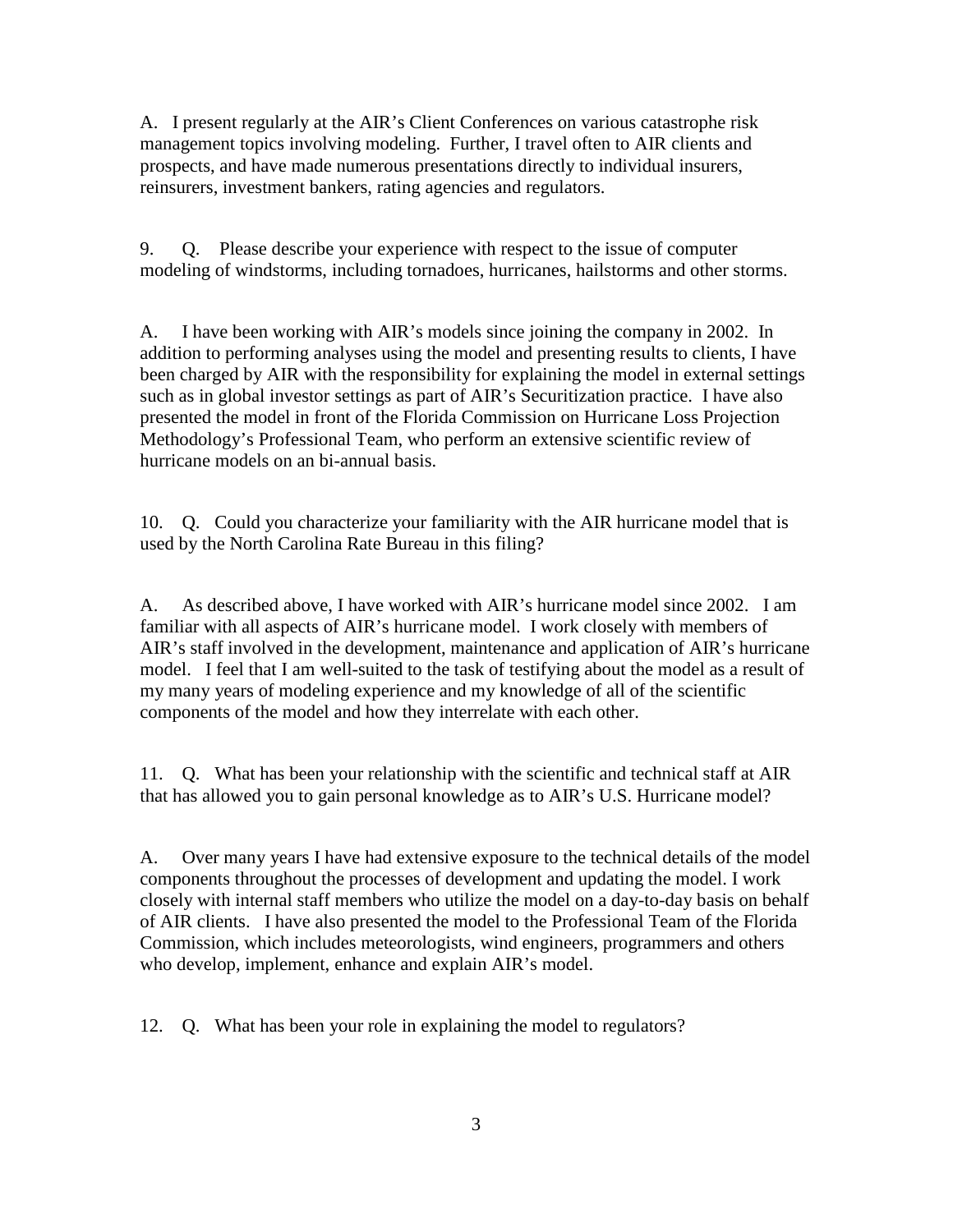A. AIR clients using the AIR hurricane model to file insurance rates often receive inquiries from state departments of insurance that include questions on the models used to generate the rates. I have prepared responses to such inquiries for a number of states, including Alabama, Louisiana, South Carolina, Florida, Mississippi and Texas. I have presented the hurricane model to the Massachusetts Office of the Attorney General and the Massachusetts State Rating Bureau in connection with rate filings of the Massachusetts Property Insurance Underwriting Association. I have also offered expert testimony on the AIR hurricane model before the Maryland Insurance Administration.

13. Q. Please describe the types of companies and organizations for which you have consulted in connection with the computer modeling of windstorm losses.

A. More than 400 organizations obtain AIR's services. AIR provides catastrophe risk assessment products and services to primary insurance companies, to reinsurers, to intermediaries, to coastal Beach and FAIR plans and other residual market organizations, to state funds, and to other insurance related organizations. We also provide services to investment banks and investors in catastrophe bonds, as well as to bond rating agencies that analyze and rate those bonds.

14. Q. Please explain what those various entities are.

A. "Primary insurers" are the companies with which the members of the public interact when they purchase homeowners insurance policies that cover hurricanes. The members of the Bureau are primary insurers, and they sell homeowners insurance policies to their policyholders.

"Reinsurers" write insurance to cover primary insurers, and that transaction is called reinsurance. Primary insurers purchase reinsurance in part to ensure that they are able to remain solvent in the case of a major industry catastrophe such as a hurricane, and therefore will be able to meet their obligations to their owners and policyholders. The contractual relationship between the primary insurer and reinsurer is typically called a "reinsurance treaty."

"Intermediaries" include reinsurance brokers and other experts in catastrophe risk who assist primary insurers in locating reinsurers that are willing to write reinsurance and in negotiating terms and rates with those reinsurers.

"Residual market organizations" are involuntary market mechanisms that have been set up by state law to write insurance in high risk situations where the primary insurers are unable or unwilling to write policies at the rates that can be charged for the risk involved. Catastrophe losses have to be paid by someone, and complex state laws typically provide that losses will be paid by some combination of insurers, reinsurers, policyholders and others. The so-called "Beach" and "FAIR" plans in North Carolina are residual market mechanisms.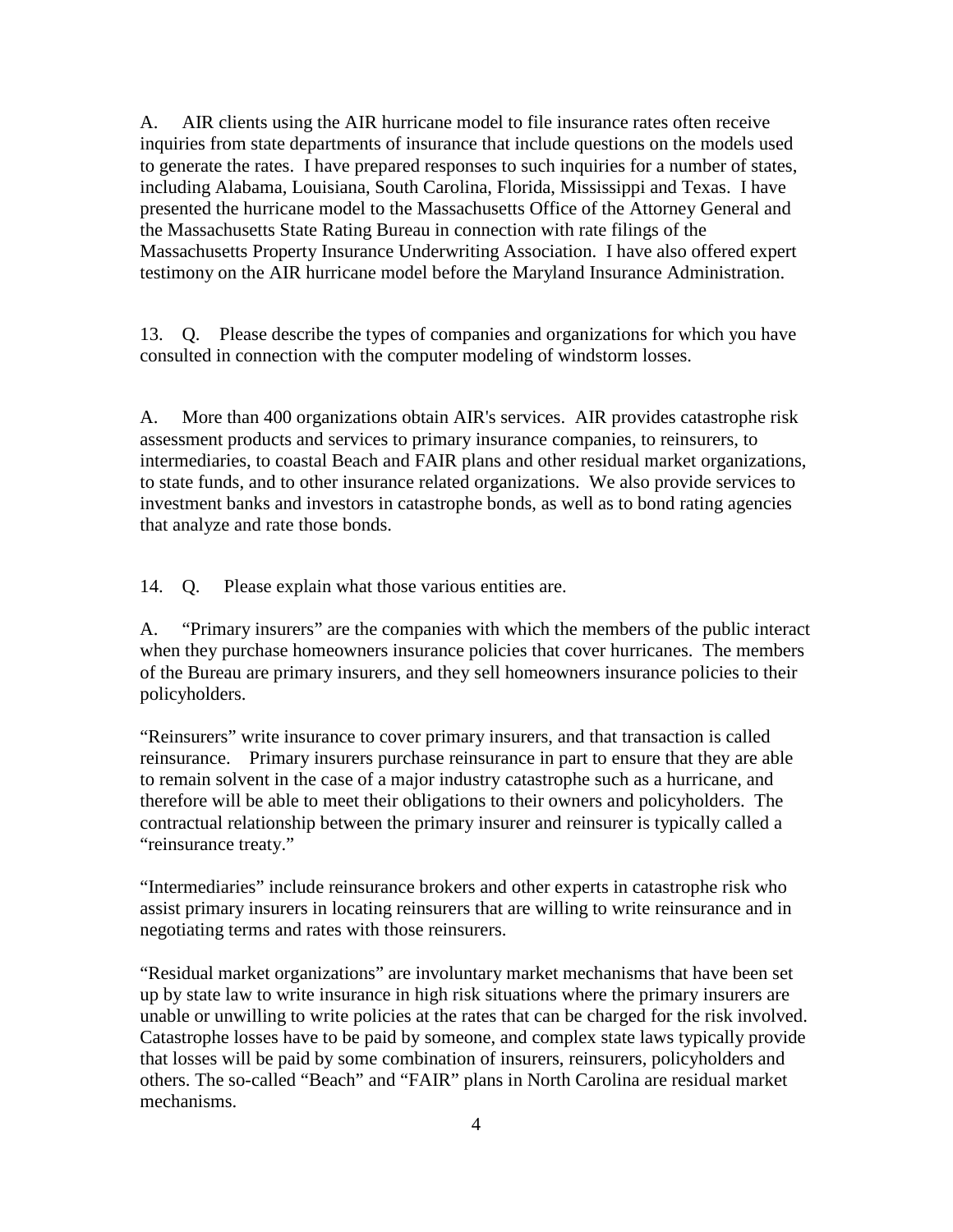"State funds" are similar to residual market organizations in that they arise by state law to write insurance in high risk situations where the primary insurers are unable or unwilling to write policies. State funds typically involve the situation in which the state ultimately assumes responsibility for payment of catastrophe losses, such as the case of Citizens Property Insurance Corporation in Florida.

"Investment banks" are sophisticated financial advisers that, in the context of hurricane modeling, analyze the risk of catastrophes and provide advice and assistance to entities that issue and purchase bonds covering catastrophes. Catastrophe bonds frequently serve as an alternative to reinsurance.

"Investors" are parties that invest in catastrophe bonds in order to gain a financial return. In the event of a catastrophe triggering the bond, they are responsible for covering the financial loss indicated in the bond's agreement.

"Rating agencies" are independent organizations such as AM Best, Moody's, Fitch's and Standard and Poor's that analyze the risk of companies and financial instruments. They rate the level of risk involved in instruments such as catastrophe bonds as well as the solvency of primary insurers, reinsurers and investment banks. Investors and issuers of catastrophe bonds rely upon rating agencies in connection with the issuance and purchase of catastrophe bonds.

15. Q. Have these various entities described above relied upon AIR's hurricane model?

A. Yes, over 400 such entities have relied upon our model and methodology in many different contexts and in many situations over many years.

16. Q. Please explain how primary companies and reinsurers have relied upon your computer simulated hurricane loss estimates?

A. Reinsurers use AIR Software Systems (CATRADER®, CLASIC/ $2^{TM}$ , CATSTATION<sup>TM</sup>, Touchstone<sup>®</sup>), which all utilize the same underlying models, such as AIR's hurricane model that was used for this analysis, to estimate expected and potential large losses on the reinsurance treaties that they write with the primary companies. Based on these expected loss estimates as well as other economic and underwriting information, reinsurers develop the rates that they charge for catastrophe reinsurance treaties with primary companies.

Primary companies use our services and software systems to estimate their loss potential to catastrophic events such as hurricanes and earthquakes for multiple reasons. One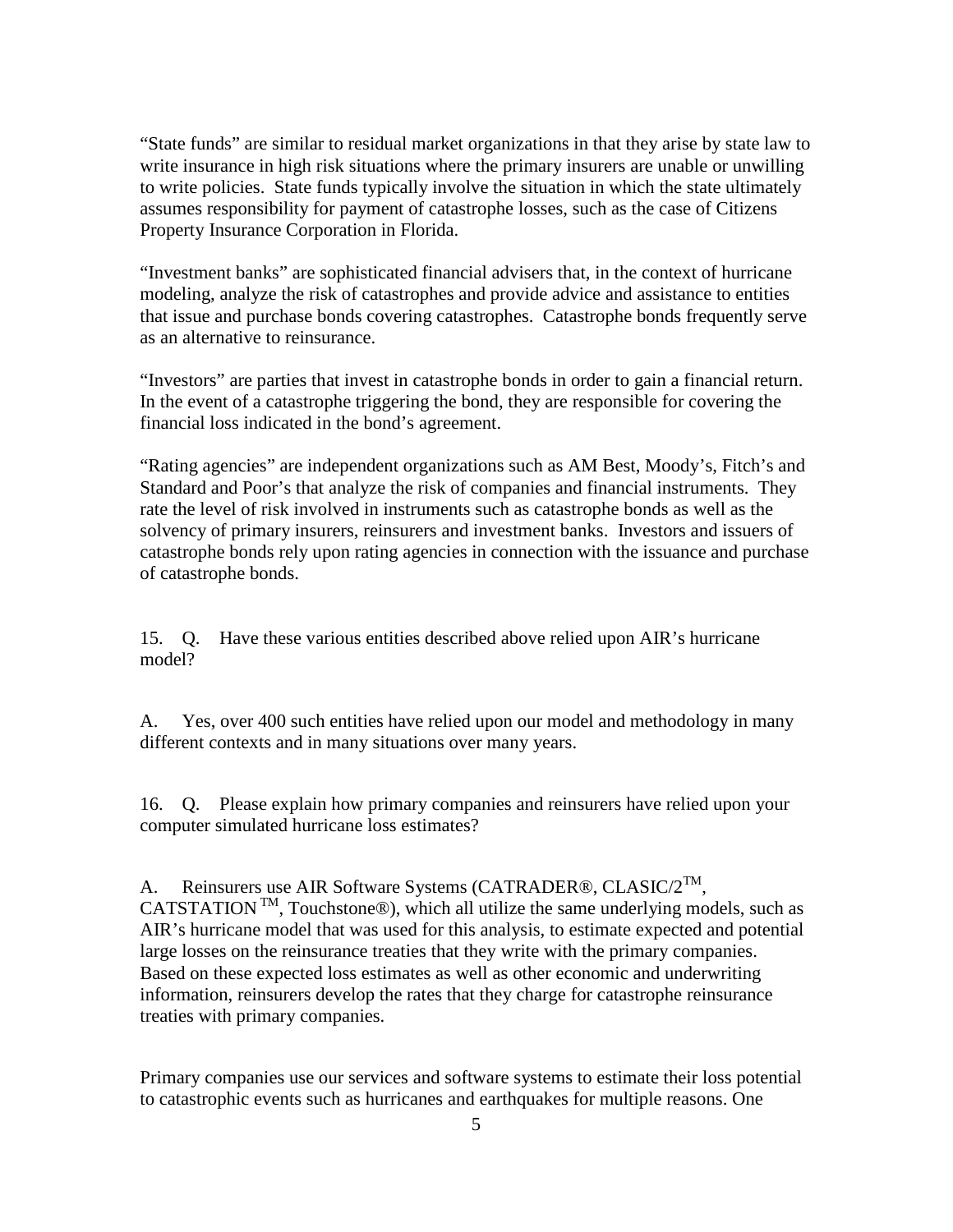reason is to estimate catastrophe pure premiums and loss costs in various geographical areas for the purpose of setting rates. They are also interested in estimating large loss potential in order to help them to decide how much catastrophe reinsurance they need to buy to protect their company's solvency and pay losses. Particularly after Hurricane Andrew, which caused numerous primary companies to become insolvent, primary companies want to make sure that they are not overly exposed to a single catastrophic event.

As a practical matter, reinsurers and primary insurers have competing economic interests with regard to the output of the catastrophe models. A model which overstated hurricane exposure would prejudice primary insurers through the elevation of reinsurance costs. A model which understated hurricane exposure would result in reinsurers collecting inadequate premiums for the risk undertaken. AIR's ability to serve clients with such competing economic interests is dependent on the rigorous peer review and ongoing updates to the model with the most recent scientific and meteorological data available, to maximize the accuracy of outputs from all AIR models.

17. Q. What is a reinsurance treaty?

A. It is a contract negotiated between a primary insurer and a reinsurer. These treaties come in many different forms and are negotiated between the parties often using the AIR hurricane model as an input in the negotiations. The different primary companies choose to expose their surplus to very different levels of risk based upon factors such as the areas where they choose to write insurance, the types and numbers of policies that they write in high risk areas, the policy terms that they employ, the lines of insurance that they write, their ability to cover major losses using their own funds, etc. There are several hundred primary companies writing property insurance in North America, and each has a unique "book of business" as to the policies it writes and its exposure to catastrophes. Catastrophes can occur in many forms, including earthquakes, severe thunderstorms (hail, wind, and tornados), winter storms, flood, terrorism and fires, as well as hurricanes.

When primary insurers analyze their book of business, they use AIR models to assist them in determining their exposure to various catastrophes and their reinsurance needs to protect their financial security and ability to pay losses when a catastrophe occurs. Each primary insurer has unique exposure to catastrophes, and each needs to analyze its own exposure and determine its reinsurance program based upon its examination of that exposure and its ability to take on risk.

A primary insurer's reinsurance program can be written to cover a single hurricane or a season of hurricanes. It can involve other wind events such as a tornado outbreak or a winter storm. It can involve an entire season of all wind events including tornadoes, hurricanes, straight line winds, hail, winter storms, etc.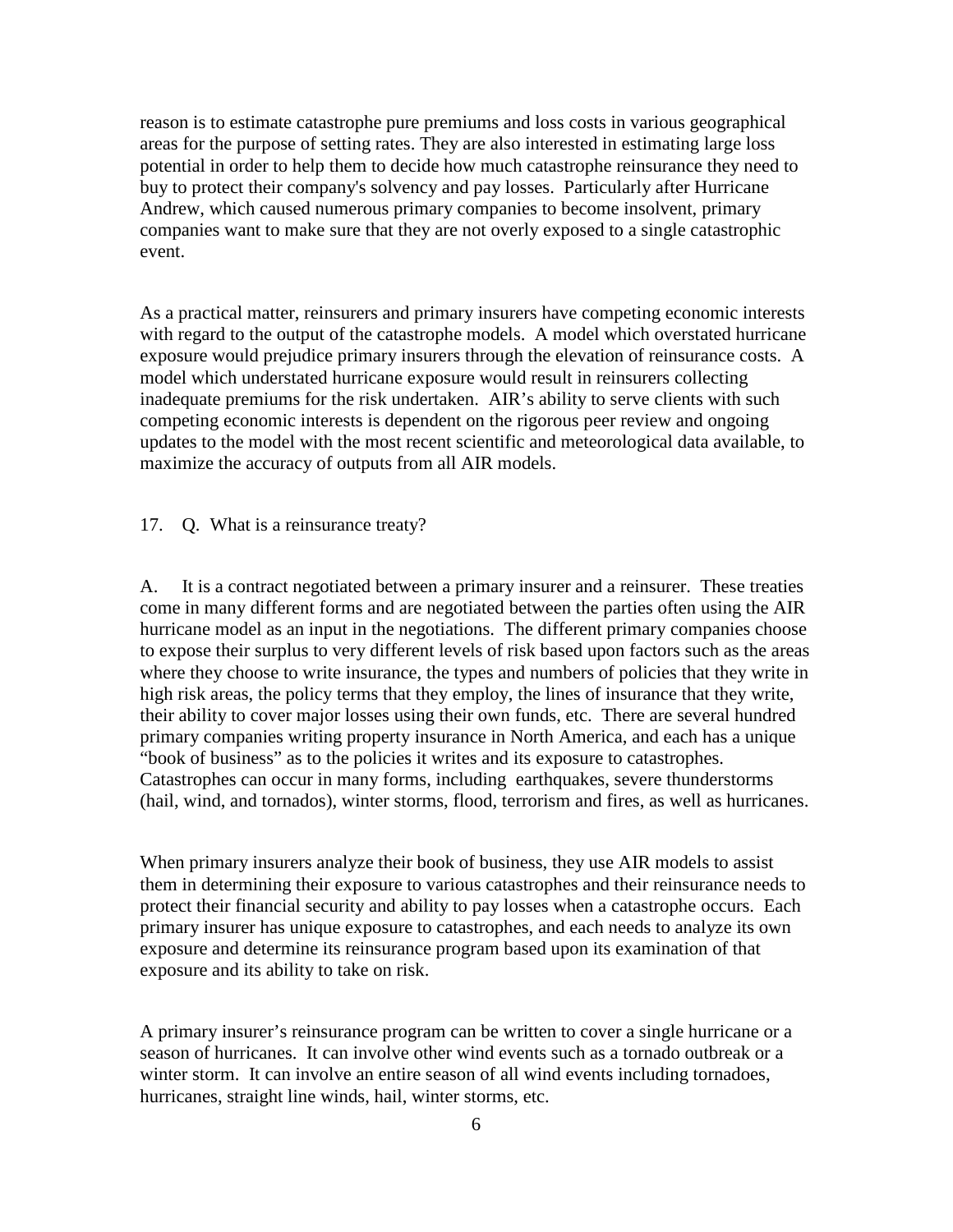Of course, catastrophes can be caused by events other than wind. For instance, some areas are more prone to earthquake than others, and some primary companies are therefore more exposed to earthquake losses than others. Primary companies may purchase reinsurance coverage for most or all risks, including earthquakes, terrorism, brush fires, volcanic eruption and other perils in addition to wind. This can all be done in the same reinsurance treaty or in separate treaties.

It is often the case that large primary insurers will have treaties with numerous different reinsurers, and they may also rely upon catastrophe bonds as well. Primary companies may purchase reinsurance for a single region such as North America, the United States, the hurricane-prone southeastern United States, the Mid-Western United States, the West Coast of the United States, a single state, etc.

The financial terms of reinsurance treaties and catastrophe bonds can vary widely and depend on the needs, ingenuity and willingness of the parties. The AIR models are a vital tool when the parties are negotiating the terms of reinsurance treaties. A primary company can enter into a reinsurance treaty that covers the company above a stated dollar amount, a concept that is similar to a deductible in a typical homeowners policy. Primary companies generally must purchase reinsurance that is capped such that there will be no reinsurance payments beyond a certain dollar amount that is negotiated between the primary insurer and the reinsurer. Such a cap involves a concept similar to a maximum policy amount in a typical automobile liability insurance policy. A reinsurance treaty can provide for the purchase of reinsurance on a pro-rata or quota-share basis where the reinsurer pays a percentage of the catastrophe losses and the primary insurer retains the remaining percentage. Such a basis is similar to a percentage copayment in some health insurance policies. There are a virtually infinite number of possibilities, and the AIR models provide consistent detailed information on the risk to both parties, allowing the parties to negotiate and reach agreement.

18. Q. Please explain how coastal residual market plans rely upon your model.

A. These plans typically operate in a manner similar to primary companies, and they often purchase reinsurance to cover some of their catastrophe exposure. As with primary insurers, coastal plans use models in analyzing their risk to catastrophic hurricanes and in placing reinsurance or obtaining catastrophe bonds. The coastal boards then use AIR's analyses to decide on levels of surplus to maintain, reinsurance to purchase and sometimes the rates that should be charged to their policyholders. They also use AIR's analyses to advise primary companies and the public as to potential assessments that they may face in the event that a hurricane exceeds the plan's surplus and reinsurance. The same type of analysis is typically performed with respect to state funds. They sometimes rely on intermediaries to provide some or all of these services.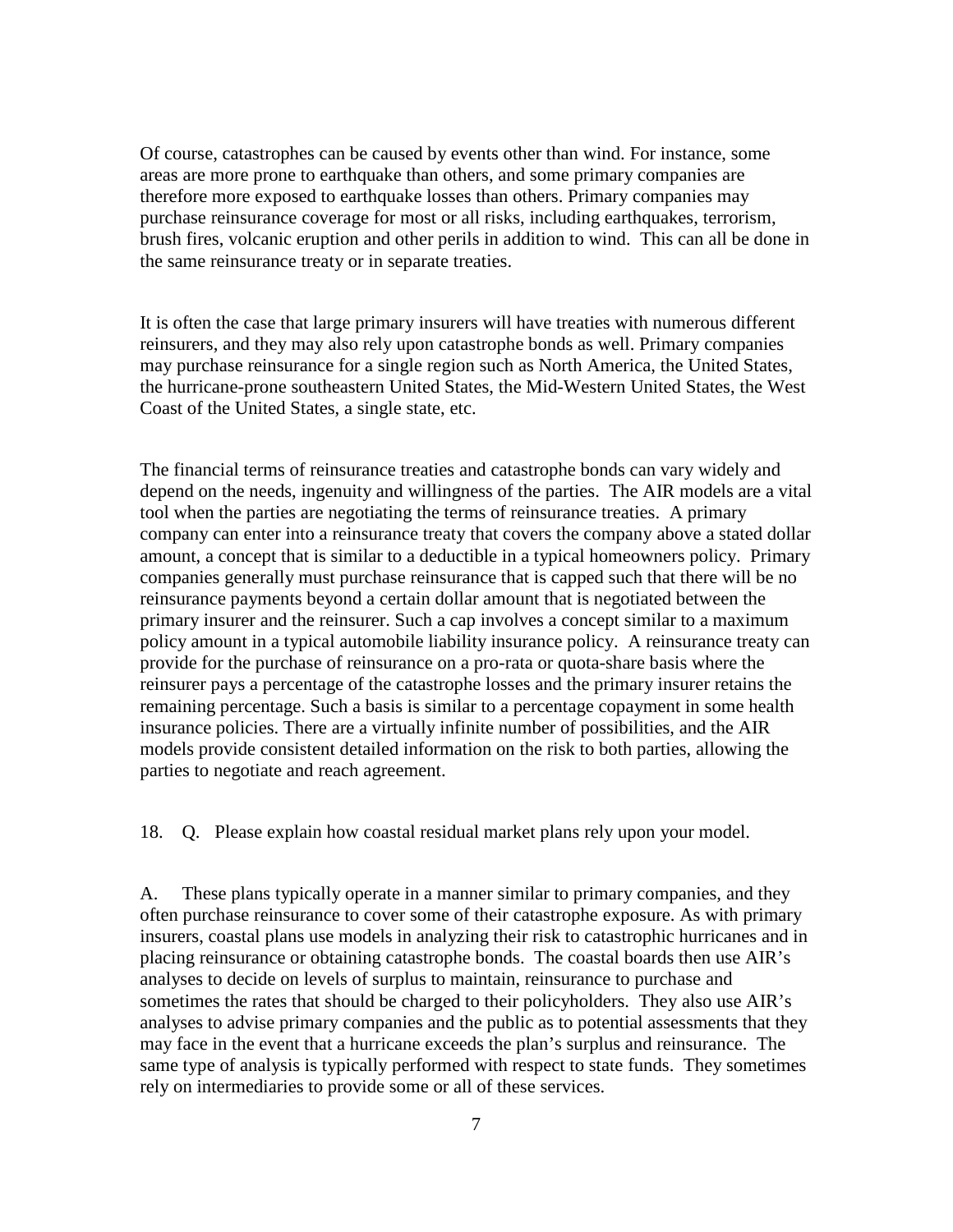19. Q. Please explain how the investment community relies upon your model.

A. AIR provides hurricane loss estimation services to the investment community in conjunction with various catastrophe bond offerings that are issued. Both issuers and purchasers of catastrophe bonds are typically advised by investment bankers. As with the analysis that underlies the negotiation and pricing of reinsurance treaties, these parties in the investment community use the probabilistic estimates derived from the AIR catastrophe models as the primary basis for pricing and investing in catastrophe bonds. Bond rating agencies provide objective opinions of the bonds using the results of the AIR models, and those ratings in turn affect the price and terms of those bonds that are issued.

20. Q. Have you been asked by the Bureau to prepare an analysis based on AIR's model of hurricane loss potential for the state of North Carolina?

A. Yes.

21. Q. What reports has AIR prepared for the Bureau relating to North Carolina homeowners insurance?

A. We have prepared a report for the Bureau based on an analysis using a simulated sample of 100,000 "years" of potential hurricane experience based on our standard view of the hurricane risk. A copy of our report is attached hereto as Exhibit RB-6A.

We have also prepared a report using a simulated sample of 100,000 "years" of potential hurricane experience that estimates the potential impact of elevated sea surface temperatures (SSTs) in the North Atlantic on hurricane activity (the Warm Sea Surface Temperature or "WSST" catalog simulation). A copy of that report is attached hereto as Exhibit RB-6B.

A simulated "year" in this context represents a hypothetical year of hurricane experience that could happen in the prospective year. For the Bureau we used exposures for 2011, which was the most recent year available. These large samples of simulated loss experience enabled us to estimate hurricane pure premiums and loss costs as well as the probabilities of losses of various magnitudes.

As will be discussed later in my testimony, AIR has also prepared an additional exhibit of estimated hurricane losses based on notional exposures to assist the Bureau in its analysis of homeowners territorial definitions.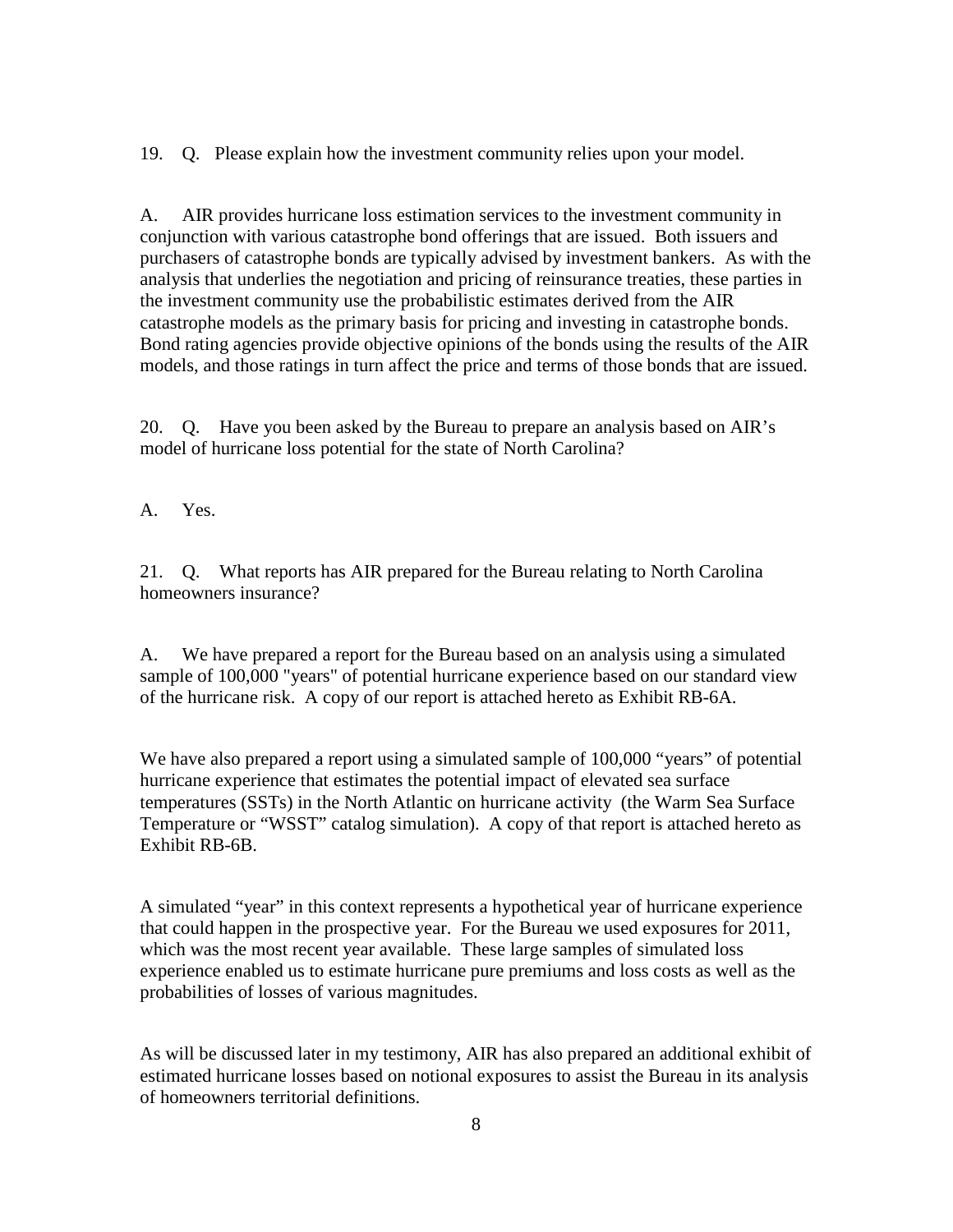22. Q. In the context of Exhibits RB-6A and RB-6B, what is meant by the term "pure premiums"?

A. Pure premiums are calculated by dividing the estimated long run average annual aggregate losses by the number of risks, i.e., the house years. The resulting pure premium values are a measure of the expected value of loss for each individual risk.

23. Q. In the context of those reports, what is meant by the term "loss costs"?

A. Loss costs are calculated by dividing the estimated long run average annual aggregate losses by the insurance in force, i.e., the insurance years plus the liabilities for contents and other coverages. The resulting values are a measure of the expected value of loss for each dollar of insured value.

24. Q. Please describe the approach that AIR used to develop these reports.

A. Our approach is that of a computer simulation model. Specifically, in the CLASIC/2™ software version 15.0, we ran our Standard Atlantic Tropical Cyclone Model, version 14.0.1("AIR hurricane model" or "AIR model" or "the model"). The Bureau provided exposure information used to generate the loss estimates. The exposure file contained information on the number of risks, coverage, policy form group, construction type, year of construction, geography, and amounts of insurance. This data was reviewed for reasonableness and input into the model. The data was geocoded based on the zip code information present in the exposure file. Finally, the model was run, simulating potential future hurricane losses and in the process applying policy conditions. The output of the model contains information such as average annual loss which is used in developing rates.

25. Q. What is the role of modeling in projecting future hurricane losses in the insurance context?

A. Many years ago modeling became a widely accepted method of analyzing the loss potential of future hurricanes in the insurance context. In recent years it has become the method that is almost exclusively used. AIR was the first company to develop probabilistic catastrophe modeling of hurricanes over 25 years ago as an alternative to the "rule of thumb" approaches on which insurance companies previously had to rely for the estimation of potential catastrophe losses from hurricanes. In 1987, AIR introduced to the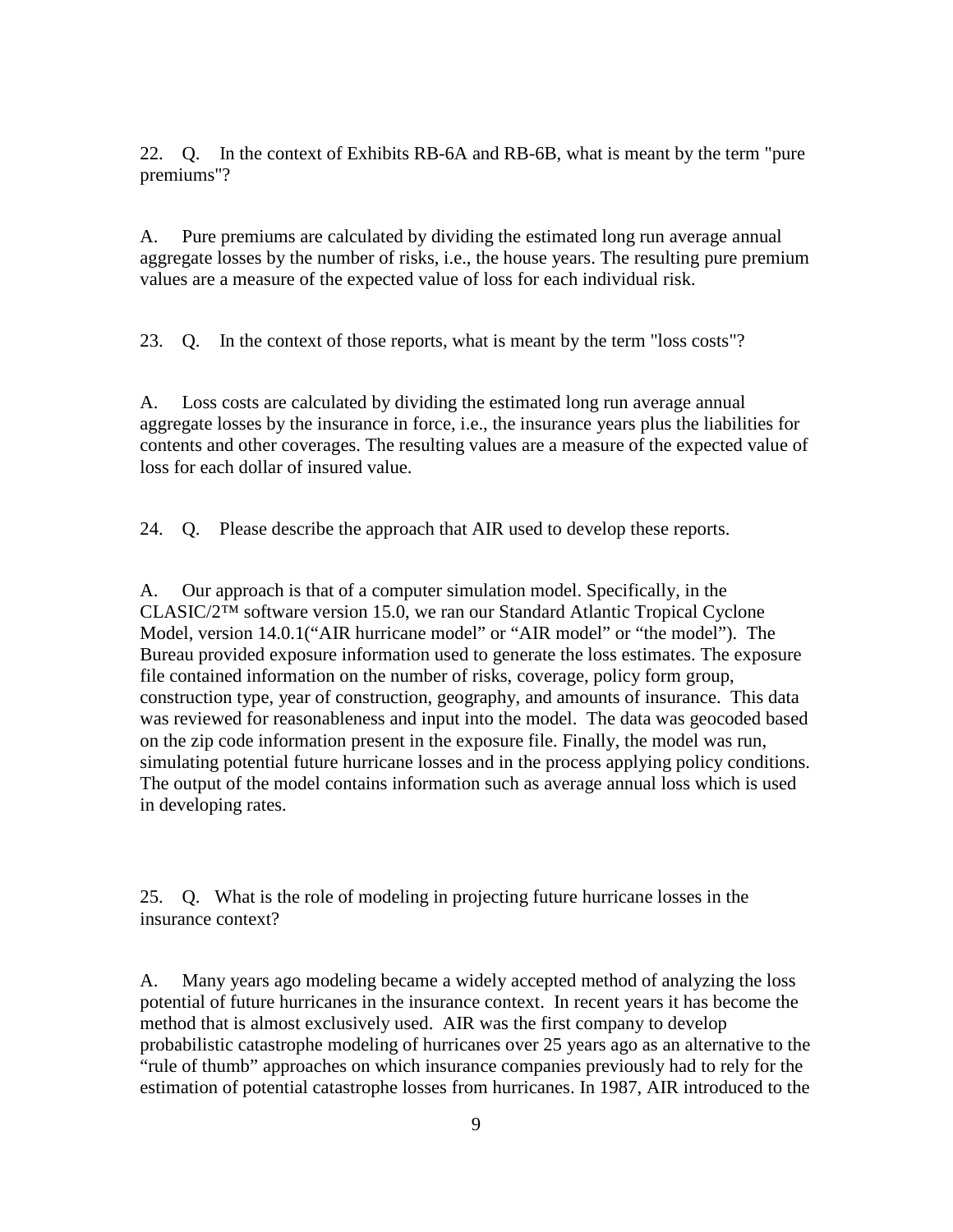insurance industry a modeling methodology based on simulation techniques and mathematical approaches that had been long-accepted in a wide variety of scientific disciplines. Since the inception of this new approach, the AIR hurricane model has undergone a comprehensive and continuous process of refinement, enhancement, validation, and review. The current version of the model contained in this filing was recently updated based on a comprehensive process of scientific review that began in 2007 and continued into 2010. It was further updated in 2013 to account for two additional years of historical hurricane activity that were included in the National Hurricane Center's (NHC) HURDAT database.

Prior actuarial techniques had by necessity relied on loss data on past hurricanes to project future losses, but that methodology was inadequate for many reasons. A prime reason is that the period of time for which insurance data was available was not sufficiently long to be representative of the long term climatology of hurricanes. Significant hurricanes are relatively infrequent events, and the sample was too small to have predictive capability. Insurance data for homeowners policies began in the 1960's when that policy was introduced, and there was data for earlier policies dating back only to about 1950. Further, efforts to use the limited insurance loss data from previous decades required complicated and highly inexact assumptions and other factors that must be considered in order to relate such data to current conditions. The usefulness of the limited loss data that did exist was significantly limited because of the constantly changing landscape of insured properties. Property values change significantly over the years, along with the costs of repair and replacement of buildings and contents. Building materials, design and construction practices change, as do the types and costs of personal property located in those buildings. New structures may be more or less vulnerable to catastrophe events than were the old ones. New properties continue to be built in areas of high hazard. Therefore, the limited loss information that was available from recent hurricanes was not suitable for estimating future losses.

While it was widely recognized that insurance loss information from the limited number of historical hurricanes did not provide a complete indication or adequate sample of what may occur in the future, there was no alternative until modeling became feasible. Modeling became feasible with the advent of high speed computerization and the enhancement of detailed scientific knowledge of how hurricanes work based on radar, satellites and other advancements. Numerous scientific advancements led to modeling becoming a widely accepted method of analyzing the risk of hurricanes. Modeling employs the available historical data as to meteorological characteristics of actual hurricanes and then allows for combinations and permutations of the parameters and locations of such historical data in order to model future events in accordance with their probability. Doing so provides a robust picture of the expected average loss potential in North Carolina and other hurricane prone states. During the period when modeling replaced the prior actuarial techniques, AIR has been a scientific leader in the catastrophe modeling industry.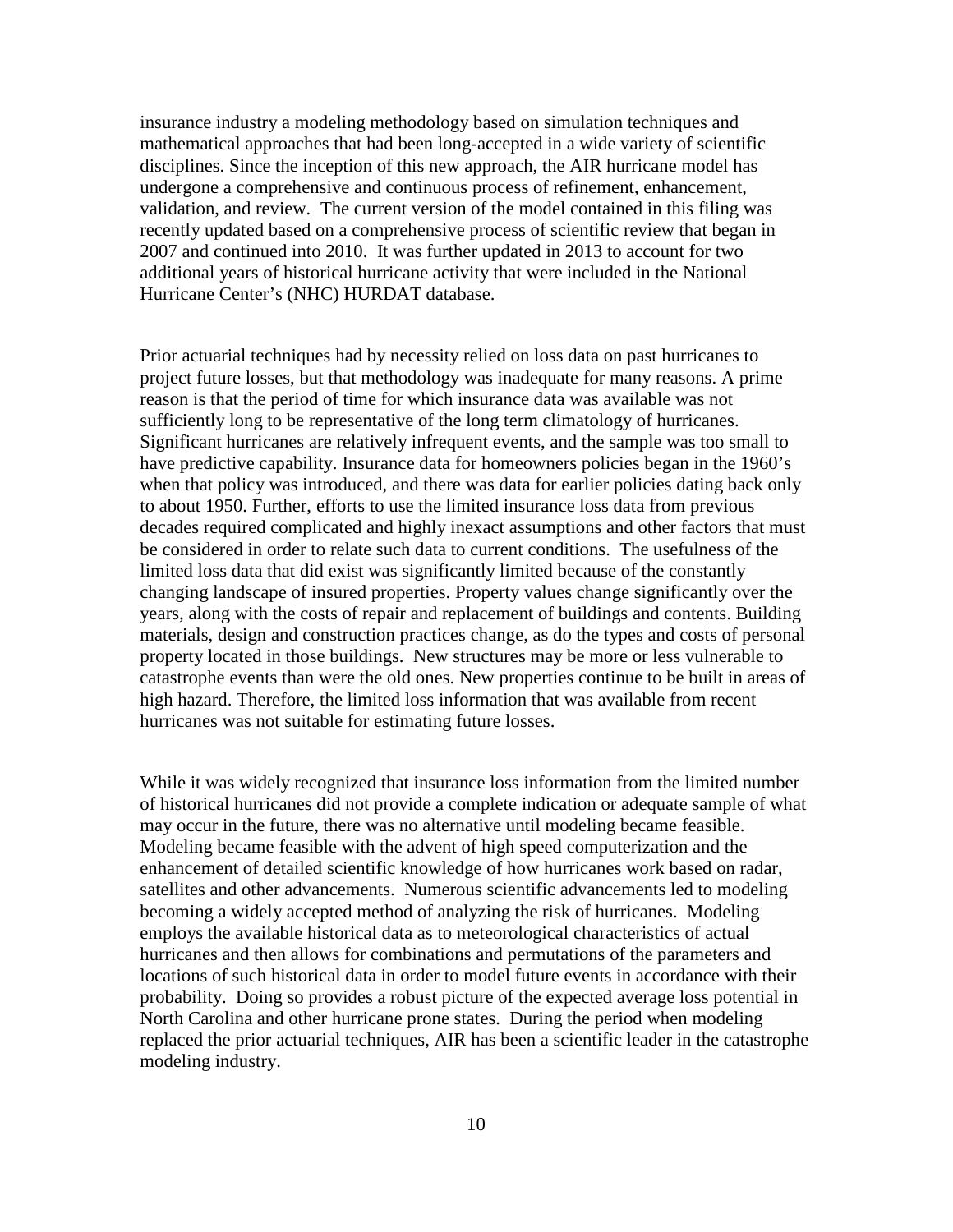26. Q. Does the AIR model produce an unbiased estimate of expected hurricane losses in North Carolina?

A. Yes. While the AIR model has been developed and updated by AIR's internal team of scientists and engineers, it has also been peer reviewed by independent experts in the relevant scientific and academic fields. Examination of modeled versus historical losses has validated the model and has revealed no systematic bias in terms of overestimation or underestimation. Our model is relied upon by parties with diametrically opposite financial interests, including both primary insurers and reinsurers, and both catastrophe bond issuers and investors in those bonds.

27. Q. Do you know how many years of homeowners insurance data exist for North Carolina?

A. I am advised that data for homeowners insurance exists only back to approximately 1960.

28. Q. What is your opinion as to whether homeowners insurance data for the period from 1960 to 2011 adequately represents the state's likely exposure to hurricanes?

A. In my opinion, that period of insurance loss data is not sufficient to estimate the true hurricane loss potential in North Carolina for numerous reasons. One reason is that hurricanes, particularly intense hurricanes, are low frequency events. The absence or presence of even one Category 4 or 5 hurricane (under the Saffir-Simpson scale) can dramatically influence the loss potential calculated over the short time horizon in which homeowners insurance rates are examined in connection with non-catastrophe causes of loss. There has been one Category 4 storm that has made a landfall in North Carolina since 1900 (Hazel in 1954). However, several others could easily have done so if slightly different weather conditions had been present to steer those storms into North Carolina.

Furthermore, as stated previously, the validity and utility of the historical loss data that does exist is limited because of the constantly changing landscape of insured properties. For instance, since Hurricane Hazel devastated southeastern North Carolina in 1954, there are many more houses at the coast that may have been built according to more modern construction practices and contain different levels of contents. Policy forms in use today provide different coverage than those in 1954. It is highly questionable whether the cost data for repairing and replacing houses and their contents in 1954 can validly be compared with cost levels today.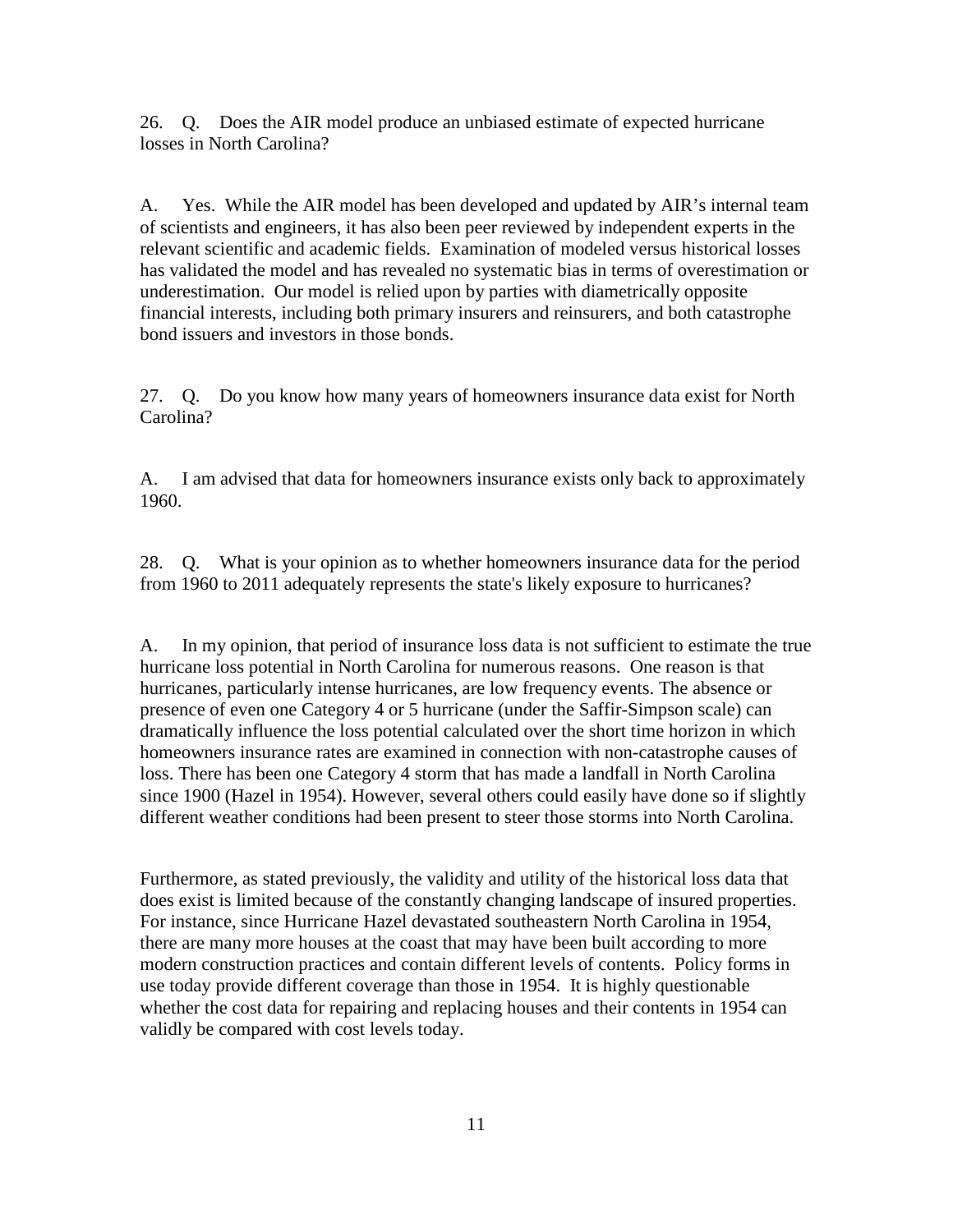For these reasons, the best available measure of North Carolina's current exposure to hurricanes can be gained by using a computer simulation model, which is grounded in a longer period of meteorological history and documented science. Modeling reflects the broad range of events that could occur in the next hurricane season, with those events modeled in accordance with their probability.

29. Q. What is a computer simulation model?

A. Basically, a computer simulation model is a series of computer programs which describe or model the particular system under study. All of the system's significant variables and interrelationships are included. A high-speed computer then "simulates" the activity of the system and outputs the measures of interest, such as the average expected loss costs.

As is appropriate in probabilistic modeling, AIR's hurricane simulation model incorporates random variables. Numbers are generated from the probability distributions of random variables to assign values to the variables for each model simulation. The probability distributions are usually standard statistical distributions selected on the basis of good fits with empirical data from actual hurricanes and are consistent with and supported by such data and published literature from accepted academic, scientific and governmental sources.

A very large number (100,000) of simulations or iterations of what could happen in the following year are performed in order to derive average loss costs from simulation models. Average values derived from these 100,000 simulations are calculated and put into exhibits RB-6A and RB-6B. Many simulations are necessary so that the output distribution converges to the true distribution and that model-derived estimates are "stable."

The figure below illustrates the component parts of the AIR model (gray boxes). Each component represents both the ongoing efforts of the research scientists and engineers who are responsible for its design and the computer processes that occur as the simulations are run.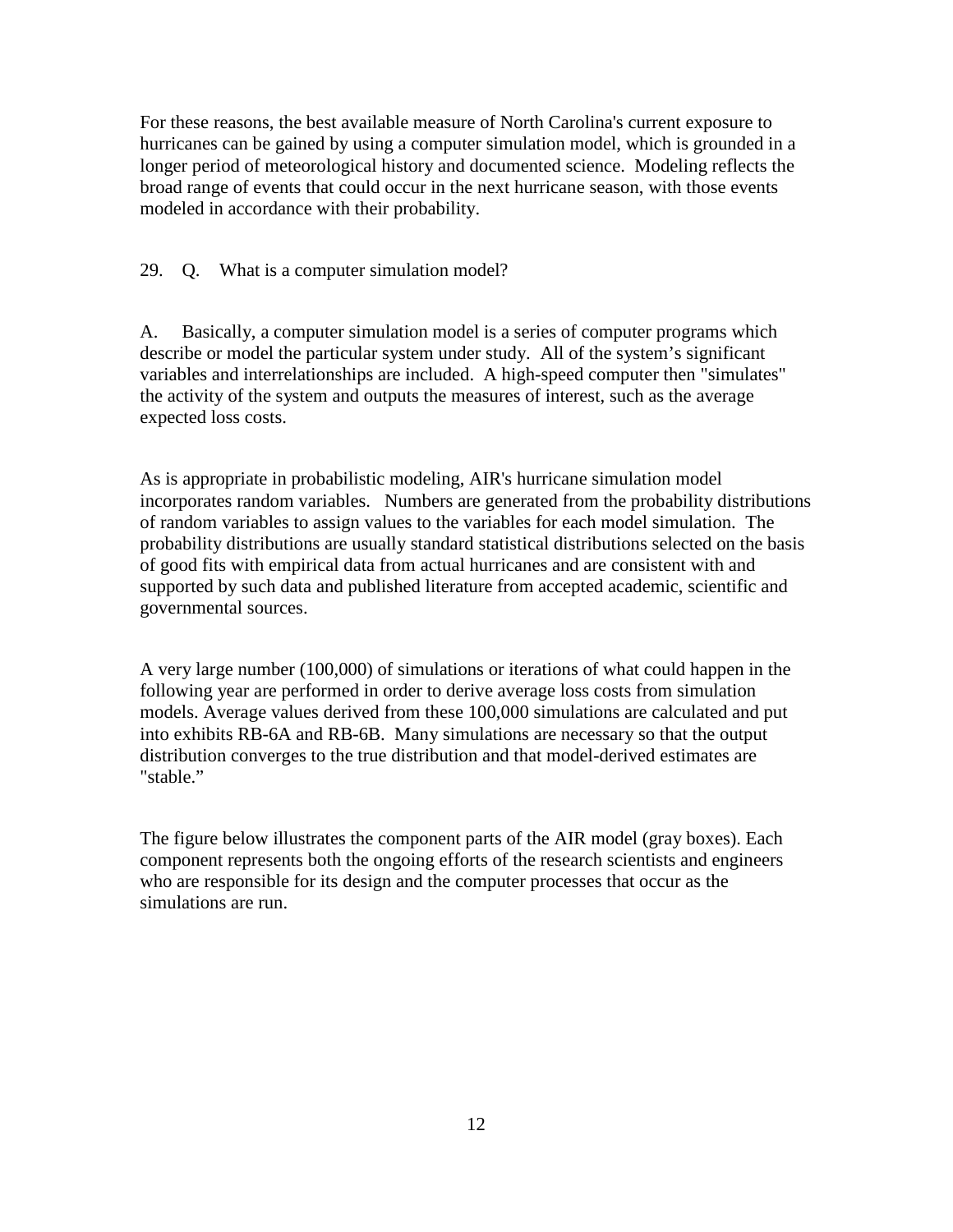

30. Q. Is computer modeling commonly used and relied on in meteorology and other fields?

A. Yes. Computer simulation models are universally used and relied upon every day in meteorology and many other fields. They are particularly useful tools for the analysis of complex problems involving the combination of multiple variables whose underlying distributions do not have closed form analytical solutions. In current operational hurricane forecasting practice, experts in the National Hurricane Center (NHC) rely heavily on various kinds of computer models. These models range in complexity from simple statistical models to three-dimensional primitive equation models. The statistical and two-dimensional models are maintained by the Tropical Prediction Center (TPC). The three-dimensional models are maintained by the National Centers for Environmental Prediction's (NCEP) Environmental Modeling Center (EMC), a governmental organization which monitors meteorological conditions.

There are numerous advantages of the computer simulation approach. Such an approach is able to capture the effects on the catastrophe loss distribution of changes over time in population patterns, building codes, amounts insured, construction costs, personal property insured and other factors. Further, since the historical record is limited, the stochastic catalog of events is designed to capture the potential of experiencing loss from events which have not yet happened. These events are nevertheless realistic and possible and are simulated in accordance with their probabilities. Also, simulation models provide a good means to analyze the impact of new scientific understanding.

31. Q. How long have computer simulation models been used in insurance?

A. AIR pioneered the probabilistic catastrophe modeling technology that is used today by the world's leading insurers, reinsurers, regulators and financial institutions. The AIR hurricane model has been in use by clients since 1987.

32. Q. What different sizes of catalogs does AIR have available for hurricane loss estimation?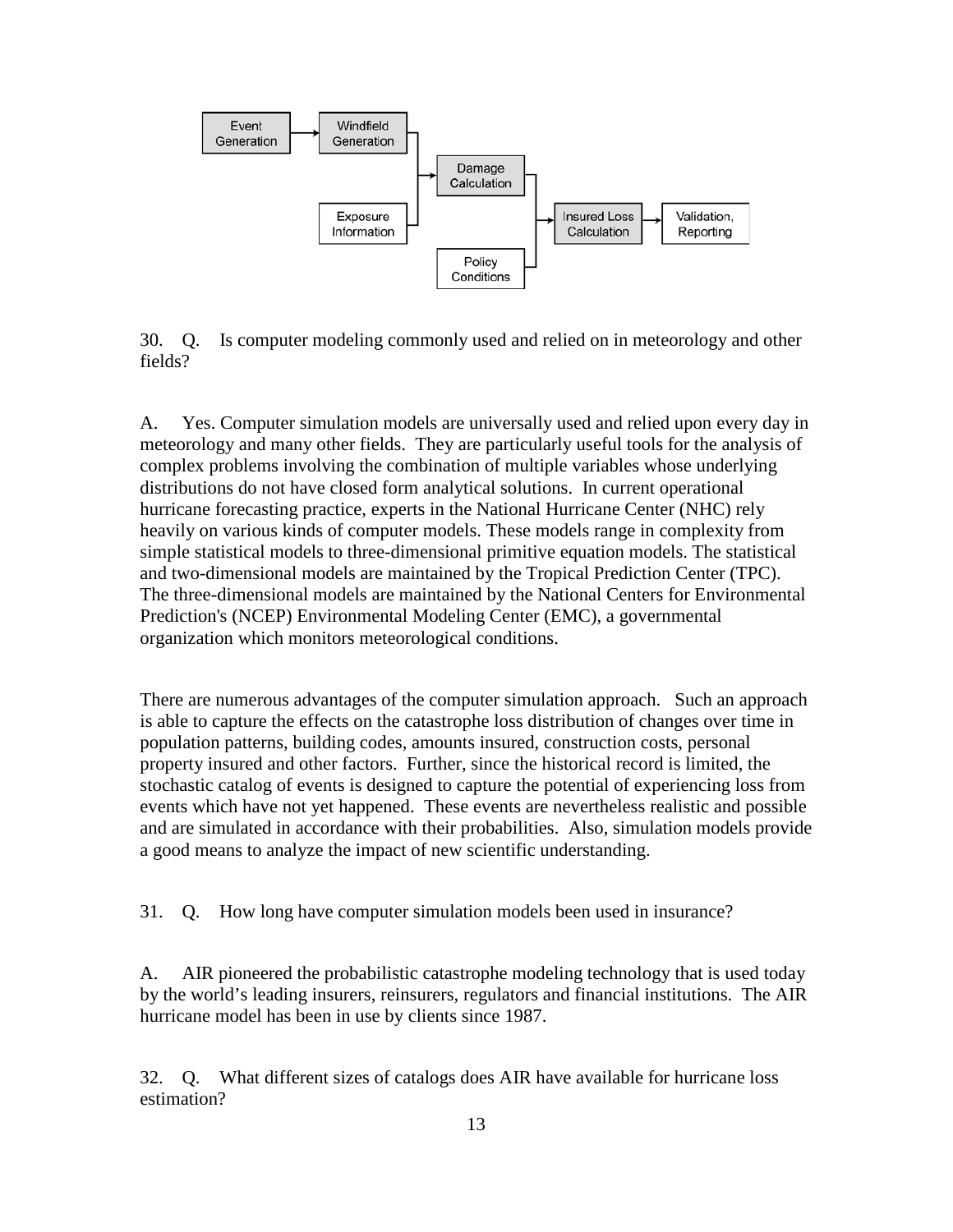A. AIR has three different sized catalogs, distinguished by the number of simulated "years" of hurricane activity in the Atlantic Basin. Our catalogs consist of ten thousand, fifty thousand, and one hundred thousand simulated "years." As more simulations are used, the loss estimates become more robust and can be used at an increasingly granular level to provide accurate estimates of hurricane risk.

33. Q. What catalog did you use for your study on North Carolina Homeowners insurance?

We performed two analyses, each using a catalog 100,000 "years" of simulations. The 100,000 year catalog is the most robust catalog, and is commonly used in property insurance rate making. The first analysis is based on a standard view of the hurricane risk. This analysis formed the bases of the prospective hurricane losses employed by the Bureau in its filing.

The second analysis incorporates the impact of warm sea surface temperatures (WSSTs) in the North Atlantic on hurricane activity. This analysis formed the basis of the analyses by Dr. Appel who has noted in his testimony that reinsurers price reinsurance for the forthcoming year based on the existence of warm sea surface temperatures. This comports with my understanding of what reinsurers do.

34. Q. What is a Monte Carlo simulation model and what are its uses?

A. Our approach was based on the Monte Carlo simulation method which is a generally accepted and frequently used mathematical technique. This technique has been used extensively in the fields of operations research, nuclear physics, insurance and many other fields. With the advent of powerful computers that enable many simulations to be run quickly and relatively cheaply, the uses for this technique have expanded greatly.

One of the first uses of a Monte Carlo simulation as a research tool was for work on the atomic bomb during World War II. With the advent of powerful computers, the uses for this technique expanded. Computer simulation models are particularly useful tools for the analysis of problems that involve solutions that are difficult to obtain analytically.

As one noted authority, Law and Kelton, has stated: "Most complex, real-world systems cannot be accurately described by a mathematical model which can be evaluated analytically. Thus, a simulation is often the only type of investigation possible." The natural hazard loss-producing system involving the analysis of potential hurricanes is one such system.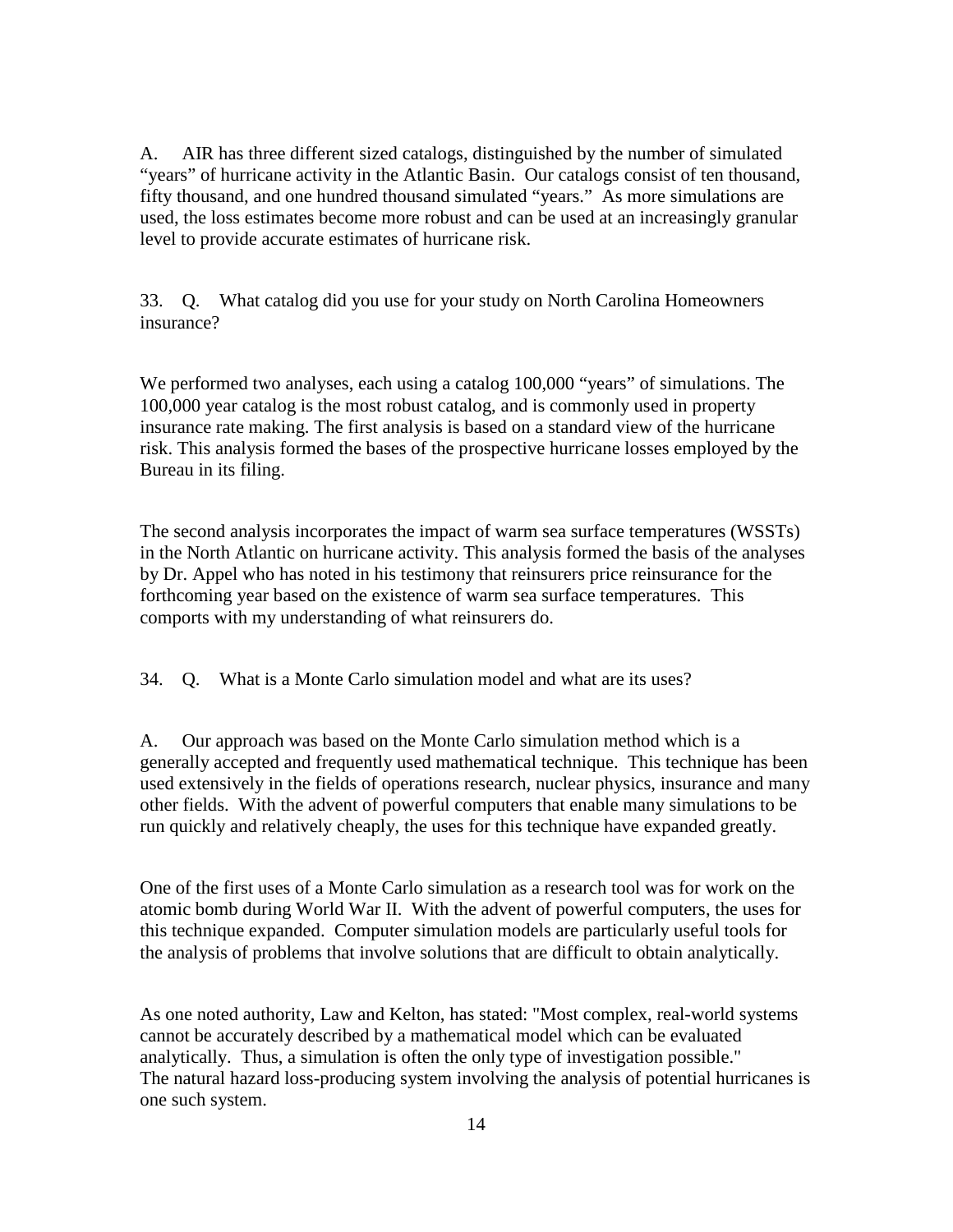35. Q. What is a natural hazard simulation model?

A. A natural hazard simulation model is a model of the natural disaster "system." The primary variables are meteorological in nature. As to hurricanes, the AIR research team collects the available scientific data pertaining to the meteorological variables critical to the characterization of hurricanes and therefore to the simulation process. These primary model variables include landfall location, central pressure, radius of maximum winds, gradient wind reduction factor, peak weighting factor, forward speed, and track direction. Data sources used in the development of the AIR hurricane model include the most complete databases available from various agencies of the National Weather Service, including the National Hurricane Center.

Based on a rigorous data analysis of the model variables of all past hurricanes in the data period, AIR researchers develop probability distributions for each of the variables, testing them for goodness-of-fit and robustness. The selection and subsequent refinement of these distributions are based not only on the expert application of standard statistical techniques, but also on well-established scientific principles and the latest scientific studies of how hurricanes behave.

These probability distributions are then used to produce a large catalog of simulated hurricane events. By sampling from the various probability distributions, the model generates simulated "years" of event activity. A simulated year in this context represents a hypothetical year of hurricane experience that could happen in the next hurricane season. The AIR model also allows for the possibility of no hurricane event or of multiple events occurring within a single year. That is, each simulated year may have zero, one, or multiple hurricanes, just as occurs in an actual year. Each of the 100,000 simulated years has an equal probability of occurrence.

By generating 100,000 of these scenario years, the model produces a complete and stable range of potential annual experience of tropical cyclone activity. The pattern and distribution of the simulated years is based upon the pattern of historical years because their derivation is based on a scientific extrapolation of actual historical data. The pattern and distribution represent the broad range of events that could occur in the next hurricane season in accordance with their likelihood of occurrence. Thus, the next season could have no storms affecting North Carolina or multiple storms affecting North Carolina. It could have a Category 1 storm or a rare Category 5 storm. The model simulates these events in proportion to their likelihood based on the underlying science and actual meteorological data as to historical hurricanes.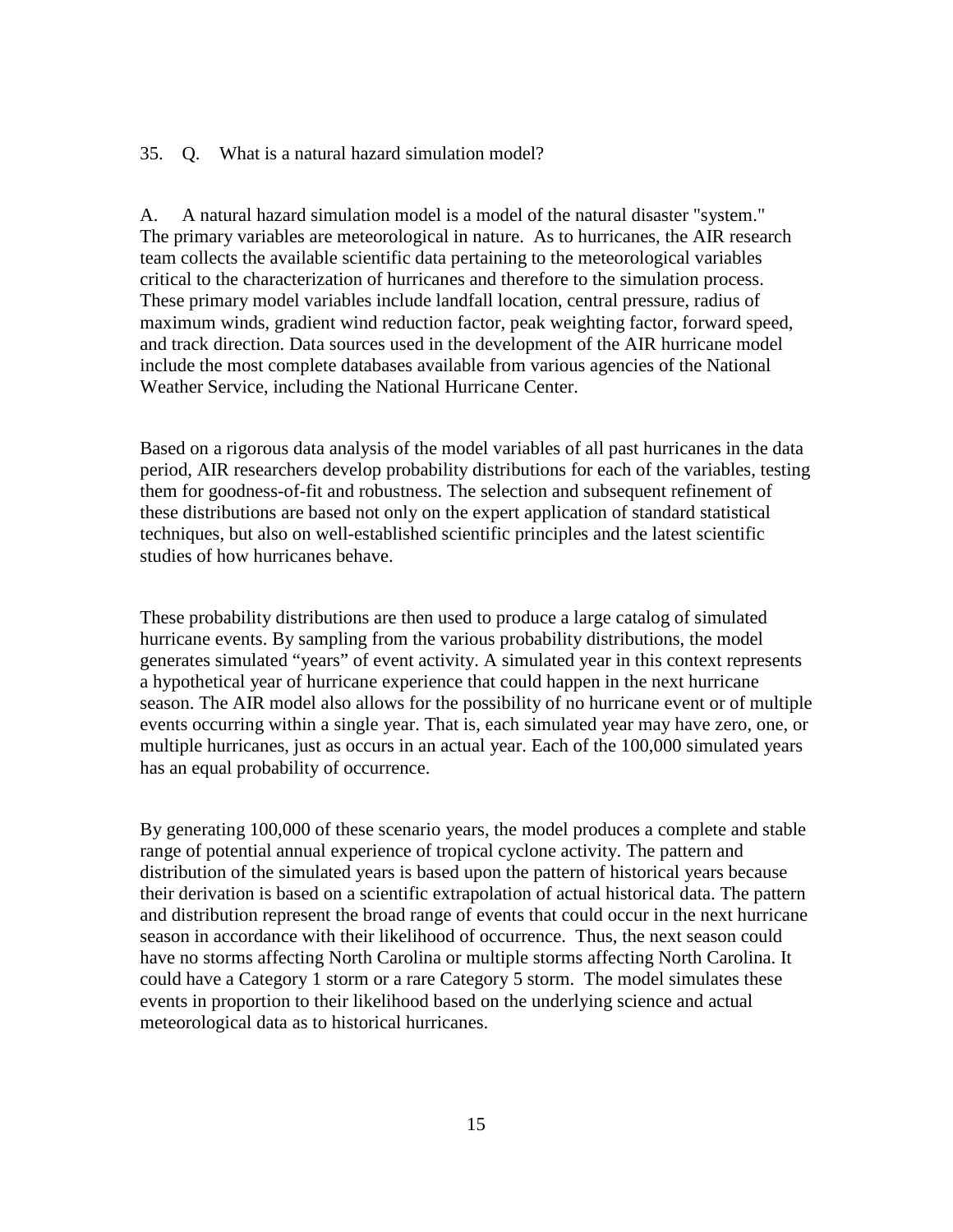Once values for each of the important meteorological characteristics have been stochastically assigned, each simulated storm is propagated along its track. Peak wind speeds and wind duration are estimated for each geographical location affected by the storm. Based on peak winds and duration, damages are estimated at each location for different types of structures. Also, policy conditions are applied to estimate the insured losses resulting from each event.

As opposed to purely deterministic simulation models, probabilistic simulation models such as the AIR model enable the estimation of the complete probability distribution of losses from hurricanes. Based on this probability distribution, average annual hurricane losses are derived and provided to the Bureau in the form of loss costs.

36. Q. What are the meteorological data sources that underlie your model?

| Source                                                                                                   | <b>Years of Data</b> |
|----------------------------------------------------------------------------------------------------------|----------------------|
| Tropical Cyclone Data Tape for the North<br><b>Atlantic Basin, HURDAT</b>                                | 1900-2010            |
| NOAA Technical Memorandum NWS NHC-6                                                                      | 1851-2010            |
| <b>Monthly Weather Review</b>                                                                            | 1900-2012            |
| $NWS-23$                                                                                                 | 1900-1976            |
| <b>NWS-38</b>                                                                                            | 1900-1984            |
| Neumann, Charles J., "Tropical Cyclones of the<br>North Atlantic Ocean, 1871-1998." NCDC,<br><b>NOAA</b> | 1900-1998            |
| <b>National Hurricane Center Preliminary Reports</b><br>for Specific Hurricanes                          | 1977-2006            |
| <b>National Land Cover Dataset</b>                                                                       | 1999-2001            |
| DeMaria Extended Best Track Dataset                                                                      | 1988-2008            |

A. The following are key data sources that underlie the AIR model.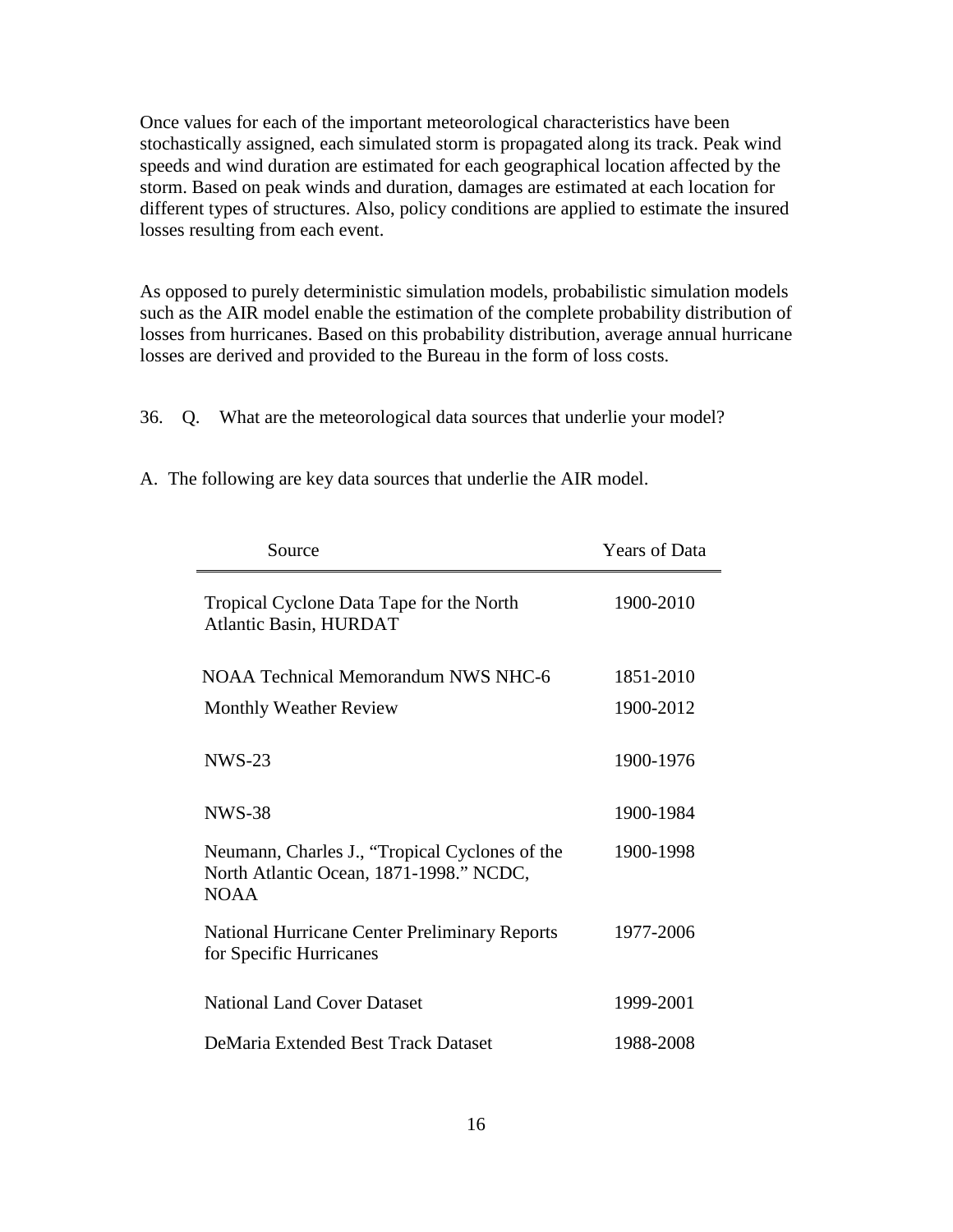NOAA/AOML/Hurricane Research Division GPS Dropsonde data 2002-2005

| http://weather.unisys.com/hurricane/index.html | 1900-2012 |
|------------------------------------------------|-----------|
|                                                |           |

37. Q. Are all of these sources governmental reports?

A. All are except for the Monthly Weather Review, which is a peer-reviewed journal published by American Meteorological Society; the DeMaria Extended Best Track Dataset, which is an academic dataset maintained by researchers at the University of Colorado; and the Unisys web site which is maintained by Unisys Corporation.

38. Q. Are these sources all generally accepted and relied upon in the meteorological and insurance communities?

A. Yes.

39. Q. Has AIR provided a document that describes the technical aspects of the AIR hurricane model in detail?

A. Yes. Attached as Exhibit RB 6-C is a lengthy document entitled "AIR Hurricane Model for the United States." It explains technical aspects of the AIR model and is incorporated into my testimony.

40. Q. What steps were taken to assure that the meteorological data underlying the model were correctly input into the model?

A. When the meteorological and other data are input into the model, we consistently follow the policy of carefully cross-checking and verifying the numbers for accuracy. We continually review our model and the underlying meteorological data to make sure that the data have been input correctly. We also compare our model-generated data with the actual historical data to make sure that there is a close match. For example, we overlay maps of our simulated wind speeds on maps of the actual wind speeds for actual historical events.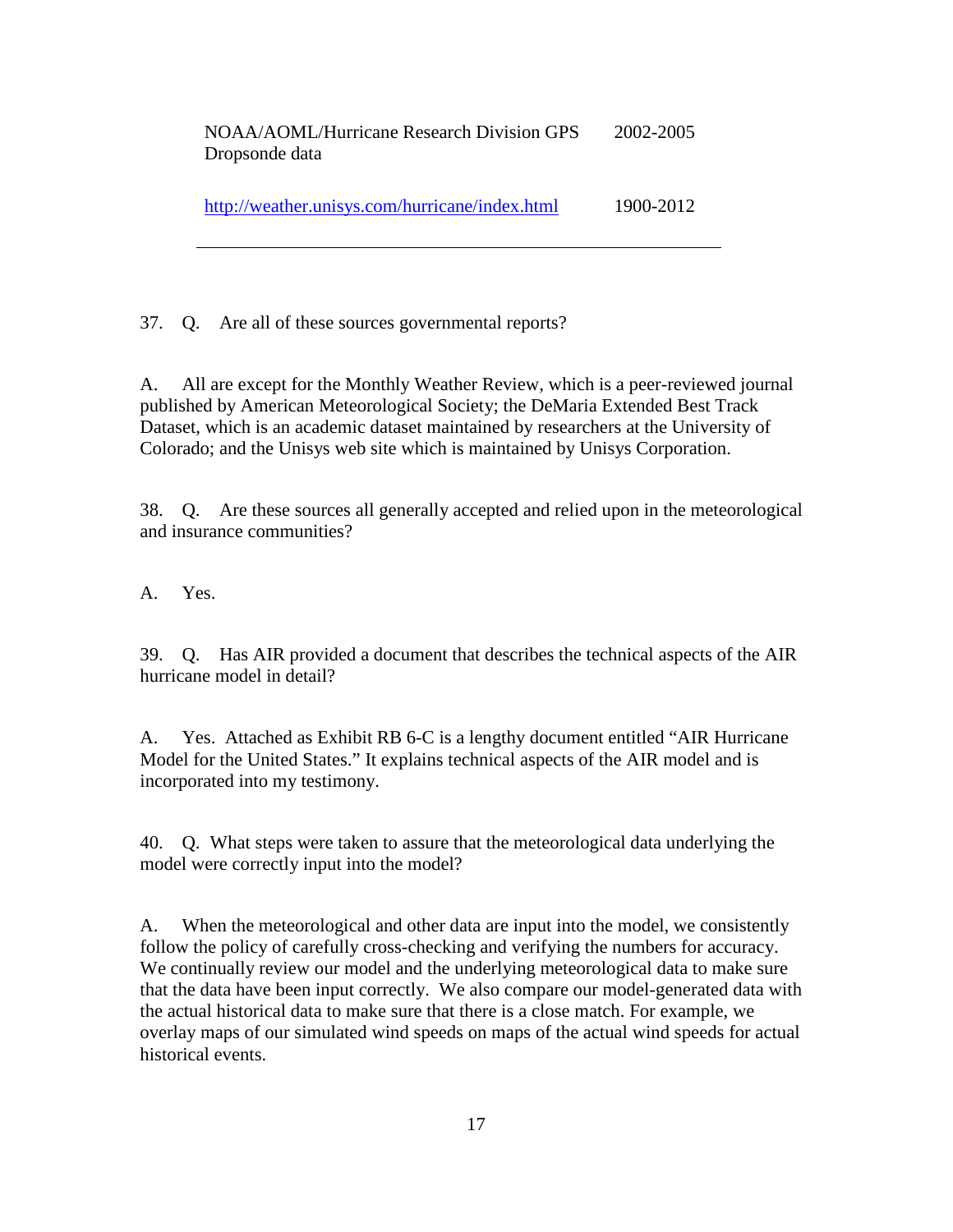For example, Exhibit RB-6D, pages 1, 2 and 3 consists of three representative maps where we have compared data from actual wind speed measurements of hurricanes that have affected North Carolina with the modeled-generated data to make sure that there is a close match. These maps show the actual wind observations and location points for Hurricanes Charley, Floyd, and Ophelia, overlaid on the modeled wind speed footprint of the same events. Charley made landfall in South Carolina as a Category 1 hurricane after passing through Florida as a Category 4 hurricane. Floyd made landfall in the Cape Fear area as a strong Category 2 storm. Ophelia never made landfall, but bypassed close enough to the North Carolina coast as a Category 1 hurricane to cause damaging winds onshore.

41. Q. Turning to basic meteorological concepts, how do hurricanes form?

A. Hurricanes form when warm ocean water evaporates, is further warmed by the sun, and rises to create a high, thick layer of humid air. This rising of warm, dense air creates an area of low pressure, known as a depression, near the ocean's surface. Surface winds converge to the area of low pressure and, due to the earth's Coriolis force, display a clear cyclonic pattern.

The inward rush of peripheral surface winds toward the central area of low pressure, the rise of warm humid air in the center, and the subsequent outflow away from the system at high altitude, combine to create a self-sustaining heat engine. The warmer the water temperature, the faster the air in the center of the system rises. The faster this air rises, the greater will be the difference between the surface air pressures inside and outside the vortex.

Air flows from areas of relative high pressure to areas of relative low pressure. The greater the difference between peripheral and central pressures, the faster the inflow. When sustained wind speeds reach 40 miles per hour, the depression reaches tropical storm status. When sustained wind speeds reach 74 miles per hour, the storm is designated a hurricane.

42. Q. What is meant by sustained wind speed?

A. The term sustained wind speed refers to the wind speed averaged over a given period of time, such as one or ten minutes, or an hour. Generally for the purpose of this testimony as to hurricanes, a one minute sustained wind speed is used, and surface wind speed is defined as the wind speed at 33 feet (10 meters) above ground. The speed of shorter period gusts or lulls may be considerably higher or lower than the sustained wind speed.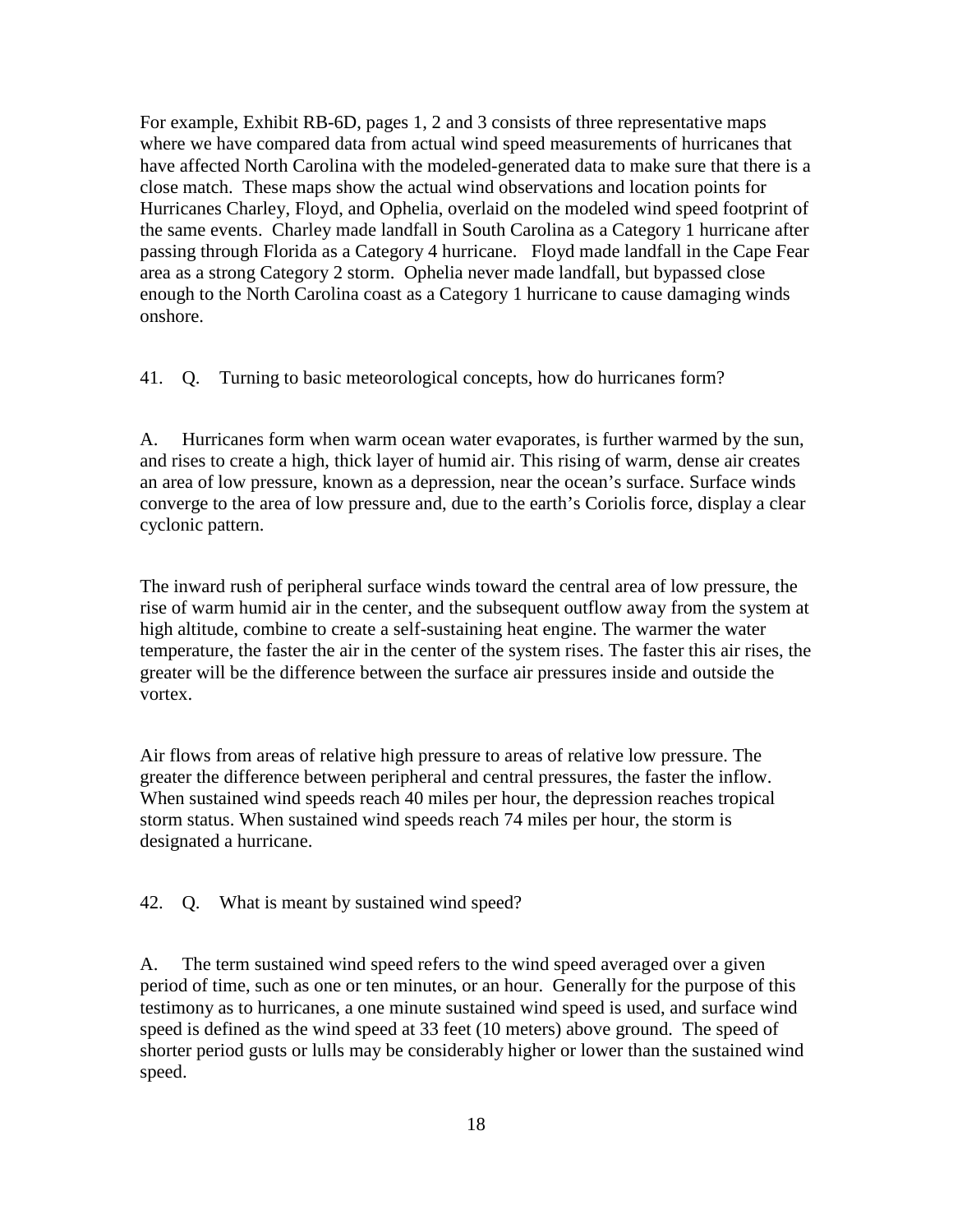43. Q. What are the categories of hurricanes?

A. Under the Saffir-Simpson Hurricane Wind Scale, there are five categories of hurricanes. These categories are useful to the public in describing the general intensity of storms and in issuing warnings to the public, but they are not relevant to AIR's modeling, which generates a continuous distribution of wind speeds rather than placing hurricanes into categories. Under the Saffir-Simpson scale, hurricanes are categorized according to sustained wind speeds as follows:

| Category | Wind Speed<br>(mph) |
|----------|---------------------|
| 1        | 74-95               |
| 2        | 96-110              |
| 3        | 111-129             |
| 4        | 130-156             |
|          | >156                |

#### **Saffir-Simpson Hurricane Wind Scale**

These category definitions were changed by the National Hurricane Center prior to the 2012 hurricane season for ease of calculation between different measures of wind speed. Since modeling uses a continuous distribution, it has not been necessary that these changes in category definition be implemented in the event descriptions in AIR's stochastic catalog, and it should be noted again that the category designations have no bearing on the loss results produced by the model. They are used to categorize one parameter of hurricanes and ignore many more parameters that can also greatly impact the damage caused by hurricanes. Since Saffir-Simpson categories are simply a descriptor for the wind speeds of hurricanes, and there is no change to the underlying wind speeds in AIR's model that are modeled on a continuous distribution, there will be no change to estimated loss costs as a result of the NHC's change to the Saffir-Simpson Category definitions.

The name "hurricane" is commonly employed for tropical cyclones of certain strength in the Atlantic basin. Categories 3, 4 and 5 hurricanes are commonly called "major" hurricanes. It should be noted that various other names and labels are given to tropical cyclones of different intensities when they occur in different parts of the world. For instance, the term "typhoon" is often used in the Pacific basin, and the term "super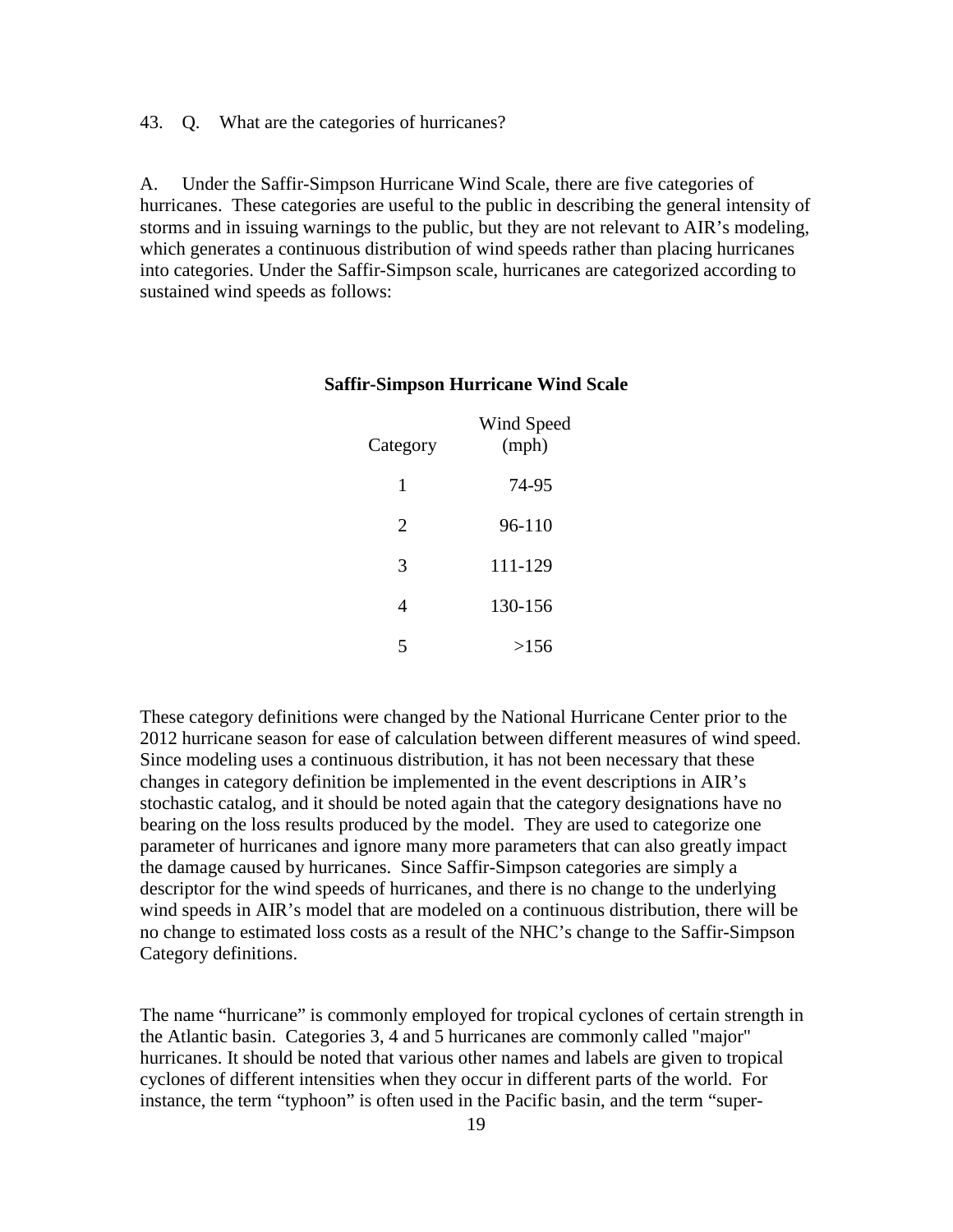typhoon" is used for tropical cyclones that reach maximum sustained 1-minute surface winds of at least 249 km/h, which is the equivalent of a strong Category 4 or Category 5 hurricane in the Atlantic basin.

44. Q. How many hurricanes made landfall in the United States in the historical experience period?

A. A total of 183 hurricanes made landfall in the U.S. during the sample period of 111 years of hurricane experience (1900-2010). A single hurricane may comprise several landfalls. For example hurricane Donna in 1960 had three landfall points including one in North Carolina. When accounting for multiple landfalling events, there were 209 hurricane landfalls in the U.S. during the same period, 25 of which are North Carolina landfalls. By landfall point, I mean the latitude and longitude coordinates of the place where the center of the wind circulation of the hurricane (commonly called the eye) crossed from the ocean to land.

Due to significant advances in satellites and other observational methods, much more is known with certainty about storms in recent years than about storms that occurred many years ago. The tracks and intensities of older storms often have to be pieced together by researchers based on limited data points. Many years ago, there were relatively few locations that measured storm parameters such as wind speed and central pressure, and often the instruments were destroyed in powerful storms. From time to time, governmental and academic researchers have reexamined the underlying data as to past hurricanes. For instance, as part of an organized reanalysis of historical hurricane data performed by government and academic researchers several years ago, it was determined that additional hurricanes had made landfall in North Carolina during the period of 1900- 2010, and these storms and their meteorological parameters were therefore added to AIR's historical data base. However, more recent storms like Hurricane Irene or Hurricane Sandy are not yet included in AIR's historical database, because they were not included in the HURDAT database as of August 15, 2011, upon which the current version of the model is based. These storms will be added to the model when more data becomes available as to these storms and the model is updated.

In addition to landfalling hurricanes, scientists have analyzed historical data on the storm tracks of "bypassing" events. In the context of the AIR model, a bypassing event is defined as a hurricane that does not make landfall but causes damaging winds over land. In other words, it is an event where the center of wind circulation does not cross over land but the outlying winds away from the center are strong enough over land to cause damage to structures. Because North Carolina juts out into the Atlantic, bypassing hurricanes are more frequent in North Carolina than many other states. Bypassing hurricanes are generally not counted in the number of landfalling hurricanes; however, hurricanes that make landfall in states other than North Carolina but are strong enough to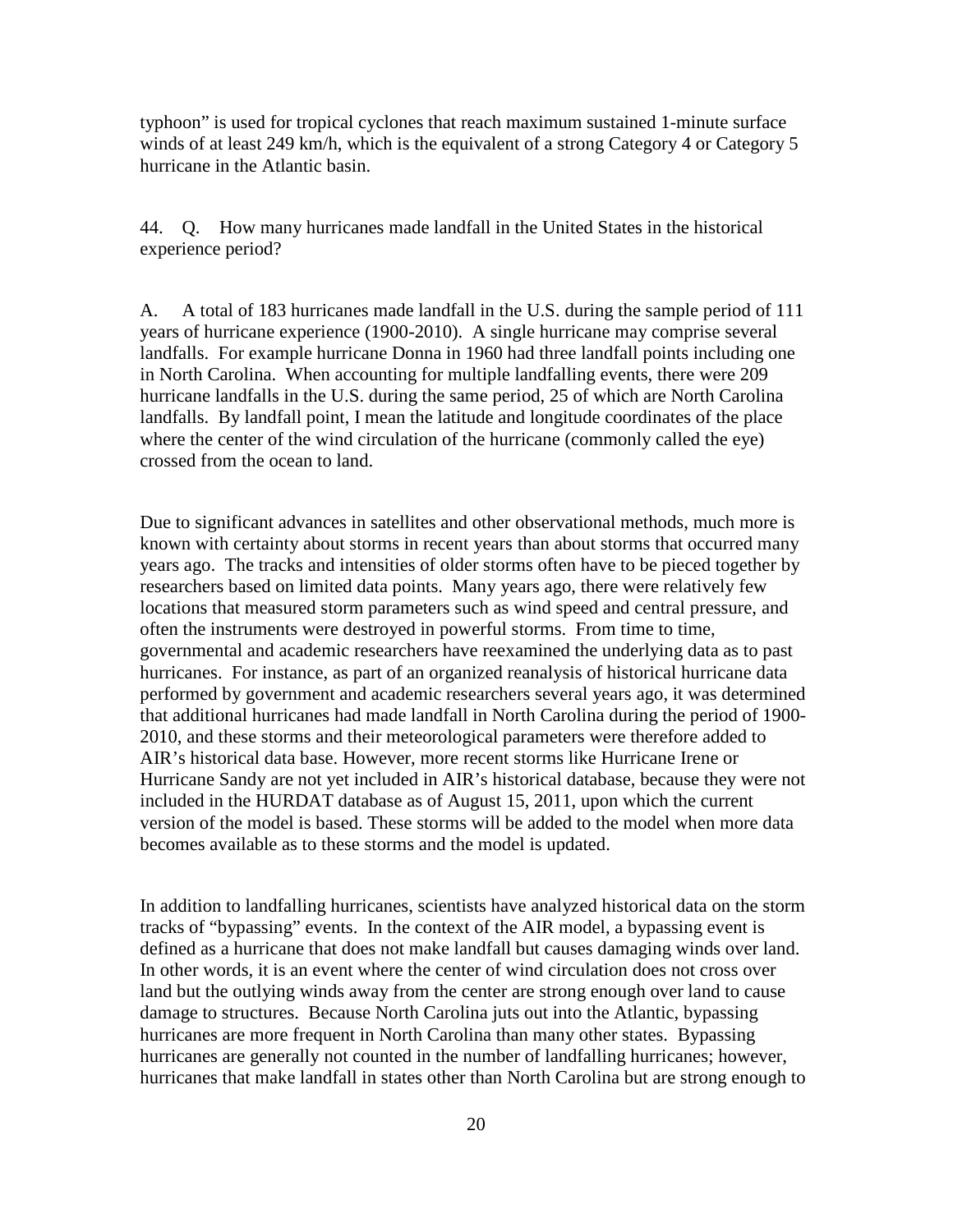cause damaging winds in North Carolina as bypassing storms are counted in the number of landfalling hurricanes in U.S.

45. Q. The model results in approximately 58,000 events causing loss in North Carolina during the 100,000 "years" simulated. Does that conform closely with historical meteorological data?

A. Yes. It is important to point out that this number consists of numerous different types of events, many of which are quite small in impact. A small number of those events are "major hurricanes" making landfall in North Carolina and causing significant losses in North Carolina. Historical examples of major hurricanes include Hurricane Hazel, which was a Category 4, and Hurricane Fran, which was a Category 3. Hurricane Floyd was also a large and memorable Category 2 even though it was not a "major" hurricane at landfall in North Carolina. A small number of the approximately 58,000 events are major hurricanes that make landfall elsewhere and then continue on to make an impact in North Carolina. An historical example of this type of event is Hugo, which hit Charleston as a Category 4 before continuing through North Carolina with weakened but still powerful winds. "Famous" historical storms such as Hazel, Fran, Hugo and Floyd caused large losses and deservedly receive a great deal of publicity, but they do not constitute a large percentage of the total number of storms causing loss in North Carolina.

The total number of storms causing loss in North Carolina is predominantly comprised of many other types of events, most of which are small in terms of losses. Some examples of the types of events that can impact North Carolina with relatively modest levels of loss include:

- Storms that make landfall in the Gulf of Mexico and travel north, typically through central or western North Carolina, resulting in minimal wind losses in those areas of North Carolina.
- Storms that make landfall in Florida, Georgia or South Carolina, continue inland and cause losses in various areas throughout North Carolina.
- Storms that make landfall in Florida, go back out to sea and make landfall in North Carolina.
- Storms that bypass North Carolina. These can be of several types. Some are bypassing storms that never make landfall anywhere in the United States. Others can be storms that bypass North Carolina and make landfall in Virginia, New England or some other location to the north of North Carolina. Still others can be storms that made landfall in a state to the south of North Carolina (often in Florida) and then travel north just off the coast of North Carolina.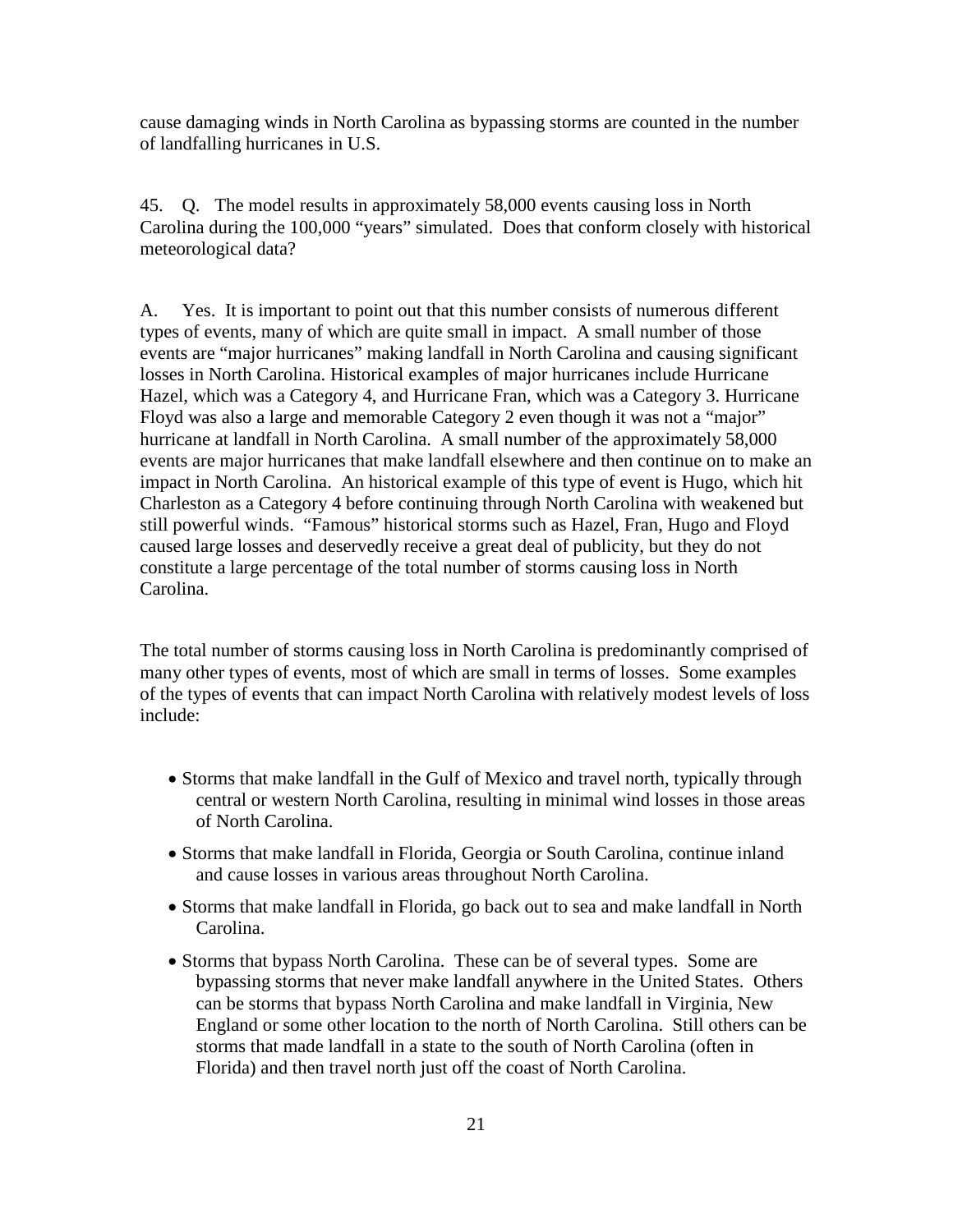These examples are not intended to represent the complete list of types of storms that could impact North Carolina, but rather are designed to show the diverse nature of events that result in losses in the state.

In addition, there have been numerous years in which multiple hurricanes caused losses in North Carolina. For instance, in 1955 three storms made a direct landfall in North Carolina, and in 2004 more than three storms made landfall in the Gulf of Mexico or Florida and caused losses in North Carolina as they moved north.

Exhibit RB-6E compares the historical frequency of events that made landfall in North Carolina, that made landfall outside North Carolina and impacted North Carolina inland and that bypassed North Carolina, with the corresponding frequency from the AIR modeled stochastic catalog. As can be seen, there is a close relationship between the model and the historical record, both for the entire period and for the period when warm sea surface temperatures have been in existence. As can be seen, the model simulates fewer hurricanes than have actually affected North Carolina in the historical record.

It is in the very nature of modeling that differences between the model and the historical record are expected. The nature of modeling is to take the limited number of data points in the historical record and apply accepted mathematical distributions to those data points in order to simulate thousands of equally likely events for the following year.

46. Q. What was the most intense hurricane to directly strike North Carolina during the period 1900-2013?

A. Hazel, a Category 4 hurricane, in 1954 was the most intense hurricane to hit North Carolina during this period from a meteorological standpoint. Several other strong hurricanes of intensity similar to Hazel were "near misses" during this period. Of course, North Carolina may experience much more severe storms than Hazel at some point in the future. Hazel was by no means the worst case scenario for the state, even though it was the worst storm during the period during which good records are available.

47. Q. How are bypassing storms handled in the AIR model?

A. As described above, bypassing storms are hurricanes which do not actually make landfall (i.e., where the center of the hurricane eye never actually comes on shore) but which come close enough to the coastline to cause damaging winds over land. For the purpose of categorization, those storms that are identified as North Carolina by-passers are ones that originate in the Atlantic basin and do not make landfall as hurricanes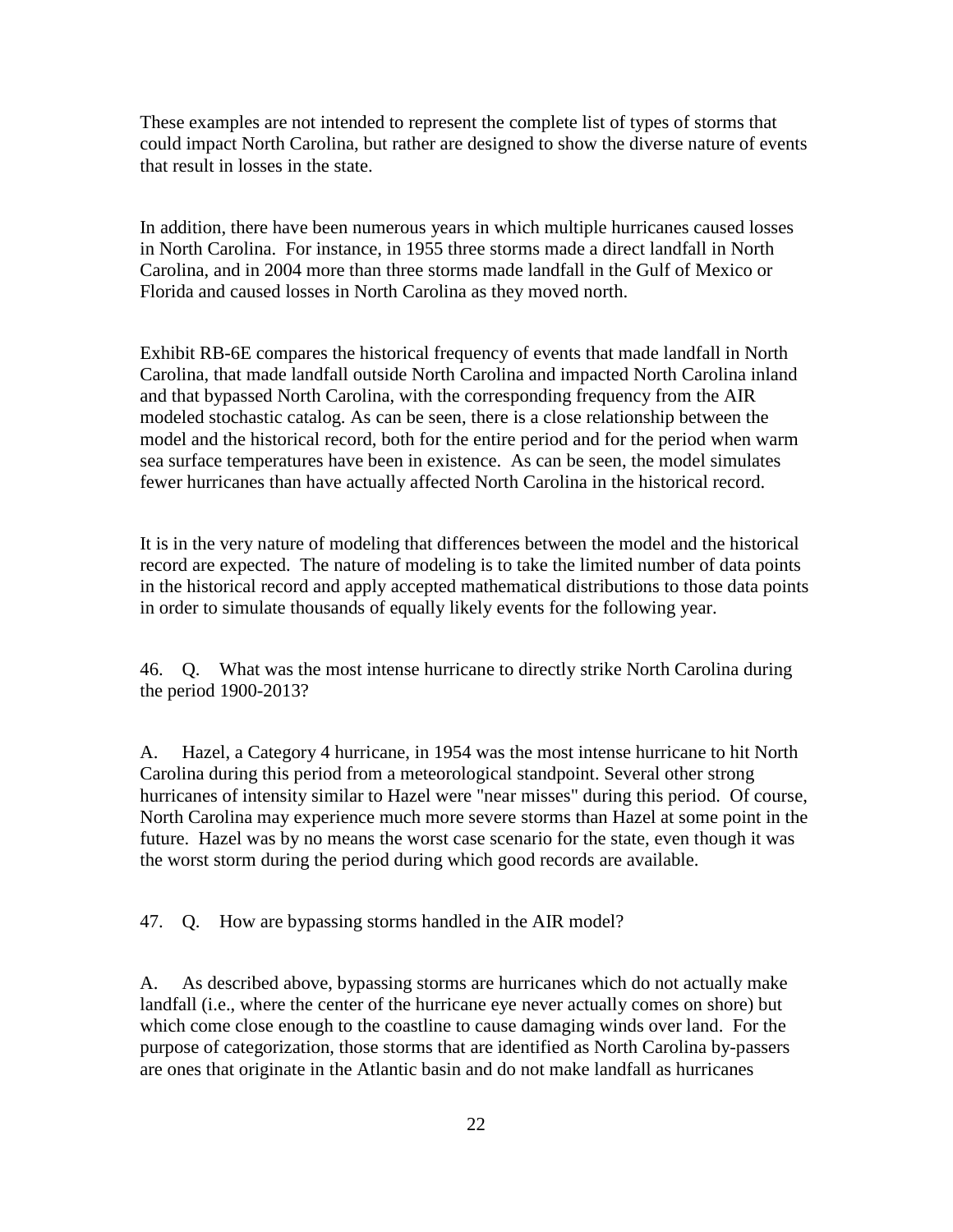anywhere in the United States. They can, however, make landfall as tropical storms further north along the US coastline and still be counted as bypassing storms.

Recent changes to the AIR model reflect an increase in the number of bypassing storms that have been identified by government and academic researchers, based upon their continuing analysis and reanalysis of the storm frequency in the Atlantic basin. A recent example of a bypassing storm is Hurricane Earl in 2010. Earl had the potential to make a direct landfall in North Carolina. However, in 2010 the location and influence of the socalled "Bermuda High" caused many storm tracks, including Earl, to curve northward without making a landfall. Had conditions been different, Earl could have made a landfall and caused significant loss in North Carolina. There have been numerous other powerful bypassing storms that, if steering currents had been slightly different, could have made landfall in North Carolina and have caused significant losses.

Another example is Hurricane Helene in 1958. Helene was a strong Category 4 hurricane which came very close to making landfall in North Carolina but bypassed the coast. Even though it did not make landfall, it caused damage in some parts of the state in excess of that caused by Hazel four years earlier in those areas.

48. Q. Has AIR produced any comparisons of historical event frequencies to the frequencies that are incorporated in the model?

A. Yes, Exhibit RB-6F to this testimony compares the historical frequency by Saffir-Simpson category of events making landfall in North Carolina to the corresponding frequency from the modeled stochastic catalog. As stated earlier, AIR models a continuous distribution of hurricane wind speeds using a distribution that is based on the actual wind speeds of historical hurricanes, and this procedure does not depend on or employ assumptions as to the Saffir-Simpson categories of past or modeled storms. Analyzing storm data by first placing storms into certain categories and then measuring the number of storms in each such category is not a robust manner to review the validity of the model because the presence or absence of a single storm on the borderline between two categories could affect the review inappropriately; however, even by forcing storms into Saffir-Simpson categories, it can be seen that the AIR model conforms with history using that type of popularized analysis.

As stated above, it is the nature of modeling that the limited amount of historical data can be analyzed and, by the use of mathematical distributions, can be extended to create combinations and permutations that can and will occur but have not occurred in the past. For example, as can be seen from the small bar on Exhibit RB-6F for Category 5 storms, the model simulates a very small number of Category 5 storms even though there has never been a Category 5 storm to strike North Carolina in recorded history. This is appropriate. Scientists know that there is no meteorological reason and no reason in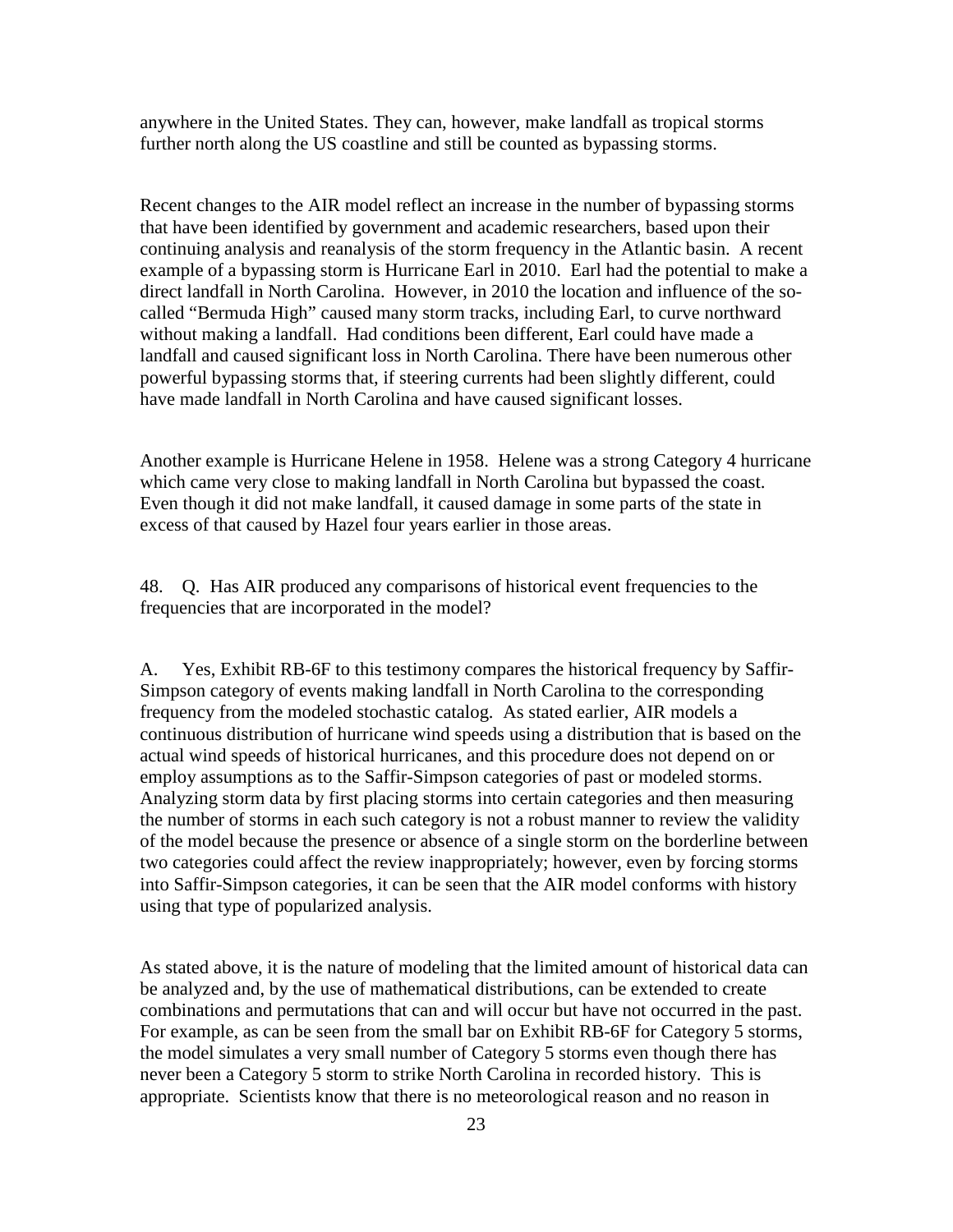physics that a Category 5 storm cannot strike North Carolina, and there is a mathematical probability that one will strike someday. Academic and governmental sources confirm that a Category 5 storm can strike North Carolina. Accordingly, the model simulates such storms as extremely low probability events even though they have never occurred in the period of time for which consistent historical data has been collected.

49. Q. Are there any climatological factors influencing hurricane frequency and intensity in general and with respect to North Carolina in particular?

A. Yes. There are a number of climate "signals" that are correlated with mechanisms within the earth's environment that impact hurricane activity in the Atlantic Basin. These include the Atlantic Multidecadal Oscillation (AMO), the El Nino Southern Oscillation (ENSO), the Quasi-Biennial Oscillation (QBO), and the North Atlantic Oscillation (NAO).

The AMO is the oscillation of sea surface temperatures in North Atlantic, which fluctuates over a period of several decades. We are currently in a period of warmer than average sea surface temperatures.

The ENSO is the oscillation of sea surface temperatures in the Eastern Pacific Ocean, which fluctuates over a period of approximately 2.5 to 7 years. "El Nino" conditions result in stronger than average wind shear over the Atlantic Ocean. Wind shear is detrimental to hurricane development. Wind shear is a measure of how much winds vary by height. High wind shear has the effect of preventing hurricane development by disrupting the structure of a tropical cyclone. In contrast to El Nino conditions, "La Nina" conditions are more conducive for hurricane formation due to lower wind shear over the Atlantic.

The QBO is the oscillation in wind directions over the tropics in the upper atmosphere, which fluctuates about every 2 years.

The NAO is the large scale oscillation in atmospheric pressure in the Atlantic Ocean between the subtropical high and the polar low pressure system. The NAO fluctuates over short periods of time, such as days, weeks, or months. The changing location of the high and low pressure systems over the Atlantic has different impacts on hurricane activity in the Atlantic basin. NAO movements can affect steering currents that direct hurricanes to various areas in the Atlantic basin. For instance, the location of the "Bermuda high" can have a significant effect on whether a storm makes landfall along the east coast of the United States.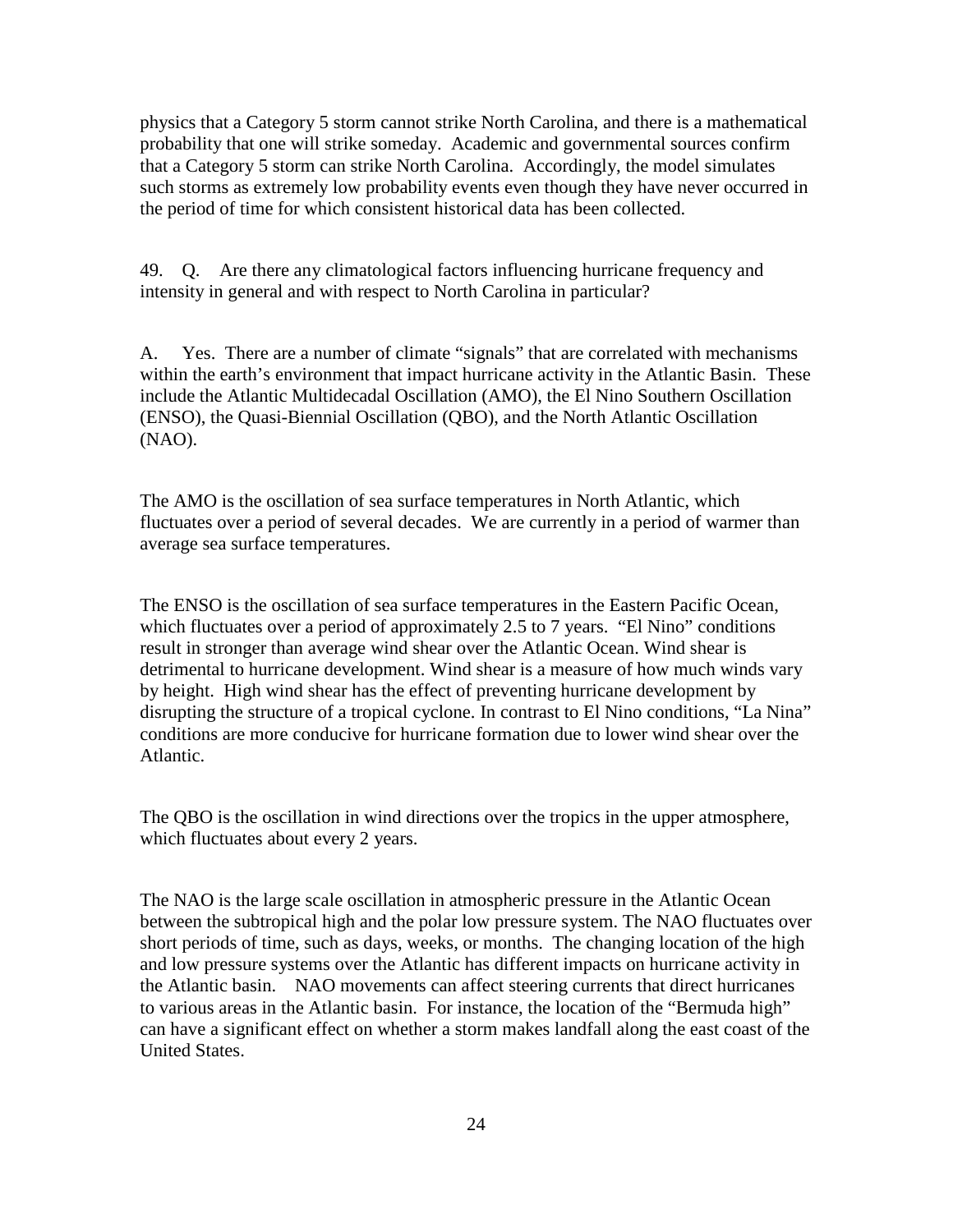In addition to these four climate signals, there is always variation in any given hurricane season. The random occurrence of factors such as sandstorms in West Africa, the timing of frontal systems coming across the northern United States and periodic fluctuations in jet stream activity that have been shown to impact the formation, development and landfall of hurricanes in states such as North Carolina.

50. Q. How are these factors incorporated into the AIR model?

A. The four climate signals and other factors are not explicitly accounted for in the standard 100,000 "year" hurricane catalog. The standard catalog is a catalog that is based on the past 111 years of historical hurricane activity which includes multiple observations of each of these climatological signals and oscillations. The 111 year period used in the Standard Catalog captures the effects of all of these factors.

As stated earlier, AIR has developed a WSST hurricane catalog which incorporates the impact of elevated sea surface temperatures (SSTs) in the North Atlantic on hurricane activity. Loss costs from this catalog are contained in Exhibit RB-6B.

A correlation has been drawn between sea surface temperature and hurricane activity in the Atlantic basin. There is an increased probability of hurricane activity during warm periods, and a decreased probability of hurricane activity during cool periods. This correlation is logical because it is known as a matter of physics that warm sea surface temperatures provide the necessary "fuel" for hurricanes. As with many meteorological matters, this correlation is subject to uncertainty and continues to be an area of active research. The WSST Catalog is created by adjusting the frequency and severity of the Standard Catalog based on historical periods of known above-average sea surface temperature.

Exhibit RB-6E shows how the frequency of events in years with warmer than average SSTs differs from the average frequency for the entire historical period in terms of hurricanes affecting North Carolina.

51. Q. Based on this information, what conclusions can be drawn about the probability of hurricane activity in the Atlantic basin in the coming years?

A. As noted above, we are currently in a period of above-average sea surface temperatures. If the warmer than average sea surface temperatures persist into the coming years, the Atlantic hurricane activity is likely to be elevated. While the other three cycles might oscillate to result in either an increased or decreased level of hurricane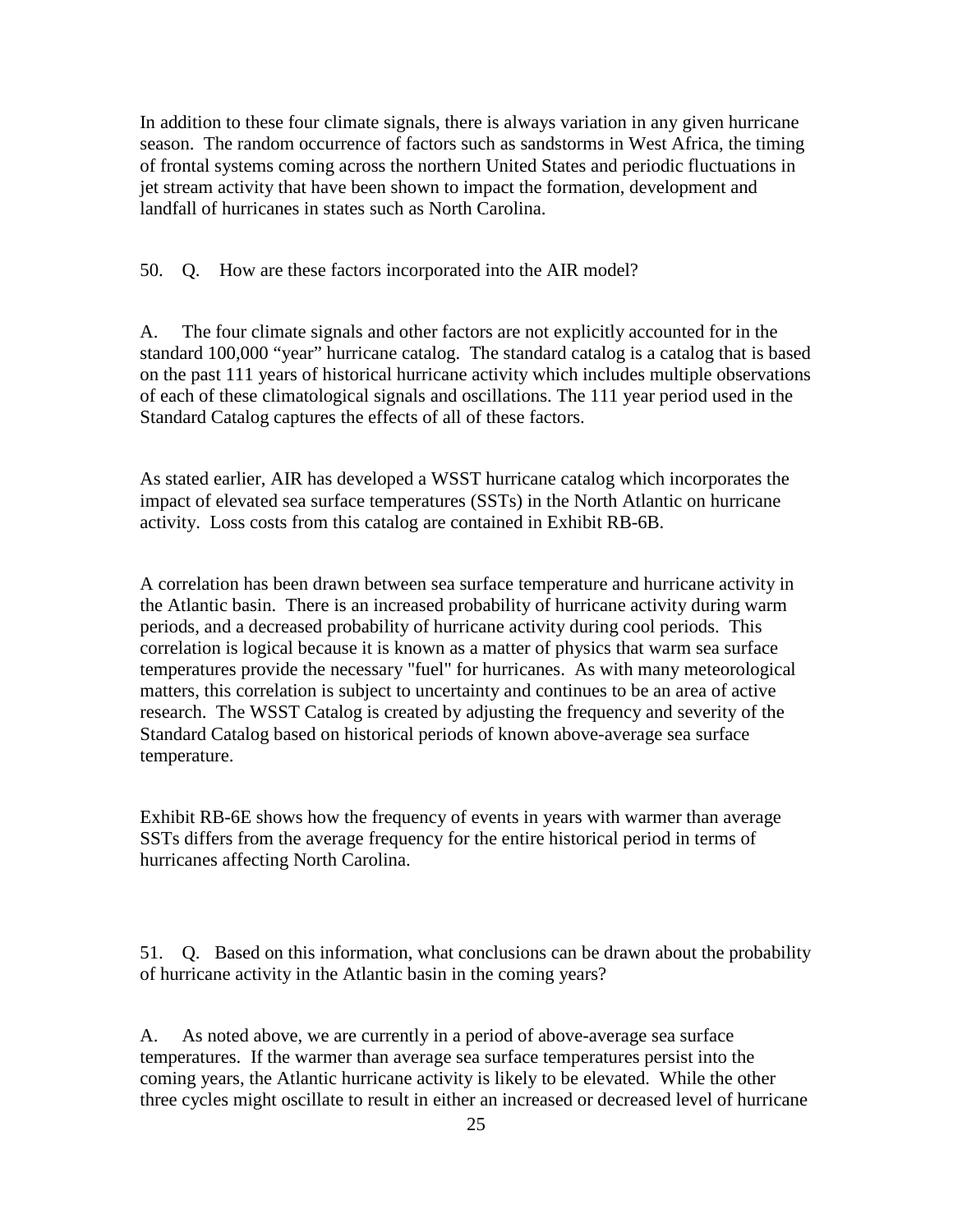activity from one season to the next, and while other factors may increase or decrease activity in given years, the SST varies over a much longer period of time and thus results in an overall increased probability of hurricane activity in North Carolina in the coming years.

52. Q. Is the AIR modeling methodology a sound and appropriate method of projecting the prospective hurricane losses used in the filing for homeowners insurance in North Carolina?

A. Yes. AIR's simulation methodology is based on mathematical/statistical models that are derived from and that represent real-world systems. The methodology is founded in and consistent with documented science. As with all models, these representations are not exact; however, simulation methodology is the best available technique for estimating potential hurricane losses and is far superior to referencing actual dollars of losses paid by insurance companies following hurricanes, whether recently or many years ago. The best approach is to consider the longest period of consistently maintained and reported meteorological data available and to use that data to establish the range and probability distributions of events that could occur. That is what AIR's model does for 100,000 iterations, and the results are averaged for the determination of loss costs used by the Bureau.

AIR's standard hurricane catalog incorporates data beginning in 1900, which AIR scientists have concluded is the best and longest period of consistent and reliable data available. While some data is maintained on hurricanes that have occurred prior to 1900, the data is not of the consistency and quality of data following that date.

AIR's analyses using the standard catalog produces the long run average hurricane loss costs for the modeled exposure set. AIR's WSST hurricane catalog also incorporates the best and longest period of data available, with modifiers applied to account for the impact of elevated sea surface temperatures on hurricane activity. The differences in historical hurricane data between periods of warm and cold sea surface temperatures are reflected in the WSST catalog. Analyses using the WSST catalog also yield the average hurricane loss costs, assuming the continuation of elevated sea surface temperatures.

53. Q. What is the sequence in which the AIR model simulates hurricanes affecting the U.S. and North Carolina?

A. For each simulated year, the model first determines the number of landfalls that occur during that year. This frequency variable is based upon and reflects the historical pattern and probability of hurricanes over the long term. In those years in which a landfall occurs, the landfall location is generated using a probability distribution for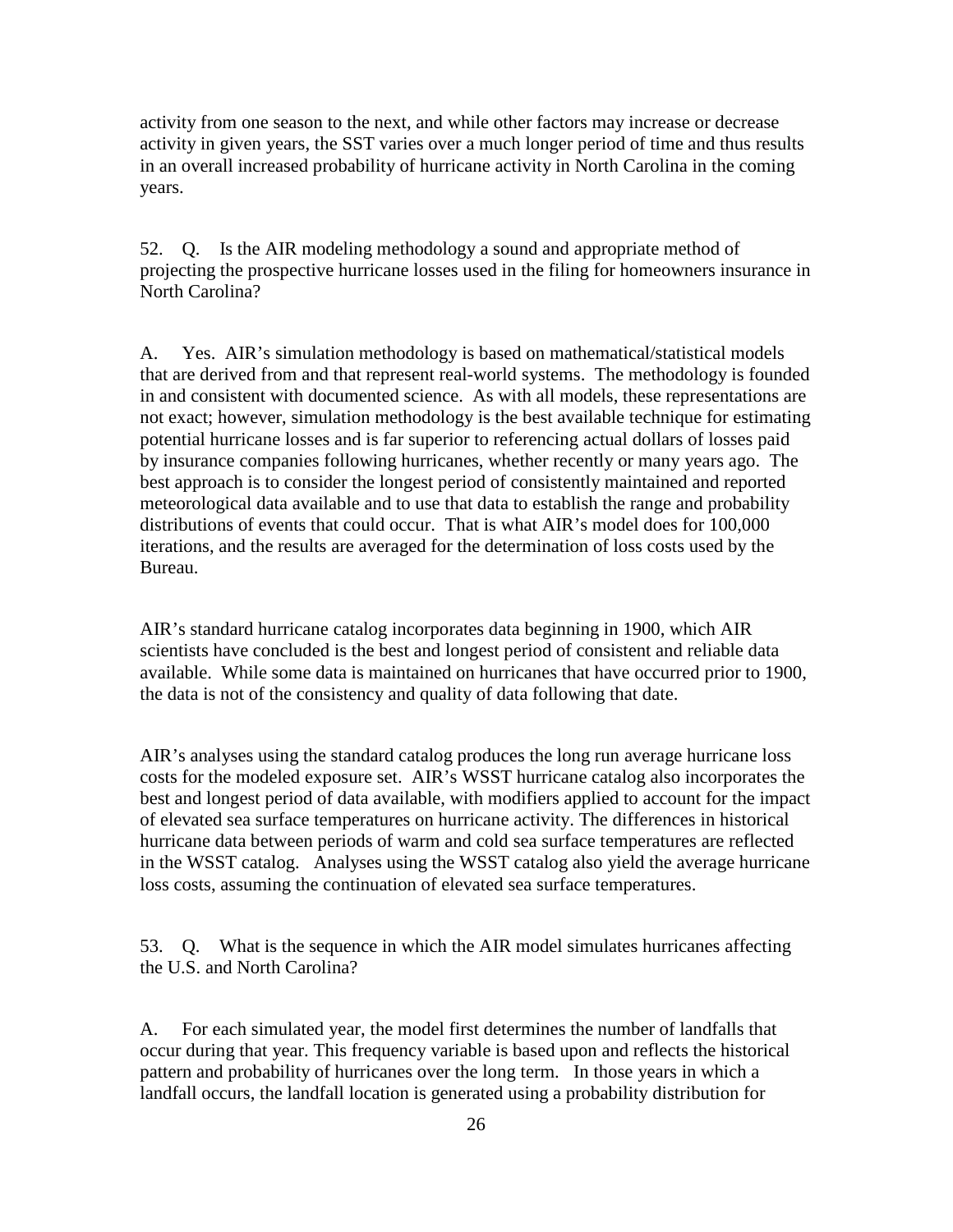landfall location. This landfall location also is based upon and reflects the historical probability of landfall locations.

Having simulated the location, values for landfall angle, forward speed, central pressure, radius of maximum wind, gradient wind reduction factor, and peak weighting factor are generated using probability distributions derived from historical data and meteorological knowledge. As a hurricane moves from its landfall location, its track is simulated using probability distributions derived from historical data and meteorological knowledge. This is done by using a Markov procedure with transition probabilities estimated using historical data.

54. Q. How is hurricane frequency modeled?

A. The model uses a negative binomial distribution to generate the number of hurricane landfalls per year. Actual historical data from 1900-2010 is compared to the modeled distribution for the entire Gulf and East Coasts. The modeled distribution fits the historical data very closely. The average number of hurricanes per year making landfall in the U.S. is 1.65. However, considering that a storm may make more than one landfall, the average number of hurricane landfalls is 1.88. Since the negative binomial distribution models individual landfalls, it has a mean of 1.88, reflecting the historical average of hurricane landfalls.

As discussed above, Exhibit RB-6E to this testimony shows comparisons of AIR's modeled event frequency to the corresponding frequency from the historical record for North Carolina.

55. Q. How is landfall location modeled?

A. For the United States, there are 62 potential landfall segments each representing 50 nautical miles of smoothed shoreline along the Gulf and East Coasts, including the Florida Keys. A cumulative distribution of landfall locations within each coastal boundary segment is used to estimate the probability of a hurricane landfall occurring at a point along a segment. Once a segment is chosen in accordance with its probability, the landfall location within that segment is drawn at random from a uniform distribution along that segment; that is, a storm can make landfall anywhere on that segment with equal probability.

56. Q. How is hurricane severity modeled?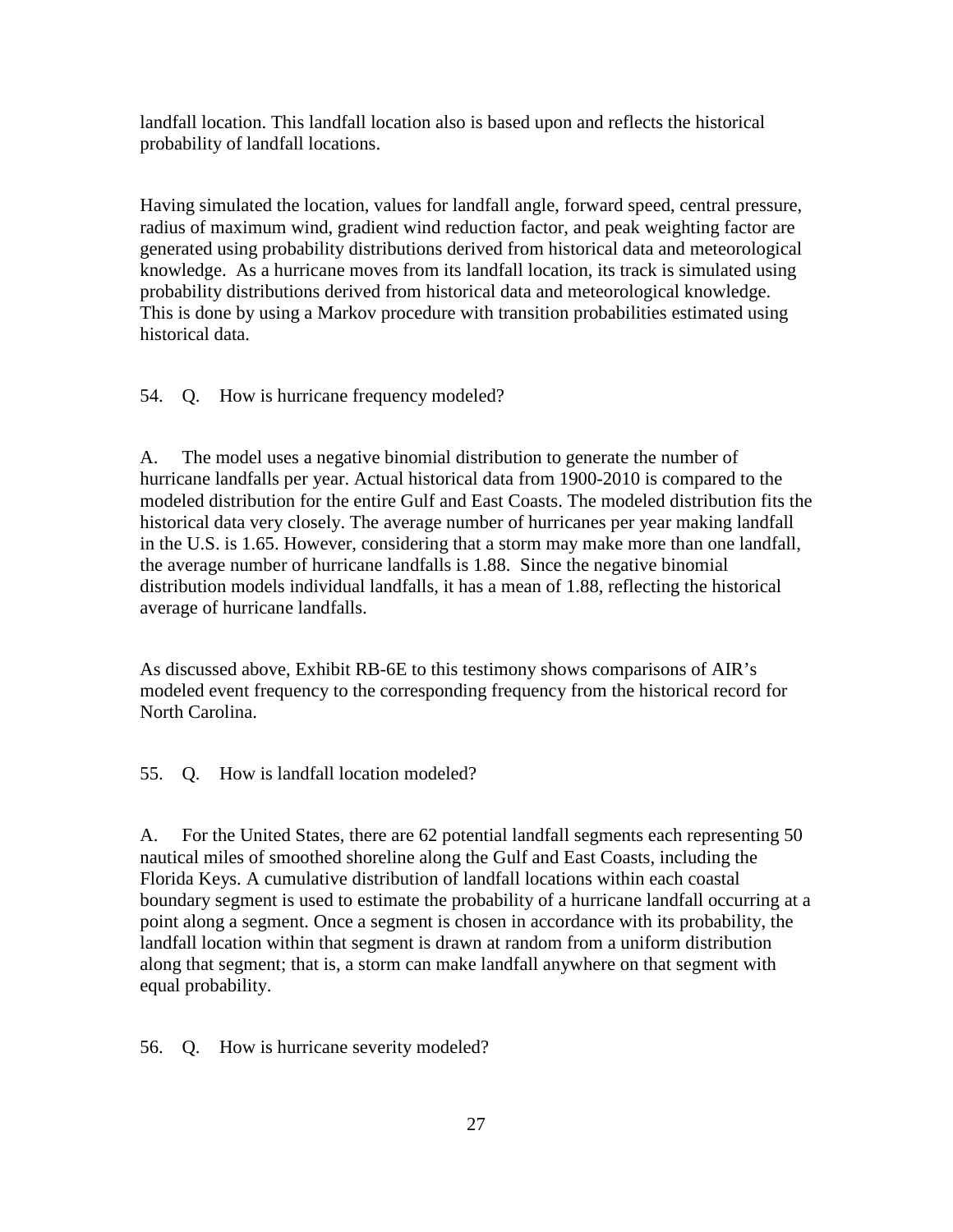A. The AIR hurricane model generates values for the severity variables based on historical meteorological data. There are seven primary variables which account for hurricane severity. These variables are: the minimum central pressure, the gradient wind reduction factor, the peak weighting factor, the radius of maximum winds, the forward speed, the angle at which the storm enters the coast and the track of the storm once on shore. The most recent version of the model reflects new scientific findings as to these variables.

57. Q. What is the central pressure variable?

A. Central pressure is defined as the minimum atmospheric pressure measured in a hurricane. The central pressure distribution is based on the historical database and is determined for each 100-nautical-mile coastline segment, as well as for larger regional segments.

Exhibit RB-6G shows a comparison of the modeled central pressure values in AIR's stochastic catalog to the same values in the historical catalog for events which make landfall in North Carolina.

There is good agreement for the mean central pressure at landfall. The mean central pressure for North Carolina landfalls is 968.5Mb, which falls within the 95% confidence interval based on the historical record. The 95% confidence interval is a range of values in which we can be 95% sure that the true mean lies, based on the observed historical data. The fact that the modeled mean lies within this range means that there is no statistical reason to suspect that the modeled mean is not the true mean.

58. Q. What is meant by the radius of maximum winds?

A. The radius of maximum winds (Rmax) is the radial distance from the storm's center, or center of the eye, to the location in the eye wall where the highest cyclonic wind speeds occur. The radius distribution is based on the historical database and is dependent on the central pressure of the storm. The radius of maximum winds also varies after landfall, in accordance with values in the historical data.

There is uncertainty in the historical data since this storm parameter is a difficult parameter to measure. This was particularly true for storms that made landfall during the first half of the 20th century, before reconnaissance flight data or high-resolution radar data become available. The model is based on widely accepted Rmax values and distributions in the scientific literature.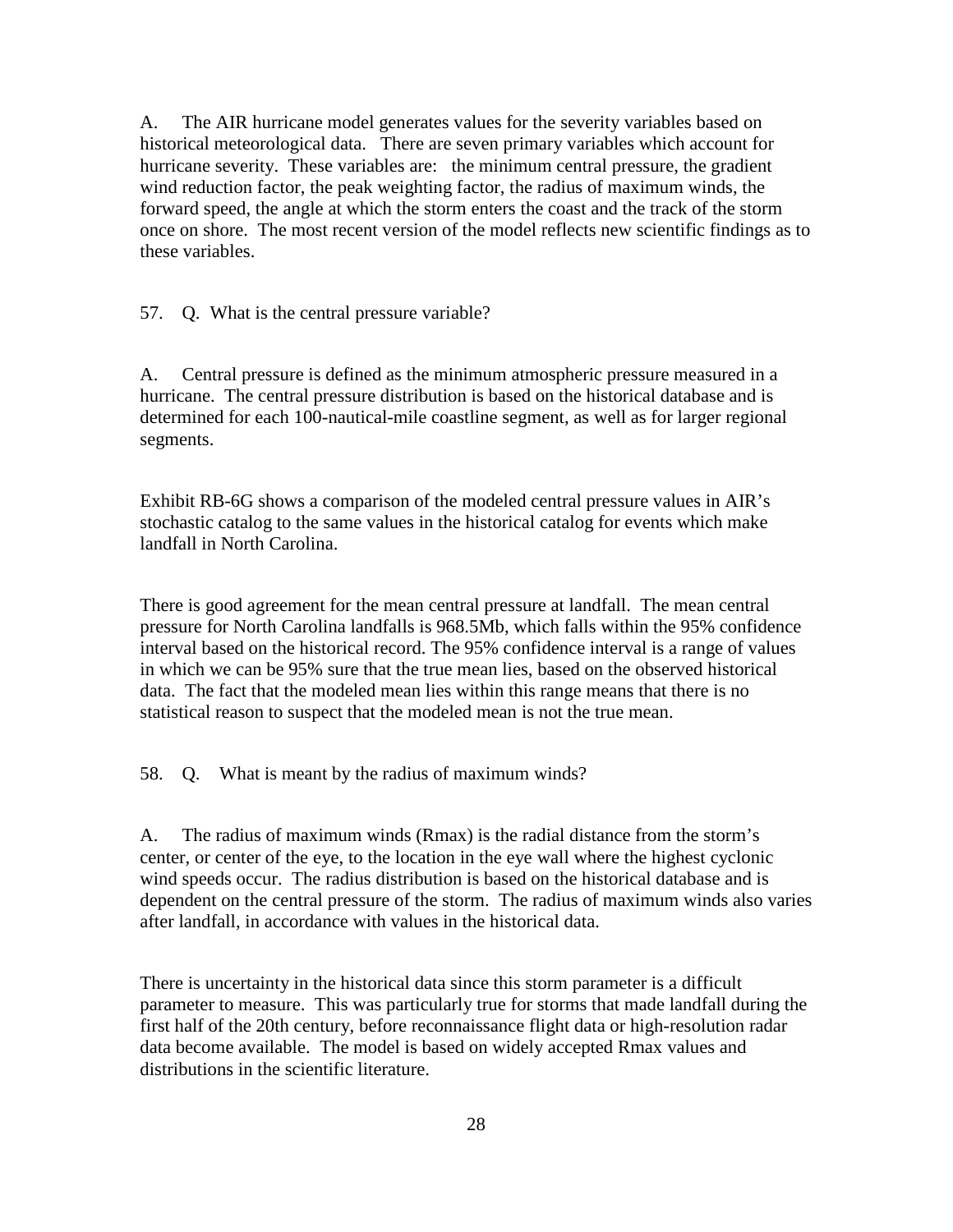59. Q. What are the gradient wind reduction and peak weighting factors?

A. These two factors are used to translate the flight-level winds to the land surface. The wind speed of a hurricane varies both with the lateral distance from the eye and the vertical distance from the land surface to the flight level. The gradient wind reduction factor varies by distance from the eye of the storm and translates the flight-level winds horizontally to the land surface where buildings are affected by hurricane winds. The peak weighting factor also adjusts the gradient wind reduction factor for the vertical slant in the hurricane eye. These two factors are generated jointly for each modeled storm based on algorithms founded in historical data and accepted meteorological principles.

60. Q. What is forward speed?

A. Forward speed is the speed at which the center of a hurricane moves from point to point along its track. In general, hurricanes pick up speed as they move further north in latitude. The forward speed distribution is based on the historical database of forward speeds at landfall and is determined for each 100-nautical-mile segment

Exhibit RB-6H shows a comparison of the modeled forward speed values in AIR's stochastic catalog to the same values in the historical catalog for events which make landfall in North Carolina.

There is good agreement for the different bands of forward speed at landfall, and in fact the mean forward speed for North Carolina landfalls is 16.2 mph, which falls within the 95% confidence interval based on the historical record. The 95% confidence interval is a range of values in which we can be 95% sure that the true mean lies, based on the observed historical data. The fact that the modeled mean lies within this range means that there is no statistical reason to suspect that the modeled mean is not the true mean.

61. Q. Does the combination of forward speed and wind speed affect the damage caused by a given hurricane?

A. Yes, this is what is referred to as the "asymmetrical effect" of hurricane winds. Hurricane winds move in a counter clockwise direction around the eye of the hurricane, which means that winds on the right side of the hurricane are moving with the forward direction of the storm, thereby combining to create higher wind speeds at locations on the right side of the hurricane. Conversely, the wind speed at any given location on the left side of the storm is reduced by the combined effect of the hurricanes rotational winds being offset by the translational winds. The faster the forward speed of the hurricane, the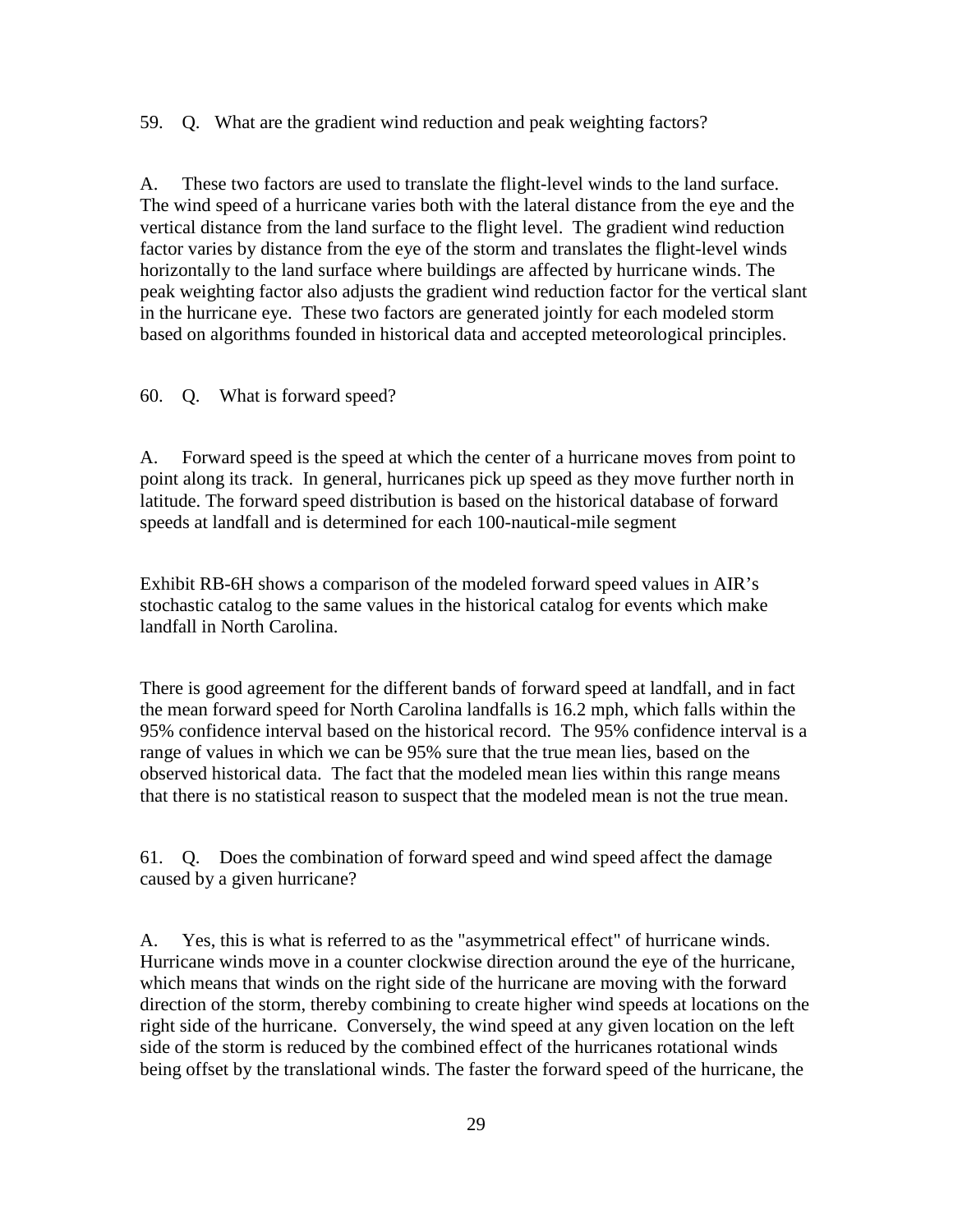greater are the effects of this asymmetry. Also, the faster the forward speed, the less time that damaging winds affect a given location.

62. Q. What is the track angle at landfall?

A. Track angle at landfall is the angle between track direction and due north at landfall location. Track angles at landfall in the model reflect the underlying meteorological data.

63. Q. What is the storm track?

A. Storm track is the path the hurricane takes. AIR has developed a procedure to simulate storm tracks, which is described in more detail under question 70 below This procedure allows the tracks to curve and re-curve in the same way and to the same extent that actual historical storms do.

64. Q. Does the latitude of the hurricane make a difference?

A. Yes. Hurricane intensity and frequency vary by latitude. In general, as latitude increases, average hurricane intensity decreases, and we model this effect accordingly. In general, water tends to be cooler in higher latitudes. When a hurricane moves over cooler waters, its primary source of energy (latent heat from warm water vapor) is reduced so that the intensity of circulation decreases, in the absence of outside forces. For this reason, the parameters of the severity variable probability distributions were estimated separately for each of the thirty-one 100-mile coastal segments using state-of-the-art statistical techniques combined with published scientific information. The result is that the model reflects the historical data that hurricanes tend to lose some of their intensity as they move north. Likewise, the model reflects the historical data that hurricanes tend to have higher land speed as they move north.

65. Q. How does the AIR model generate values for the distribution of hurricane central pressures?

A. The AIR hurricane model utilizes central pressure as the primary hurricane intensity variable. Based on the historical data, Weibull distributions are employed so that the parameters are estimated for each of the thirty-one 100-nautical-mile coastal segments, as well as for larger regional segments, with the final distribution being a mixture of the two. The Weibull form was selected based on "goodness-of-fit" tests with actual historical data. The use of the Weibull distribution for storm central pressure is documented in and supported by the scientific literature.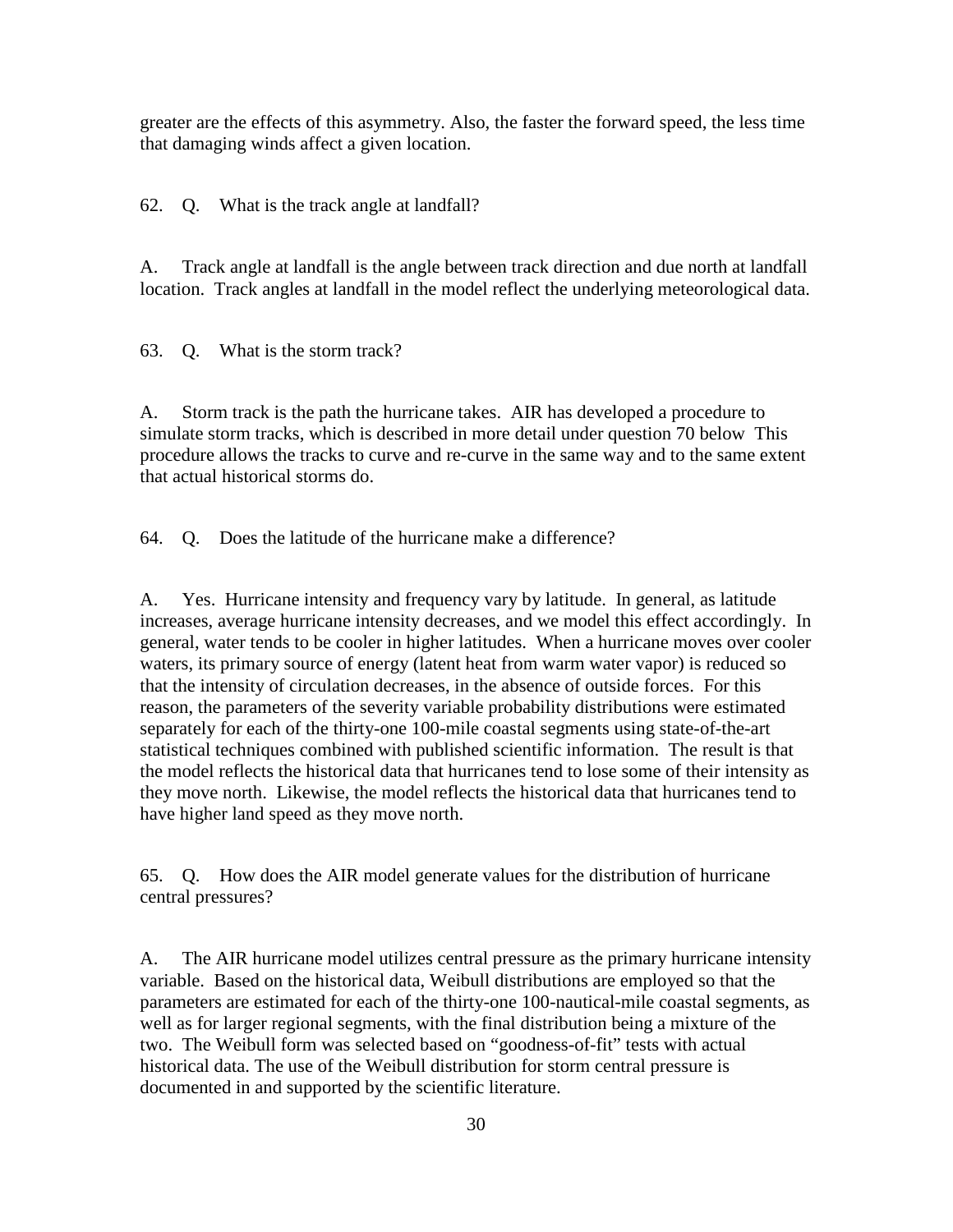As discussed earlier, Exhibit RB-6G shows a comparison of the modeled central pressure values in AIR's stochastic catalog to the same values in the historical catalog for events which make landfall in North Carolina.

66. Q. How does the AIR model generate values for the radius of maximum winds?

A. The radius of maximum wind (Rmax) is simulated using a regression model that relates the mean radius to central pressure and latitude. The deviations from the mean in this model are simulated from a Normal distribution. The parameters are estimated using the least squares method, and standard diagnostic tests are used to evaluate the adequacy of the fit. The resulting values are bounded based on central pressure to produce a final distribution for the radius. The radius of maximum wind also varies after landfall, following an autoregressive model.

The model is based on Rmax values and distributions that are widely accepted in the scientific literature.

67. Q. How does the AIR model generate values for the gradient wind reduction factor and the peak weighting factor?

A. The model computes the maximum wind speed at upper levels and then adjusts this wind speed to the surface level (10 meters) via a conversion factor. This factor, called the gradient wind reduction factor, represents a model parameter which varies stochastically by storm. For a particular storm it varies by location as a function of the central pressure and distance from Rmax. The peak weighting factor adjusts the gradient wind reduction factor to reflect the vertical slant in the hurricane eye. The peak weighting factor and gradient wind reduction factor are generated jointly using a bounded bivariate normal distribution. These factors are based on accepted meteorological studies and principles.

68. Q. How does the AIR model generate values for forward speed?

A. Probability distributions are estimated for forward speed for each 100-nautical-mile segment of coastline with bounds based on the historical record. Separate distributions are estimated for each of these segments to capture the dependence of this variable upon geographical location, particularly latitude. Based on the historical record, forward speed varies after landfall according to an autoregressive model. The bounds on forward speed are latitude dependent; i.e., storms tend to pick up speed the further north they travel.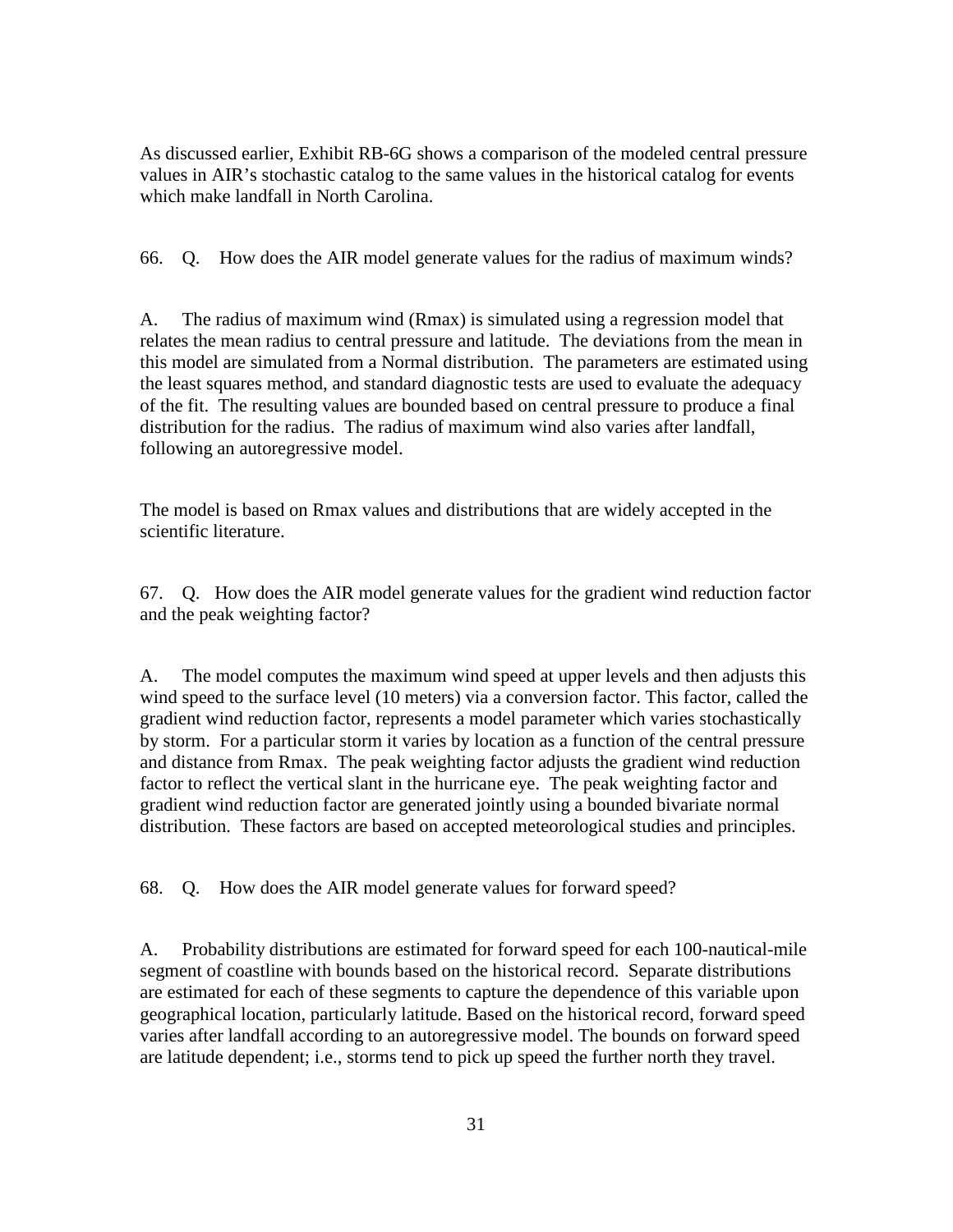As discussed earlier, Exhibit RB-6H shows a comparison between the modeled forward speed values in AIR's stochastic catalog and the same values in the historical catalog for events which make landfall in North Carolina.

69. Q. How does the AIR model generate values for track angle at landfall?

A. Separate distributions are used for different 50-nautical-mile coastal segments to allow for variation in the coastal orientation of each segment. In the historical record, certain coastal segments seem to be characterized by bimodal track angles. To preserve consistency with the historical distribution, the track angle at landfall is modeled using a mixture of two normal distributions. That is, the track angle at landfall is drawn from the first normal distribution with probability p, or it is drawn from the second normal distribution with probability 1-p. The final distributions are bounded based on the historical record, the coastline orientation, geographical constraints, and meteorological expertise.

70. Q. How does the AIR model generate values for storm tracks?

A. Storm tracks are generated by successively drawing track direction and forward speed. AIR uses a Markov chain model with estimated transition matrices to simulate track direction. Our scientists have analyzed historical data on the tracks of more than 1,000 Atlantic tropical cyclones, both those that made landfall and those that did not. Using this data, AIR has created transition matrices from which successive track directions are generated. There are 16 primary directional probabilities. Within each primary direction there is a uniform, continuous probability distribution, resulting in an infinite number of potential track directions. For each of 16 directional probabilities of storm arrival, these matrices specify the probability of a directional change at each time step. Having determined the new track direction, the next track point is determined by drawing forward speed using a procedure that incorporates time series dependence between successive drawings. The methodology produces realistic tracks that represent the full range of diverse storm tracks that have been observed historically across the Atlantic basin and the U.S. mainland in accordance with their historical probability.

In older versions of the AIR hurricane model, storms were terminated after the tracks evolved for 24 hours after making U.S. landfall. In Version 12 of the model and newer versions, including Version 14.0.1, each storm is terminated only when its wind speed along the path decreases to below 40 mph. The number of storms causing loss in North Carolina has therefore increased because of this change, but the potential for damage is more appropriately reflected than before. The dollar value of losses associated with this increased event persistence is not great.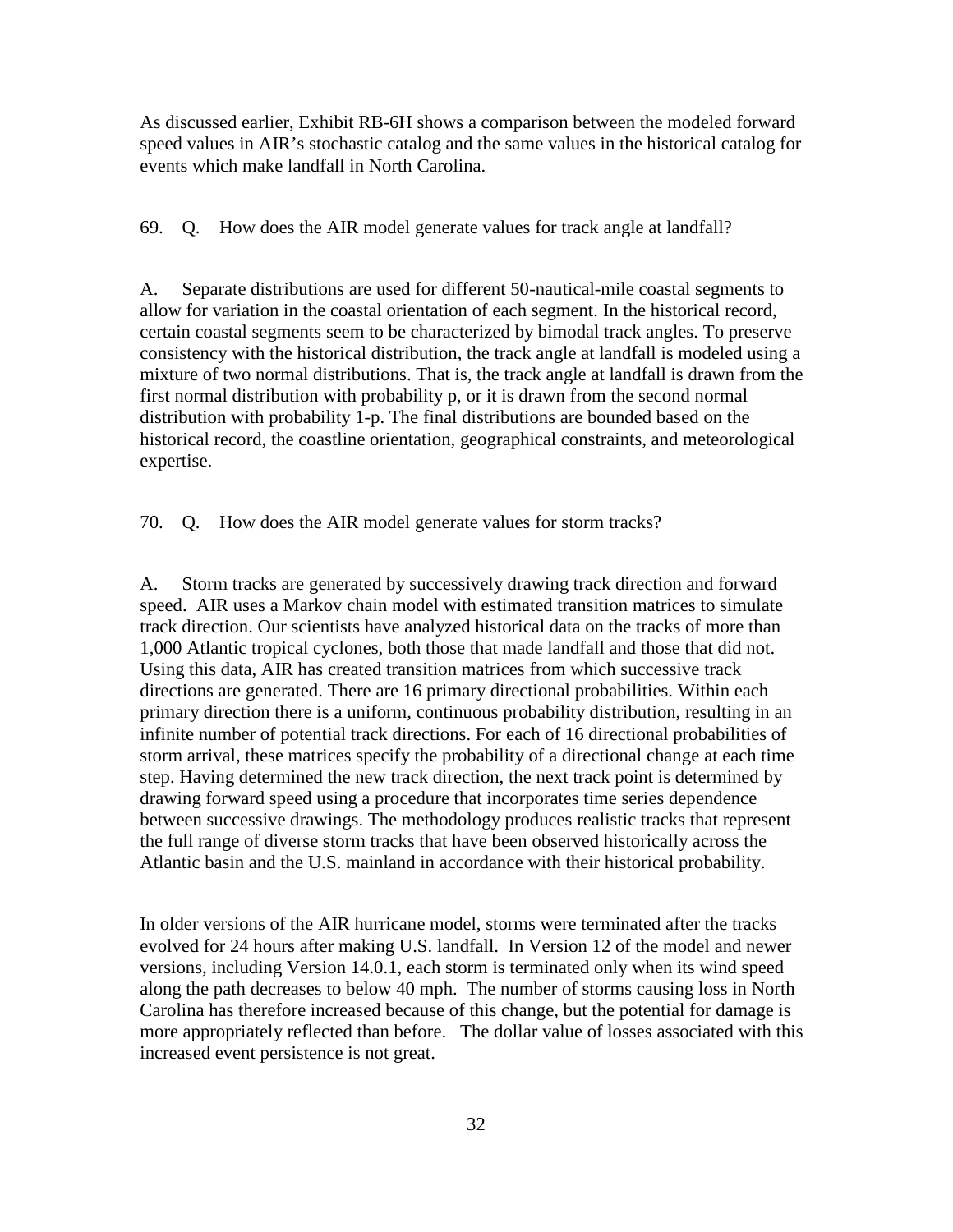It is also the case that a single landfalling hurricane may produce multiple landfalls or subsequent bypasses. A number of historical storms that have affected North Carolina fall into these categories. Since the AIR model follows each simulated hurricane from inception until dissipation, multiple landfalls and bypassing hurricanes are included in the simulation. The simulated frequency of these events is consistent with their historical frequency by coastal region.

71. Q. How does the AIR model calculate maximum wind speeds?

A. Once values are obtained for all of the severity variables, the maximum sustained wind speed is calculated using generally accepted meteorological formulas. For each simulated event, the model simulates the storm's movement along its track. A complete time profile of wind speeds is developed for each location affected by the storm, thus capturing the effect of duration of wind on structures, as well as the effect of peak wind speed. Calculations of local intensity also take into account the effects of the asymmetric nature of the hurricane windfield, the effects of the storm "filling" or dissipating in intensity over land, the directional effects of surface friction, the gustiness effects of surface friction, the effect of wave height on wind speed, and the relative wind speeds as the distance from the radius of maximum winds increases.

In AIR's continuing effort to reflect scientific advancements, recent versions of the model much more accurately reflect these factors. For instance, Version14.0.1 explicitly computes the effects of land cover on windspeed by wind direction. In previous versions (prior to version 12), the model assumed an average land cover and an average frictional effect, but as a result of the ability to geocode actual land cover characteristics, the model is now much more precise. Thus, less deterioration of wind speeds occurs to storms that make landfall in areas that have nearby low dunes or sounds and other bodies of water, as opposed to areas that have tall trees, hilly or mountainous terrain, or tall buildings. This change means that the model now more accurately reflects the deterioration of storms in various locations in North Carolina based on the actual land cover in those locations.

As mentioned previously, Exhibit RB-6D shows the actual wind observations for Hurricanes Charley, Floyd, and Ophelia, which each affected North Carolina, overlaid on the modeled wind speed footprint of the same events. Hurricane Irene is not included in this exhibit because it is not included in the HURDAT database as of August 2011, and is not yet included in AIR's historical catalog.

Additionally, Exhibit RB-6I shows a comparison of the modeled maximum wind speed values at landfall in AIR's stochastic catalog to the same values in the historical catalog for events which make landfall in North Carolina.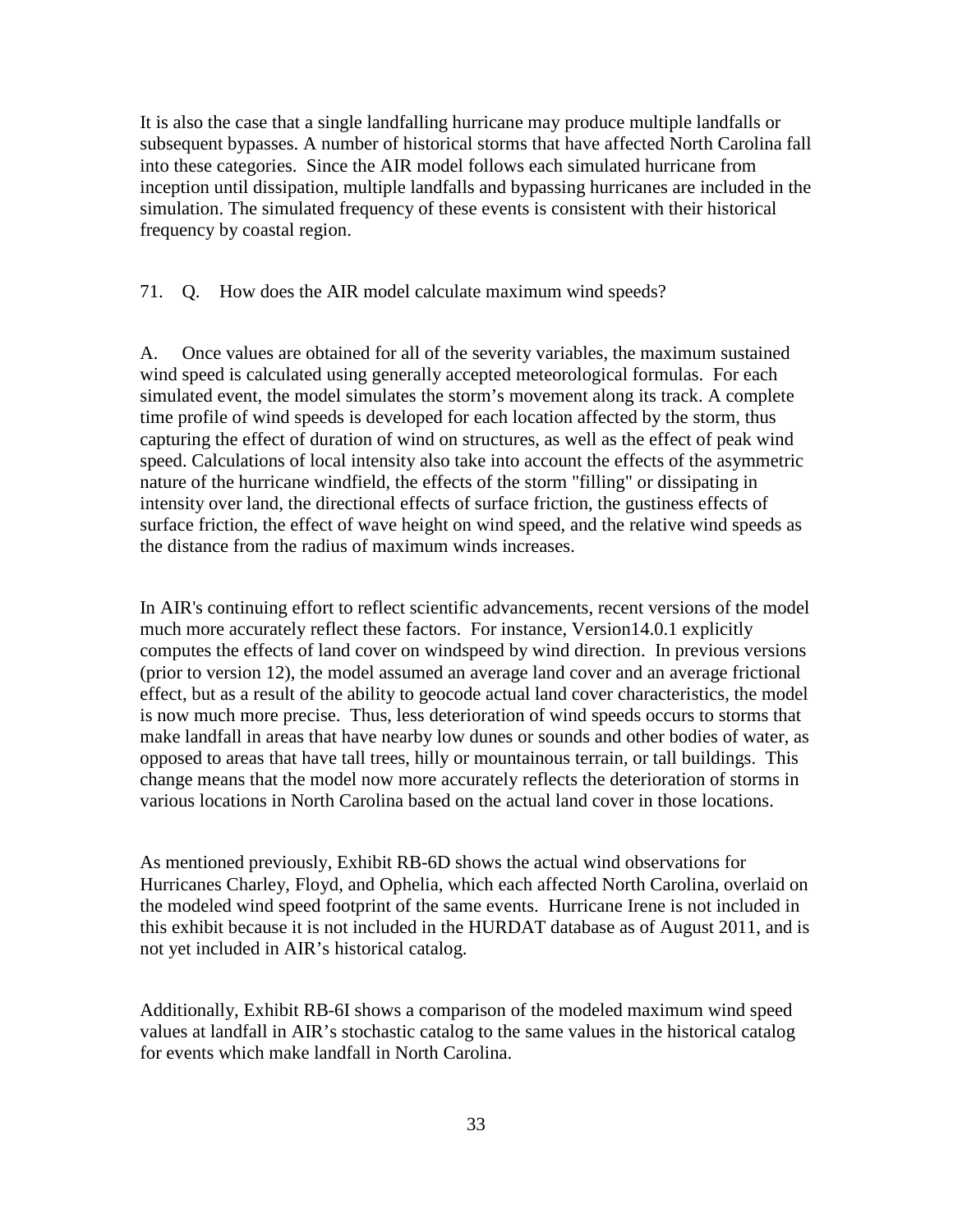There is good agreement for the different bands of maximum wind speed at landfall, and in fact the mean maximum wind speed for North Carolina landfalls is 96.0 mph, which falls within the 95% confidence interval based on the historical record. The 95% confidence interval is a range of values in which we can be 95% sure that the true mean lies, based on the observed historical data. The fact that the modeled mean lies within this range means that there is no statistical reason to suspect that the modeled mean is not the true mean.

72. Q. You have explained how the AIR model generates values determining the frequency and severity of hurricanes. Now please explain how insured damages are computed?

A. AIR scientists and engineers have developed mathematical functions, called damageability relationships, which describe the interaction between buildings (both their structural and nonstructural components as well as their contents) and the local wind intensity to which they are exposed. Damageability functions have also been developed for estimating time element losses (generally, coverage for loss of use which requires the owner to rent elsewhere). These functions relate the mean damage level as well as the variability of damage to the measure of storm intensity at each location. Because different structural types (ex. frame or masonry) will experience different degrees of damage, the damageability relationships vary according to construction materials and occupancy. The AIR model estimates a complete distribution around the mean level of damage at a given intensity and structural type, and from there the model constructs an entire family of probability distributions. Losses are calculated by applying the appropriate damage function to the replacement value of the insured property.

The AIR damageability relationships incorporate the results of well-documented engineering studies, tests, and structural calculations. AIR employs a team of nine engineers who continually survey the engineering literature and state and/or regional building codes and other sources as to wind engineering. They also consult with other experienced engineers to verify our damage functions, and if necessary, they refine these relationships.

AIR engineers perform post-disaster field surveys and analyses for all U.S. landfalling hurricanes. Additionally, AIR has analyzed billions of dollars of actual insurance claims data from hurricanes in order to validate damageability relationships in the model. The loss information is typically reviewed in numerous manners, including by zip code, coverage and construction.

73. Q. How often has the AIR model been updated and refined since it was originally created?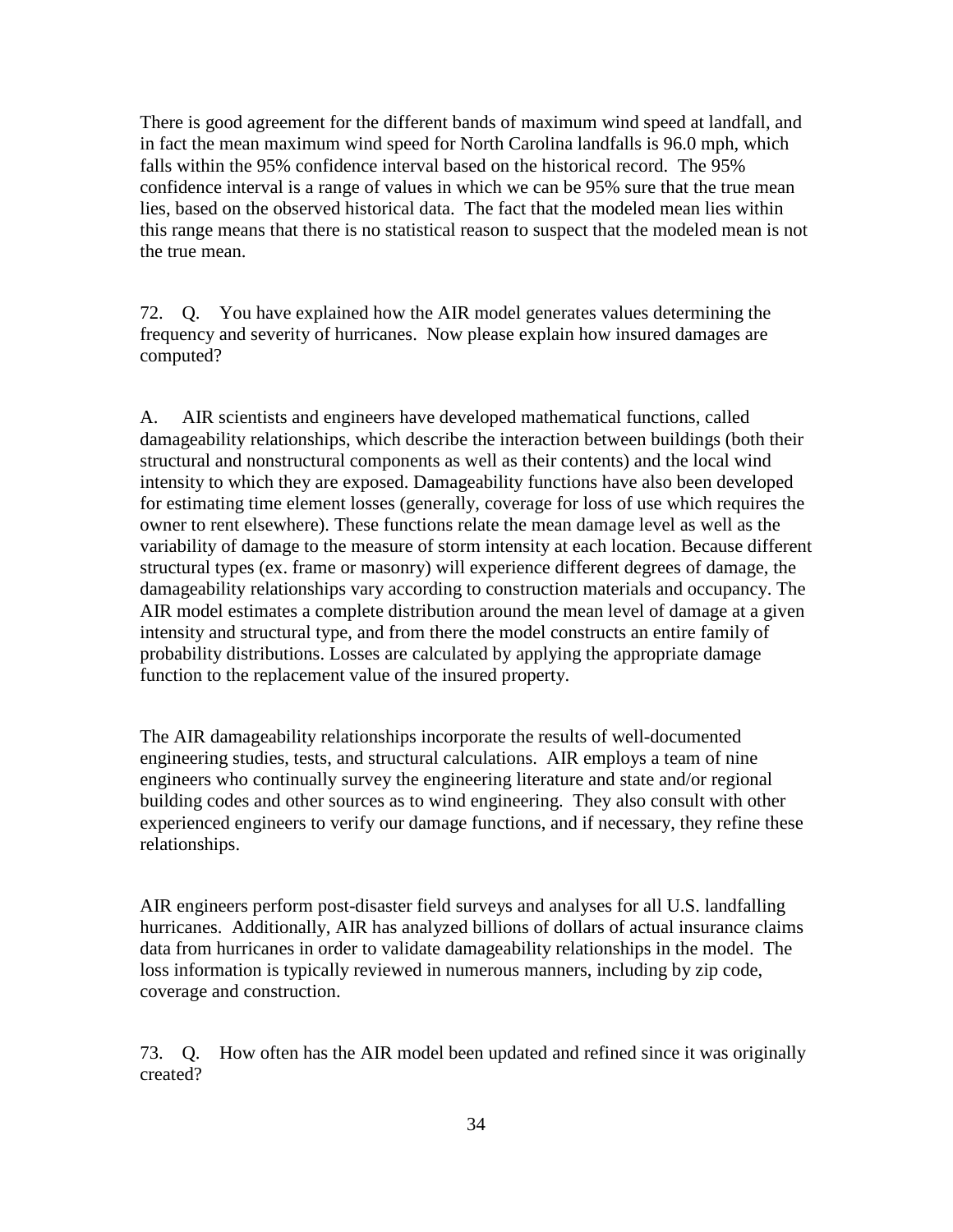A. The AIR hurricane model was first developed in 1985. Since that time the model has typically been updated in each year. In some years, routine matters such as the zip code database are the only updates performed. On such occasions, for each new zip code centroid, the following are re-estimated: distance from coastline, elevation, surface terrain, and any other special topographical features.

In other years there can be a large number of model updates. As new data and research about hurricanes become available, such information is also added to the model. The probability distributions for all of the meteorological variables have been re-computed approximately every two or three years to reflect additional years of new hurricane experience. Damageability relationships have been continually reviewed and validated as actual hurricanes have occurred and new loss data has become available.

Other revisions to the model represent one-time refinements to various model components, and these typically are undertaken when significant new data or research becomes available. AIR prides itself on keeping up with the newest developments of science.

During the period of 2009-2010 there was a major and comprehensive update of many components of the model to reflect significant new data and research. These updates were implemented into Version 12 and carried through the newer model versions, including Version 14.0.1. Some of these updates are described in detail throughout this testimony. The 2011-2013 update to Version 14.0.1 represents the most recent of the ongoing model update efforts. Over the years these efforts brought about some significant improvements to the model and its output. As will be discussed below, these changes were extensively thought out, peer reviewed and validated.

74. Q. Has the AIR model been independently peer reviewed?

A. Yes, it has been extensively peer reviewed by independent scientists since it was first created in 1985, and it has been subject to periodic peer review thereafter. Independent reviews of the model have been conducted by many experts in multiple fields, including meteorology, engineering, computer science, insurance, statistics, and finance. As a result of this review and scrutiny, it is correct to state that the AIR hurricane model has been extensively vetted by independent, outside parties as well as AIR's own technical staff.

Meteorological components of the model were reviewed in 1986, 1994, 2009 and 2010. The derivation and application of vulnerability functions used in the model have undergone independent review for each of the past ten years, particularly following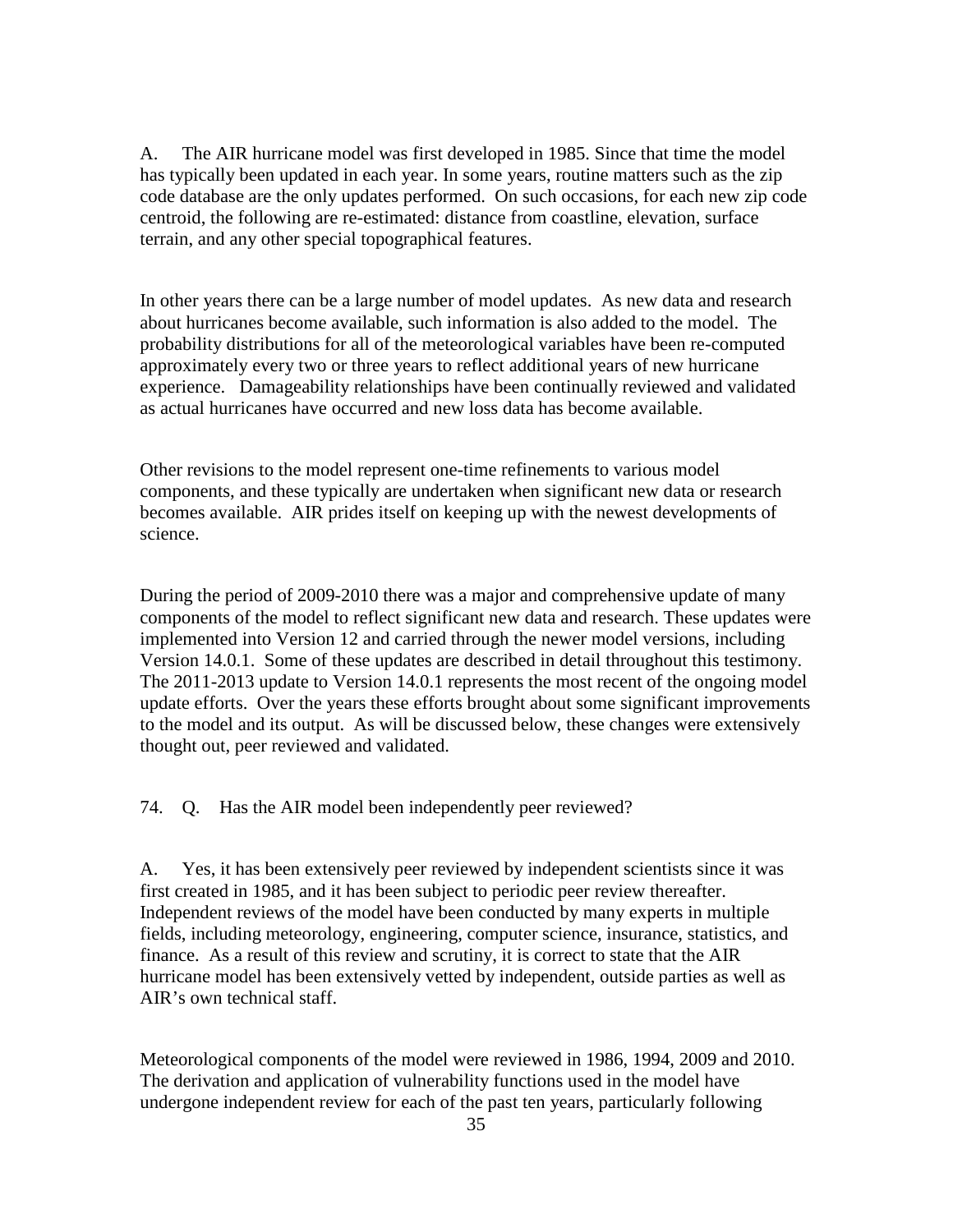hurricane loss reports becoming available after analysis of each hurricane. Computer science reviews have been conducted in 2002, 2003, 2004, 2005, 2006, 2007, 2008, 2010 and 2012 to validate that AIR's modeling software complies with the standards of the Florida Commission on Hurricane Loss Projection Methodology.

75. Q. Please describe the peer review process.

A. As described below, over many years, the AIR model has undergone extensive external review by independent scientists, and it has been examined in scientific literature. It has also been reviewed in depth by independent rating agencies and regulators.

The following are independent peer reviews that have been performed, broken down by the components of the AIR model. As will be noted, peer reviews were particularly extensive as to the 2009-2010 changes that are reflected in this filing.

**Meteorology** – In 2010 the meteorology component of the model was extensively reviewed by three meteorologists, Dr. Kerry Emanuel, Dr. Peter Black, and Dr. Robb Contreras.

Dr. Black has spent over 40 years conducting hurricane research at NOAA's Hurricane Research Division as a research meteorologist using observations provided by aircraft and satellite platforms. Among many other accomplishments, Dr. Black has been a lead project scientist on various NOAA research aircraft, involving over 400 hurricane eye penetrations in 300 hurricane flights. He has been responsible for conducting investigations of the hurricane boundary layer structure, ocean response to a hurricane, microwave remote sensing of surface winds, hurricane convective clusters, and most recently, hurricane air-sea interaction processes.

Dr. Contreras has spent over sixteen years doing research in academic departments such as the University of Massachusetts, Amherst, the University of Washington, Seattle and UC San Diego. Recently Dr. Contreras has worked as a scientist to implement physical models of signatures, environments, and sensors based on first principles. He has developed physics-based algorithms for robust detection and tracking.

Dr. Kerry A. Emanuel has been a professor at the Massachusetts Institute of Technology since 1997 in both the Program in Atmospheres, Oceans, and Climate and the Center for Meteorology and Physical Oceanography, where he was also the director for eight years. Dr. Emanuel has received numerous awards including The Carl-Gustaf Rossby Research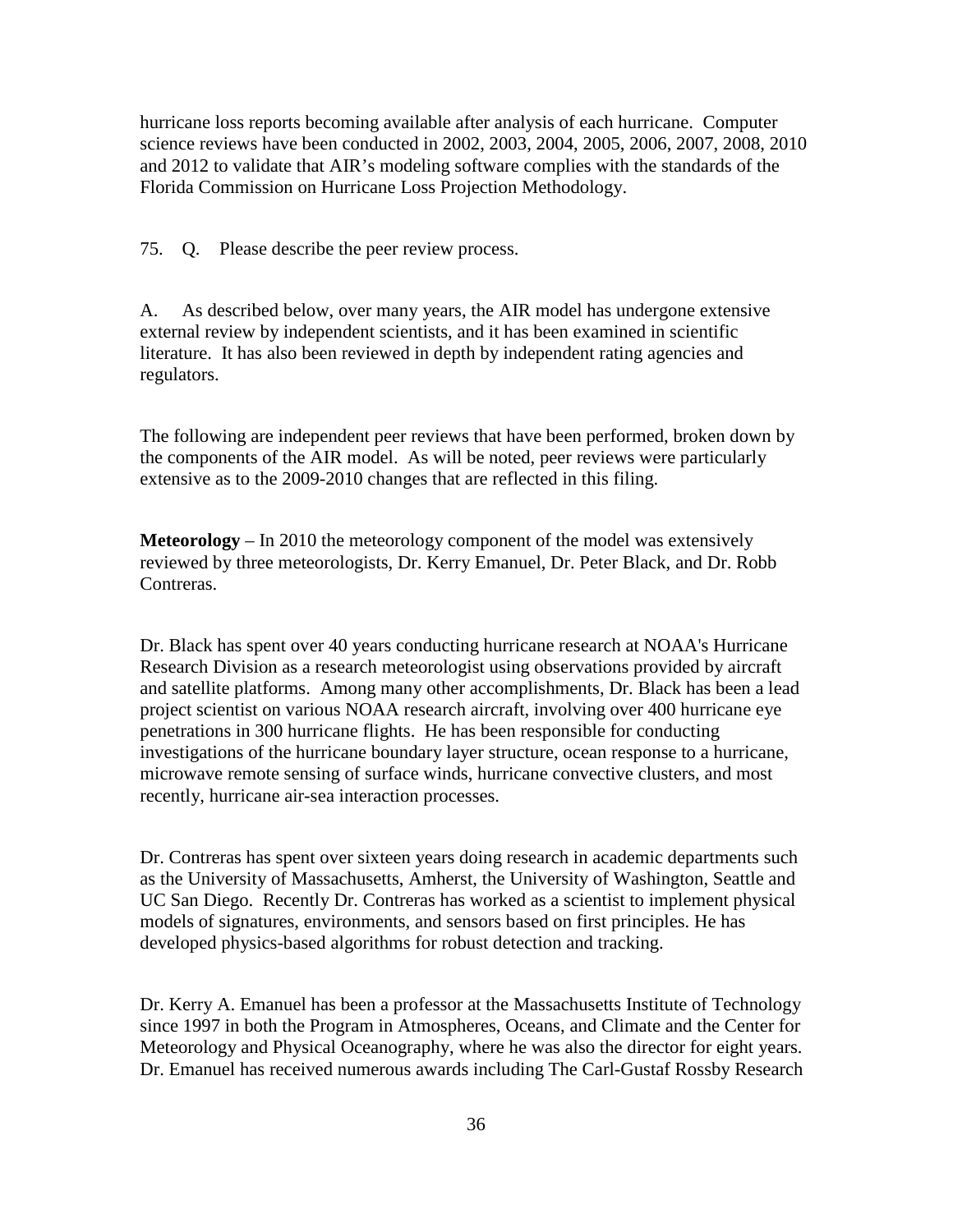Medal and the Louis J. Battan Author's Award, from the American Meteorological Society in 2007.

The WSST catalog generation process has also been reviewed by well-respected meteorological experts. The research used to develop the WSST catalog was peer reviewed and published in the American Meteorological Society's *Journal of Applied Meteorology and Climatology*. In 2010 the WSST catalog generation process was also reviewed by Dr. Kerry Emanuel of MIT, Dr. James Elsner of Florida State University, and Dr. Timothy Hall of the NASA Goddard Institute for Space Studies.

**Vulnerability** - The vulnerability functions have been reviewed by Dr. Joseph Minor, P.E. in 2001, 2002, 2003, 2004, 2005, 2006, 2007, 2008 and 2009, by Dr. Marc Levitan in 2009 and by Dr. Carol Friedland in 2009 and 2013.

Dr. Friedland has been engaged in wind and hurricane engineering research, practice, and education for over nine years and in civil engineering and construction for over fourteen years. She is an Assistant Professor in the Department of Construction Management and Industrial Engineering at Louisiana State University. She has been a registered professional engineer since 2003. She has studied wind and hurricane effects on buildings and structures through structural analysis and post-storm investigations. Recent field investigations include documenting performance of buildings and other structures after Hurricanes Isaac, Gustav, Ike, Katrina, and Ivan and the April 2011 tornado outbreaks in Alabama and Mississippi.

Dr. Marc Levitan has been actively engaged in wind and hurricane engineering research, practice, and education for over 27 years. He is currently leading research and development to improve model codes, standards, design guidance, and practices for the construction and rehabilitation of buildings, structures, and lifelines at the National Institute of Standards and Technology. At the time of his review of the model, he was an Associate Professor in the Department of Civil and Environmental Engineering at Louisiana State University. He was the driving force behind the creation of the LSU Hurricane Center. Under his direction for a period of 10 years, that Center became one of the premiere interdisciplinary research facilities, addressing hurricanes and other natural hazards and their impacts on the natural, built, and human environments. He has provided national leadership through: chairing national technical and policy committees; chairing national and international conferences and workshops; serving as President of the American Association for Wind Engineering, and testifying a number of times before Congress and in state legislatures on topics related to wind and hurricane hazards and mitigation. He has several dozen publications in journals, conference proceedings, and other venues.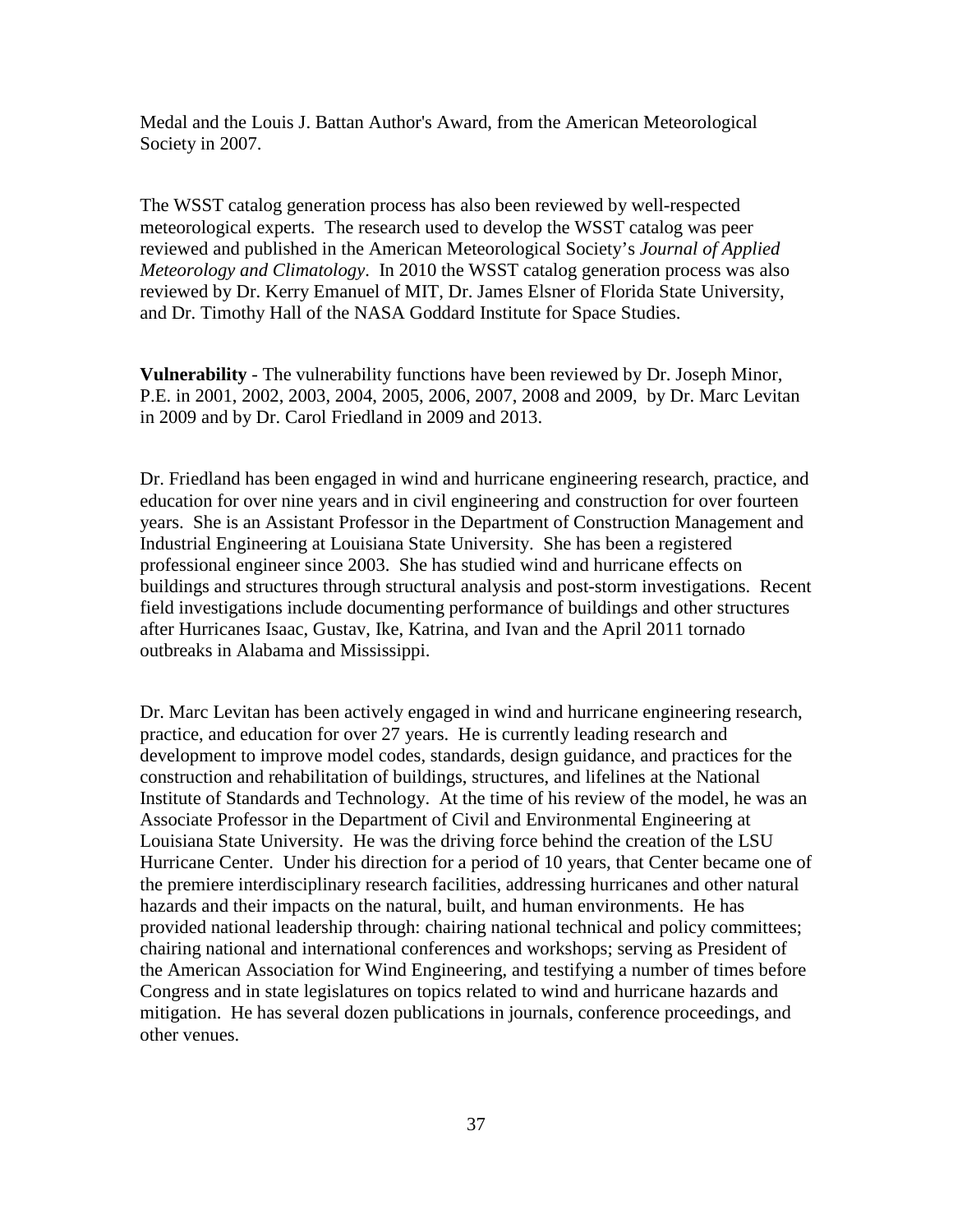**Computer Science** - The software engineering components of the model have undergone independent peer review by Dr. Mark Wolfskehl in 2002, Dr. John Kam in 2003, 2004 and 2005, and by Narges Pourghasemi in 2006, 2007, 2008, 2010 and 2012.

Ms. Pourghasemi has been an independent software consultant for over eight years. She has extensive experience in software engineering, development and testing.

**Actuarial** - The model underwent an actuarial review in 2010 and 2012 by John Rollins, FCAS, MAAA.

Mr. Rollins is an experienced property-casualty actuary. His qualifications include over twenty-two years of property and casualty insurance experience in a variety of positions including a leading catastrophe modeling firm, Florida property insurers, Florida residual market property insurers, global consulting and software firms, and advisory organizations. He has the highest actuarial qualifications, and has extensive authorship and speaking experience.

76. Q. What are examples of outside reviews that have been performed on behalf of independent third parties?

A. One significant example is the testing conducted by four bond rating agencies in 1996 and 1997 in conjunction with their rating of the USAA catastrophe bond. Those agencies were Duff & Phelps, Fitch, Moody's and Standard & Poor's. Their review was particularly extensive because the USAA catastrophe bond was the first such bond to be assigned a corporate bond rating by all four agencies. The probabilistic estimates derived from the AIR hurricane model formed the primary basis for the assigned ratings.

Over a period of 18 months, AIR staff met with employees and consultants hired by the rating agencies representing many fields, including insurance, statistics, meteorology and finance, to explain the AIR hurricane model in extensive detail. In addition, a number of sensitivity analyses and stress tests were performed at the request of the rating agencies during this period of time.

These tests, performed by outside experts whose primary interest was the protection of prospective investors, confirmed the robustness of the AIR model. Moody's wrote: "Moody's did not simply accept AIR's modeling results at face value. Rather, we followed an examination and calibration procedure, aiming to provide Moody's with a high degree of confidence in the reliability and stability of the simulation results."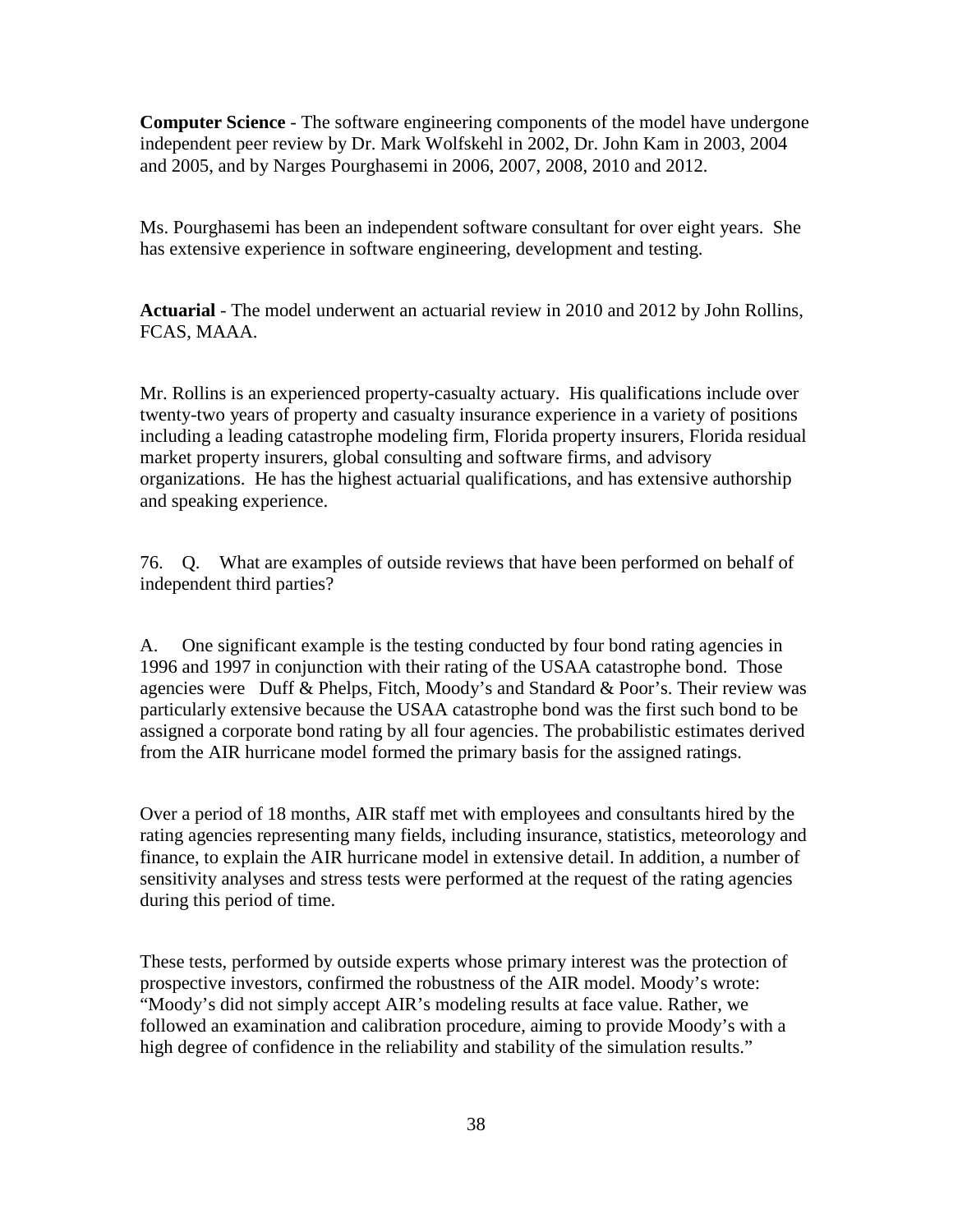Similarly, Fitch wrote in approving the model: "Fitch evaluated the underlying technical integrity of the AIR model on the basis of model specification and model structure."

Due to the first-time nature of such a large catastrophe bond issuance, the rating agencies very carefully scrutinized model assumptions, data, and methodology. These rating agencies have continued their scrutiny of the model in the course of subsequent catastrophe bond transactions, including every property catastrophe bond transaction that came to market in 2011 and 2012 and every property catastrophe bond transaction that has come to market so far in 2013.

77. Q. What information does AIR provide outside reviewers about its methodology?

A. In the review of the AIR model in 1996 and 1997 by the bond rating agencies, review took place as to the probability distributions used in the model and the estimation methods employed to fit the parameters of those distributions. Also the consultants employed by the bond rating agencies reviewed the mathematical functions used in the model to estimate the interactions between simulated storm parameters. For the validation testing and sensitivity analysis, the rating agencies reviewed model output under various distributional assumptions.

For the meteorology peer reviews in 2010, we provided Dr. Emmanuel, Dr. Black and Dr. Contreras the data sources, the references of data and the published research used, as well as detailed explanations of the actual implementation which AIR scientists used to develop and/or update the model. The review was conducted iteratively so that suggestions and feedback from the peer reviewers early on was incorporated in subsequent model updates.

For their review of the vulnerability component of the model in 2010 and 2012, Dr. Friedland and Dr. Levitan were provided the Florida Commission vulnerability standard submissions and comprehensive detail on all changes to the vulnerability component of the model. The peer review team conducted an extensive review of the damage functions and research used in the development of those functions.

The computer science peer reviewers were provided information on the software development and testing processes, including insights into the software and underlying code to ensure that the software complies with the software standards and requirements established by the Florida Commission, as well as current industry-standard software engineering practices.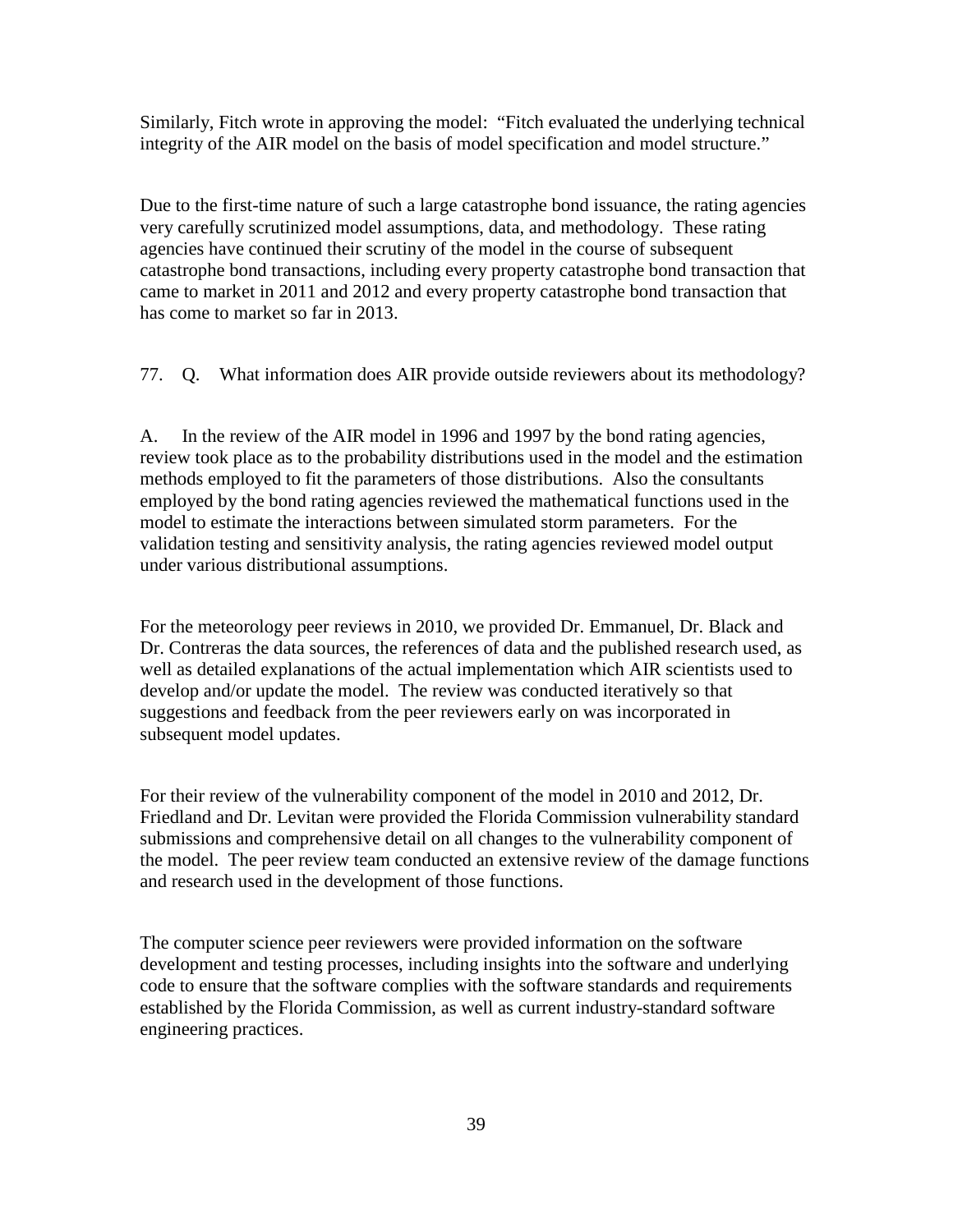AIR provided the 2010 and 2011 actuarial peer reviewer with model software, input data, output files, and work papers used in assembling the response document and forms for the Florida Commission. The review proceeded step by step based on these items.

78. Q. You have mentioned on several occasions that the AIR model has been reviewed by the Florida Commission. Please describe what that Commission is and what AIR has done in connection with that Commission.

A. The Florida Commission was established in 1995 by the Florida legislature with the mission to "assess the effectiveness of various methodologies that have the potential for improving the accuracy of projecting insured Florida losses resulting from hurricanes and to adopt findings regarding the accuracy or reliability of these methodologies for use in residential rate filings." The Commission has established 37 standards that need to be met before a catastrophe model is acceptable for ratemaking purposes in the state of Florida. The AIR hurricane model was the only model approved under the original standards in 1996, and it has consistently been approved under the standards in every subsequent year. Once approved, the model can be used in rate filings in Florida.

In addition, AIR has been working with insurance departments in other states for a number of years in meeting their informational requirements in connection with rate reviews and solvency reviews. No other state legislature has elected to set up and fund a commission that does a comprehensive ongoing review of models as exists in Florida, but it appears that many other states in the hurricane prone southeast rely upon the extensive review and approval process performed in Florida. Some states have performed less extensive and more piecemeal or informal examinations of the AIR model. For instance, representatives of the North Carolina Insurance Department have visited AIR at its headquarters in Boston on several occasions. AIR provided information to a consulting meteorologist retained by the North Carolina Department who visited AIR in Boston in 1993. On two subsequent occasions actuaries from the North Carolina Department traveled to AIR's offices in Boston for a review of the model. Also, AIR responded to numerous questions and provided extensive information to a professor of mathematics from North Carolina State University who was hired by the North Carolina Department to review AIR's methodology. He reviewed the distributions and algorithms underlying AIR's model and how they conformed with historical data and published literature.

79. Q. What sorts of scientists and specialists comprise the Florida Commission's professional team?

A. The Florida Commission's professional team includes two persons from each of the following professions: actuary, computer scientist, statistician, structural engineer, and meteorologist. In each area the Florida Commission requires extensive documentation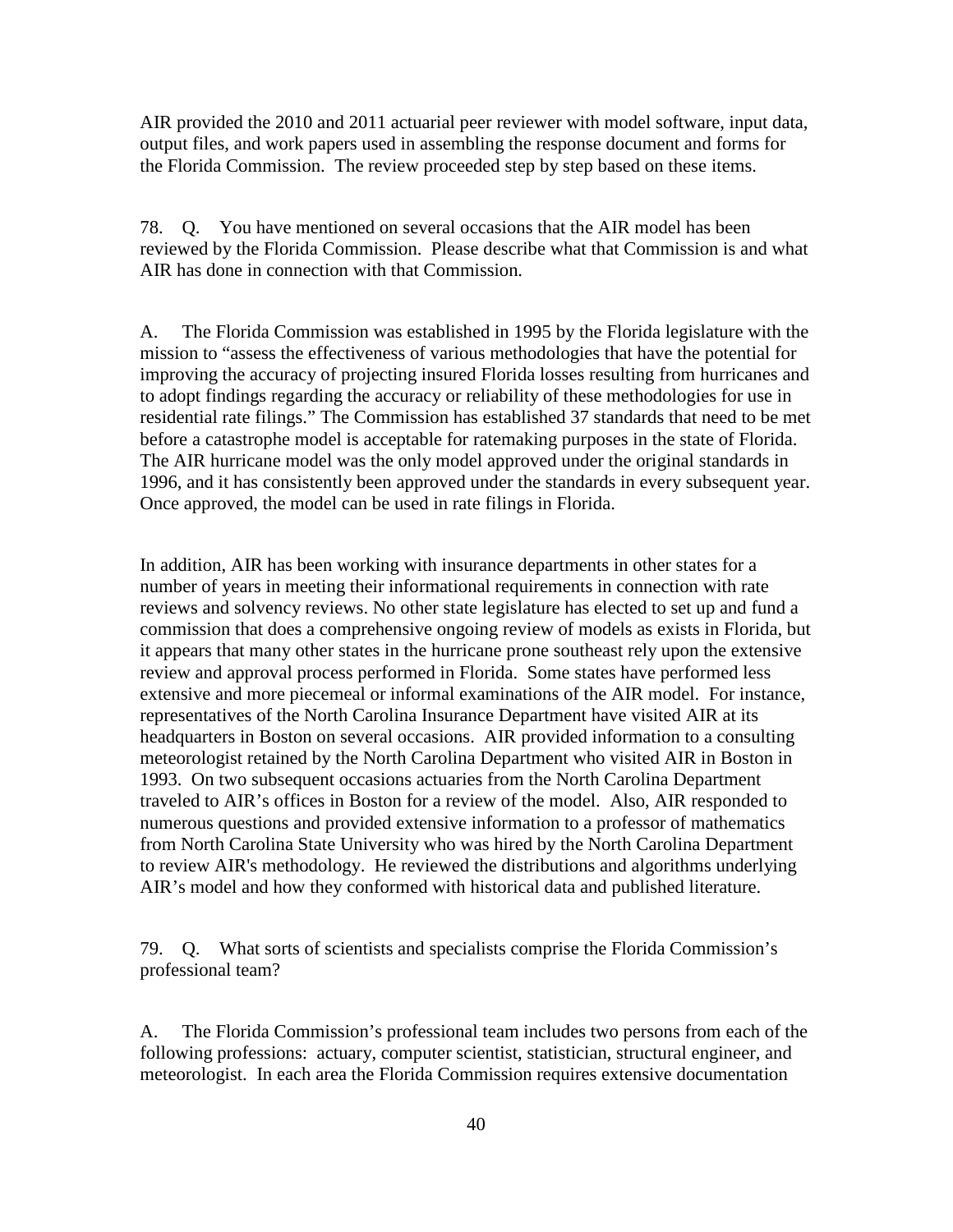and explanation of the AIR model prior to approval. It is a very time consuming and expensive undertaking for AIR, but the AIR model has always been approved.

It is important to reiterate that the same model that is certified in Florida is used in North Carolina. Over the years, the Bureau has specifically requested AIR to use model versions that have been approved by the Florida Commission. The loss costs modeled by the model are naturally much lower for North Carolina than for Florida because of the greater level of hazard that Florida is exposed to relative to North Carolina.

80. Q. Does AIR have staff meteorologists, wind engineers, actuaries and software engineers?

A. Yes, as discussed above, AIR has numerous staff meteorologists, wind engineers, actuaries and software engineers.

81. Q. In addition to the outside validation of modeling that you have just described, do AIR's staff scientists internally validate the model on a continuing basis?

A. Yes. AIR scientists and engineers validate the model at every stage of development. We compare model results with actual data from historical events. We ascertain that the simulated event characteristics parallel patterns observed in the historical record and that resulting loss estimates correspond closely to actual claims data provided by clients. Internal peer review is a standard operating procedure and is conducted by the AIR professional staff of scientists and engineers

82. Q. You have described the extensive external and internal review that occurred in the period 2009-2012. Please describe how that review, as well as new data and science led to improvements in the model over what had been available in older Bureau filings.

A. First let me reiterate that the Bureau has specified that AIR use the latest available version of the hurricane model approved by the Florida Commission, and AIR has done so. AIR employs a numbering system to identify different versions of the hurricane model, and it is useful to identify which version of the model was used in older filings. In the 2008 homeowners filing, version 9 of CLASIC/2 and the AIR US Hurricane Model was the latest available version. In the 2012 homeowners filing, version 13 of CLASIC/2 and version 12 of the AIR US Hurricane Model was the latest available version and was used. It incorporated numerous updates that had been made as a result of the extensive external and internal review process that has been described. The current filing uses version 15 of CLASIC/2 and version 14.0.1 of the AIR US Hurricane Model. The main updates to the AIR US Hurricane Model since 2007 are detailed below: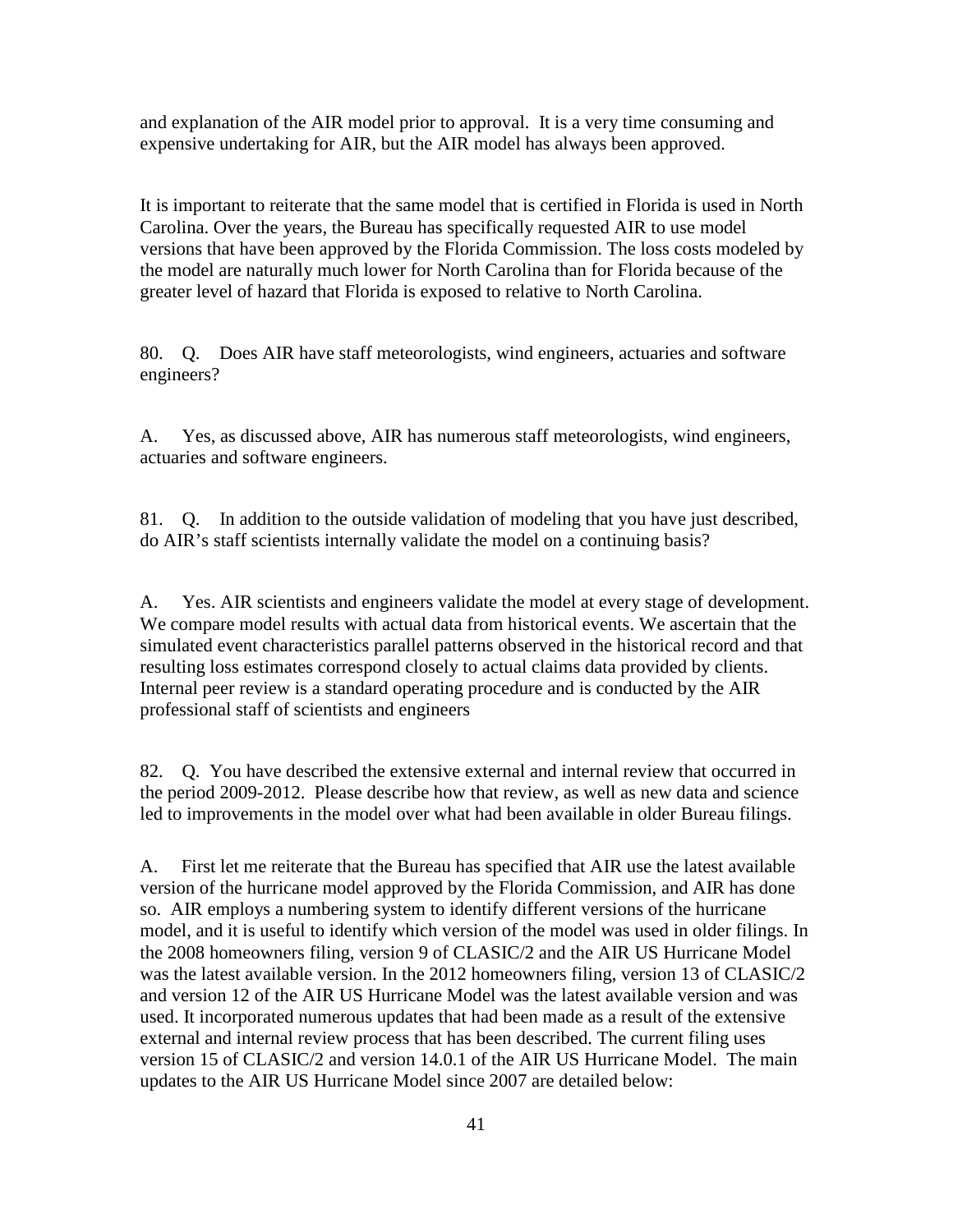2007 (updates incorporated into version 9):

- Updates to the historical storm set to include storms through 2006
- Revision of the bounds on the distribution governing central pressure in the northeast
- Refinements to the distributions governing the day of hurricane landfall
- Refinements to the damage functions for residential contents
- Updates to secondary risk modifiers for pool enclosures, based on claims data
- Enhancements to the business interruption damage function
- Updates to the demand surge function
- Update to the WSST catalog

2008 (updates incorporated into version 10):

- Updates to ZIP Code databases and population-weighted centroids
- Updates to the historical storm set to incorporate track information from hurricanes through 2007
- Updates to the stochastic catalog, including annual frequency, landfall location and intensity probability distributions.
- Refinements to the inland decay functions

2009 (updates incorporated into version 11):

- Updates to ZIP Code databases and population-weighted centroids
- Updates to the historical storm set to incorporate track information from hurricanes through 2008 for Florida and adjacent states

2010 (incorporated into version 12):

- Significantly more precise risk differentiation based on Geography, Construction, Occupancy, Year Built
- Basin-wide Catalog enables more accurate loss estimates for portfolios spanning over multiple countries
- Model domain includes 29 states to provide complete coverage of inland risk
- Updates to Rmax estimation and addition of Rmax Evolution based on High Resolution Radar Imagery
- Explicit modeling of the influence of wave action on surface roughness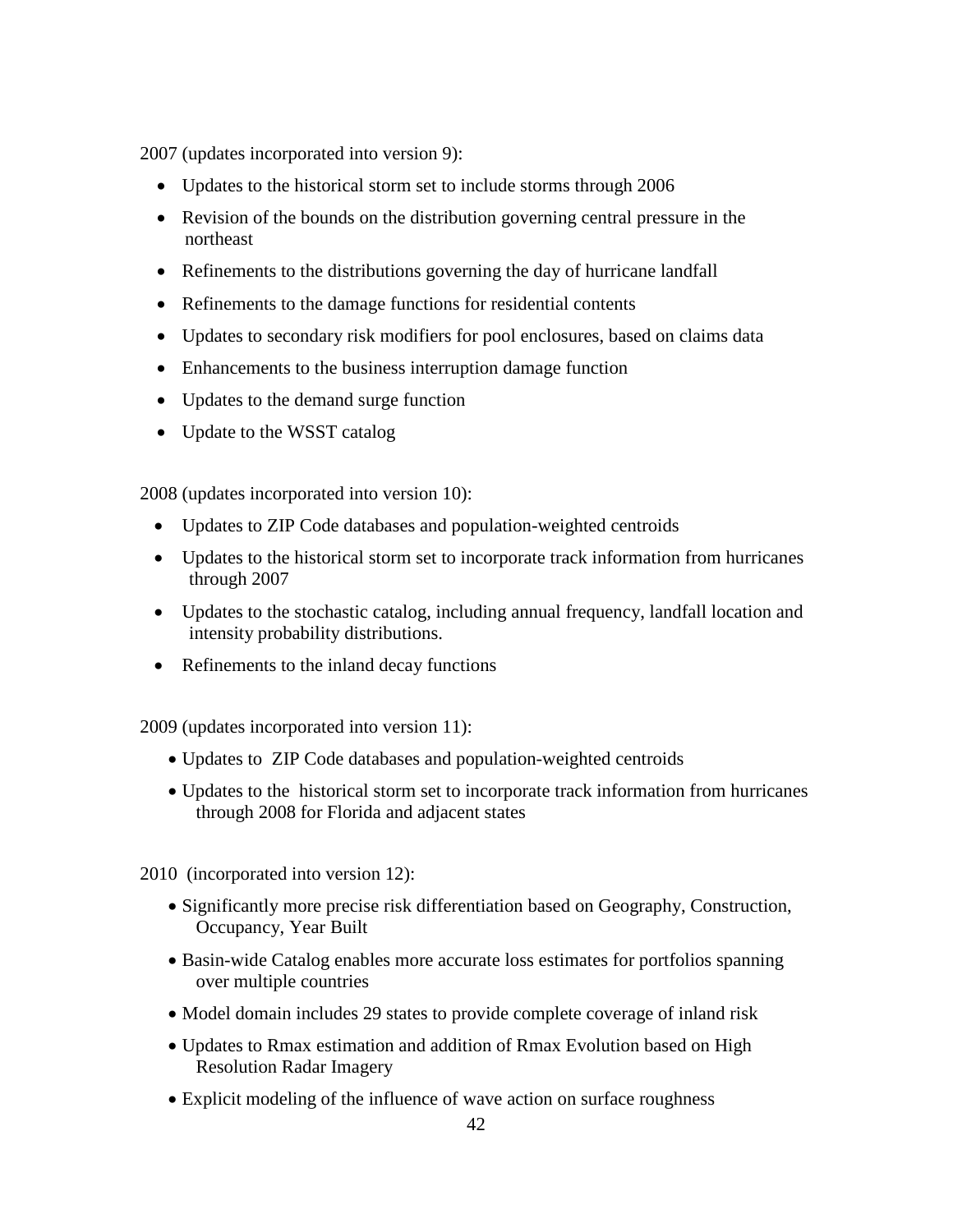• Refinements in vulnerability relationships and explicit modeling of the evolution of Building Codes

2013 (updates incorporated into version 14.0.1):

• Updates to the Stochastic Catalog based on HURDAT and NOAA Databases valid as of August 2011, which include data from 1900 through 2010

83. Q. Could you please explain in more detail the changes to the wind field and vulnerability components of the model?

A. Recent research in atmospheric science has enabled wind modeling with unprecedented fidelity and accuracy. Improved knowledge of the full 4-D structure of hurricanes – from the temporal evolution of the storm footprint, to the radial wind profile, to the vertical relationship between winds aloft and winds at the surface – was in 2010 integrated into the model to more accurately estimate wind speeds and their distribution.

On the engineering front, the 2010 updates to the model reflect new findings from recent loss experience data, wind engineering studies and damage surveys. The model incorporates the results of a new and exhaustive analysis of the evolution and enforcement of building codes across all states including North Carolina and their impact (as a continuous function of time after the 1990s) on the existing building inventory.

The additional level of detail in both the hazard and vulnerability components of the model enables better differentiation between risks. This differentiation applies to both the location and the structural attributes of properties.

84. Q. With respect to updates to the model that are reflected in –Model Versions 12 and newer, including Version 14.0.1, which is used in this filing, please explain the general effects of those updates on prospective loss costs used in the filing.

A. Different updates had different effects. Also, some of the updates happened to coincide with a period when the Bureau was able to provide more detailed exposure data to AIR for modeling purposes. The combined effect was that loss costs are now more accurately modeled than ever before as a result of these changes. In this connection, let me describe AIR's motivation as to the peer review and resulting updates. The AIR hurricane model has long been considered the industry standard, and AIR desires to maintain that position. To maintain that position, the model must reflect the latest science and engineering research, and take into account recent loss experience.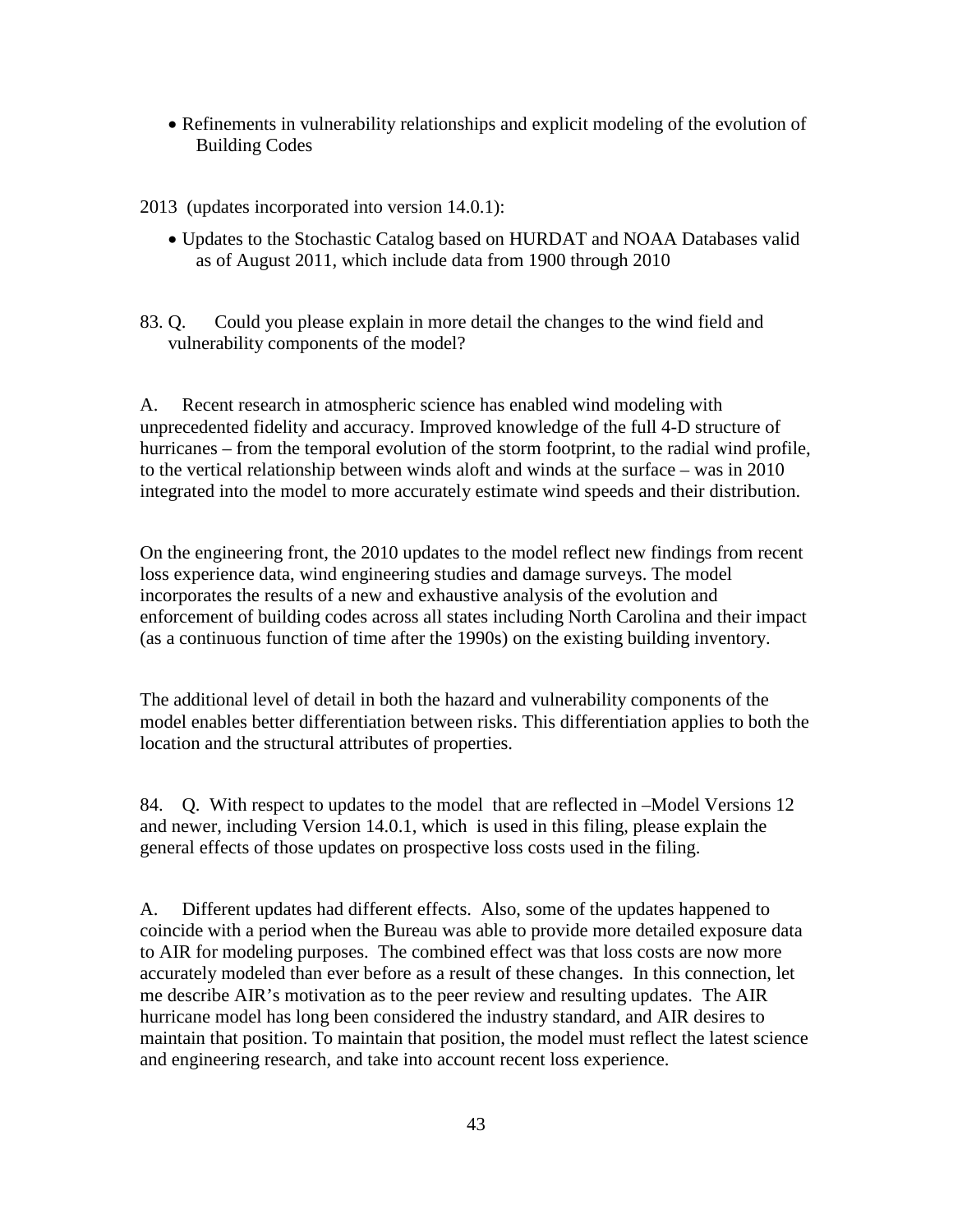Over the years leading up to the substantial peer review described above, numerous scientific studies of hurricanes as well as additional and more detailed claims and exposure data became available, and a number of scientific studies of hurricanes had advanced the knowledge of hurricanes significantly in the preceding several years. AIR therefore decided to incorporate those scientific advances in the hurricane model.

We also decided that because so many changes were being considered, we should have the changes peer reviewed by independent experts. A good deal of that peer review has been described earlier in my testimony. Naturally, changes to the model can affect loss costs in different directions. Some of the changes that may have affected loss costs in North Carolina include the following:

- Updates to ZIP Code databases and population-weighted centroids. These updates did not in and of themselves cause significant changes in loss costs in North Carolina, but it should be noted that only in recent years was the Bureau able to provide exposure data by zip code to AIR. Previously, assumptions had to be made as to where houses were located within territories based on AIR's data base. The use of actual exposure data by zip code significantly improved the precision of AIR loss costs. Those loss costs are now more accurate than could be modeled in previous years when simplifying assumptions had to be made because of the absence of detailed data.
- Updates to the historical storm set to incorporate information from the HURDAT database as of August 2011. Over the years, incorporation of this database, which now includes the period 1900-2010, sometimes involved inclusion of additional hurricanes that were determined by governmental sources to have affected North Carolina as well as modified parameters of previously-known hurricanes. The addition of these storms to the data base increased the modeled frequency of North Carolina storms. However, since these storms were relatively weak, they did not have a significant impact on loss costs.
- Updates to the model's wind field formulation. This update incorporated the latest available data and scientific literature, including the latest research on the radial decay of winds from the eye wall to the storm's periphery and the conversion of surface winds from winds aloft. This update improved the model's accuracy as to where damages occur and the extent of those damages.
- Modeling storms longer than 24 hours after landfall. In regard to North Carolina, this improvement in the model meant that more storms that made landfall to the south of North Carolina (such as in the Gulf of Mexico or Florida) are reflected since they typically affect North Carolina more than 24 hours after landfall. Such storms cause relatively modest losses in North Carolina.
- Incorporation of new data from satellites as to ground cover. Such data was incorporated in the wind field calculations. This improvement was significant because there is a large difference in the degradation of hurricane winds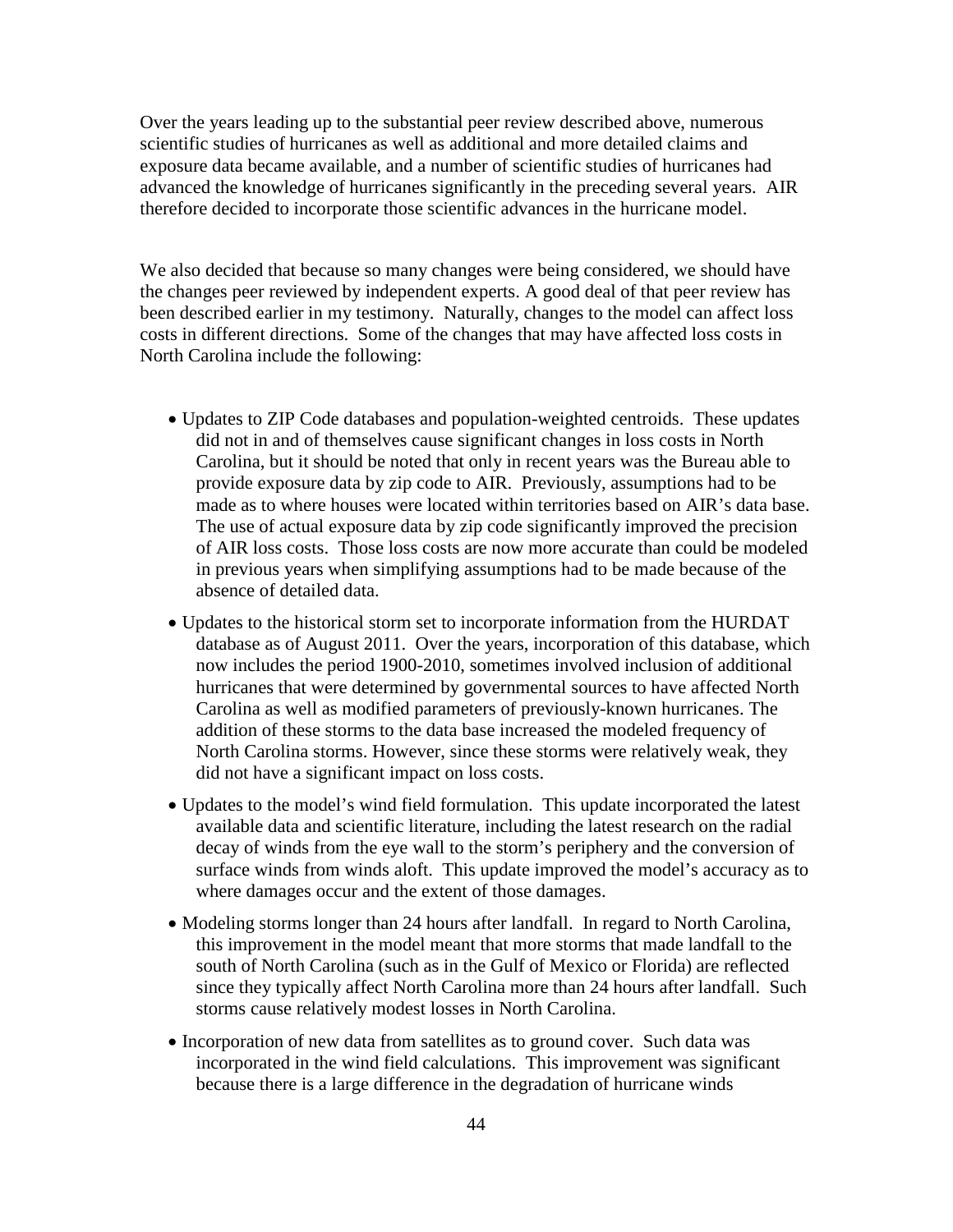depending on the terrain that they are passing over. For instance, storms passing over forests or mountainous terrain dissipate much more quickly than storms passing over flat or marshy areas. The inclusion of accurate ground cover data meant that areas such as the sounds of North Carolina were no longer assumed to have caused storms to dissipate to the same extent as in past model runs for North Carolina. On the other hand, this change reduced wind speeds in areas of North Carolina with extensive tree cover to reflect the fact that trees reduce wind speeds as storms travel over land.

- Updates to the wind damage functions. Such updates were based on the latest findings from AIR's ongoing analysis of detailed claims data from recent hurricane seasons and have improved the accuracy of modeled losses.
- Introduction and updates to the "year built" (age of home) bands. Such updates capture the evolution of North Carolina's building code, changes in construction practices and materials, and other factors affecting vulnerability over time. It should also be noted that the Bureau is now able to provide exposure data including detailed year built data to AIR. Previously, all locations were assumed to be unknown, and their damageability was based on a state-wide weighted average of year built damageability. The provision by the Bureau of exposure data with actual year built information significantly improved the precision of AIR loss costs. Those loss costs are now more accurate than could be modeled in previous years.
- Enhancements to individual risk modifiers (secondary risk characteristics). Such enhancements reflect newly acquired data and analysis.

85. Q. As relates to the current filing, did AIR receive exposure data from Insurance Services Office on which AIR relied in preparing its analyses?

A. Yes, we received data reflecting the number of earned house years and earned insurance years for 2011 for homeowners policies in North Carolina. It was broken down by categories (Voluntary and Beach Plan), policy form group (owners, tenant, and condominium), zip code, construction class, year built and territory. It was furnished to AIR by Insurance Services Office (ISO), which had compiled the data. AIR routinely receives and relies upon data of this type in the ordinary course of its business of modeling and did so in this instance. AIR routinely reviews such data submissions for consistency and reasonableness and notifies the producer of such data if there are questions as to the data.

86. Q. Can you explain what is displayed on Pages 15-35 of RB-6A?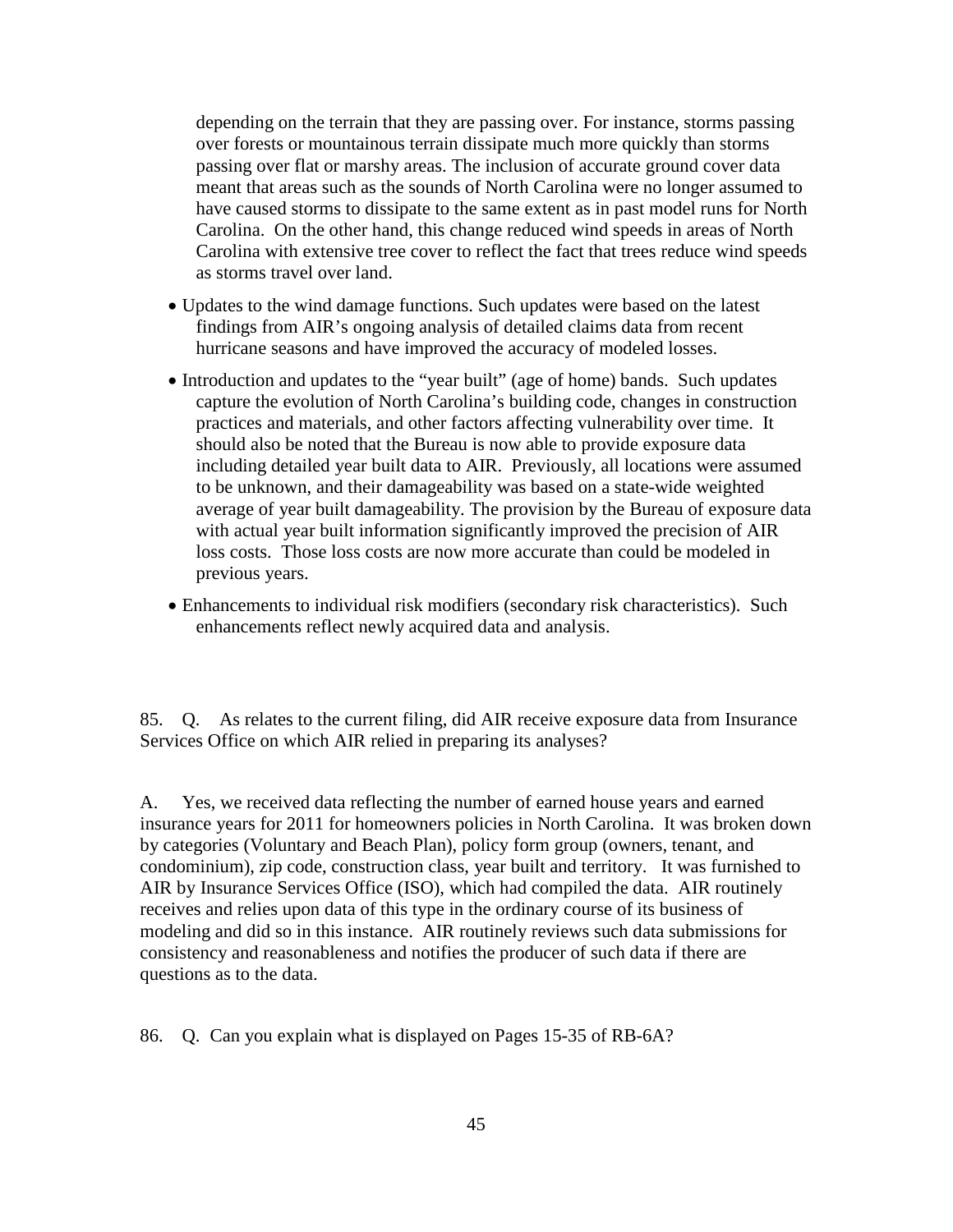A. Yes, these pages contain the Project Information and Assumptions Forms (PIAFs) that we prepared before completing our analysis and releasing the reports contained in RB-6A and RB-6B to the Bureau. These contain a summary of the exposures to be modeled as well as the assumptions that are to be used in the course of the analysis.

87. Q. What information is contained on Page 15 and 26 of RB-6A?

A. These pages show the contact information for some key personnel responsible for the project, both at AIR and at the Bureau. They show the version of the software and the model catalogs that are to be used in the analysis. Finally, They show the reports and loss results that we are going to provide to the Bureau.

88. Q. What information is contained on Page 16 and 27 of RB-6A?

A. These pages contain a summary of the exposure data that was provided to us by the Bureau, including the date the data was received, and the total values of various aspects of that data. They then provide information on how the various values have been changed based on the assumptions to be made before carrying out the loss analysis. The first four items under the "Added/Excluded Records" sections display the changes in total insured value that result from applying assumptions for additional coverages to the data that was provided by the Bureau. The last two items describe changes in the number of records, risks, and insured value due to rounding of records in general and specifically from applying the Beach Split treatment that is described in question 109 of this testimony.

89. Q. What information is contained on Page 17 and 28 of RB-6A?

A. These pages provide a summary of the geocoding process that occurs in CLASIC/2. As is frequently the case, there are a number of records in the exposure data which are placed in ZIP codes which are no longer valid based on the US Postal Service ZIP code database at the time the model was last updated. These invalid ZIP codes are re-mapped to current valid ZIP codes based on the US Postal Service database. The number of records matched at a postal level is representative of the records that were not subject to the Beach Split treatment described in question 109 of this testimony. Records geocoded based on population grid points are the records that were subject to the Beach Split treatment described in question 109 of this testimony.

90. Q. What information is contained on Page 18 and 29 of RB-6A?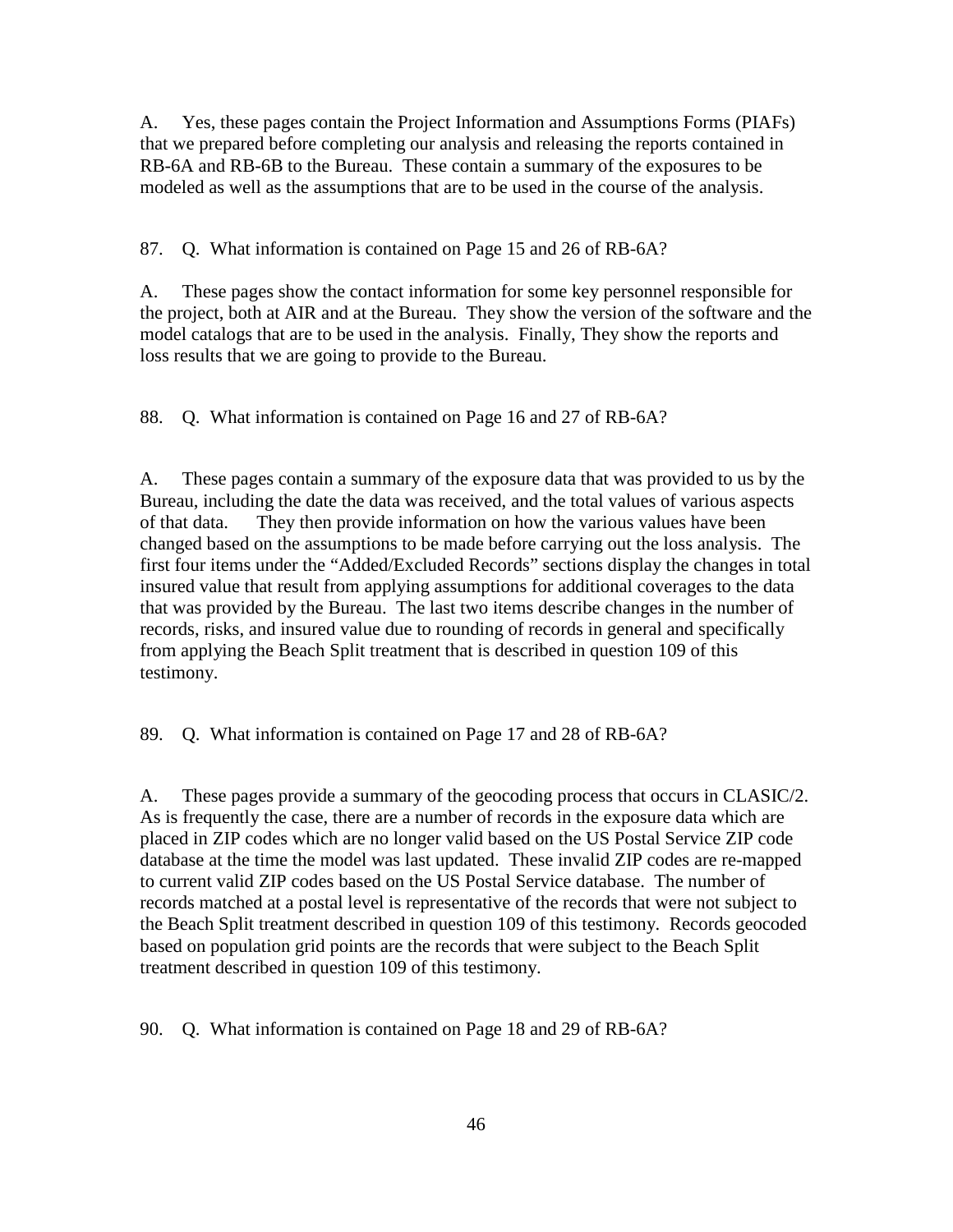A. These pages describe the assumptions that are made with regards to replacement value, limits, and deductibles for the various coverages for each line of business individually. For owners (HO) policies, limits were provided for coverage A, and assumptions were made for coverage B, C, and D. For condo (CO) and tenants (TN) policies, limits were provided for coverage C, and assumptions were made for coverage A, B, and D. The Analysis Options sections describe the specific analysis options that were utilized when running our models.

91. Q. What information is contained on Page 19 and 30 of RB-6A?

A. These pages show the number of records which included information on each of the various secondary modifiers that are able to be modeled in CLASIC/2. For this analysis, 87.6% of the records included information on the year the structure was built.

92. Q. What information is contained on Page 20 and 31 of RB-6A?

A. These pages describe in detail the specific assumptions that were made in the process of carrying out the analysis.

93. Q. What information is contained on Page 21 and 32 of RB-6A?

A. These are tables summarizing the total value and number of risks by construction and occupancy for each line of business.

94. Q. What information is contained on Pages 22-24 and 33-34 of RB-6A?

A. These are tables summarizing the total value, number of risks, and average deductible within each territory for each line of business. The information was provided by ISO.

95. Q. What information is contained on Page 25 and 35 of RB-6A?

A. These are tables displaying the total limits factors which are applied to homeowners policies to account for coverage B, C, and D. This methodology is described on Page 18 of RB-6A.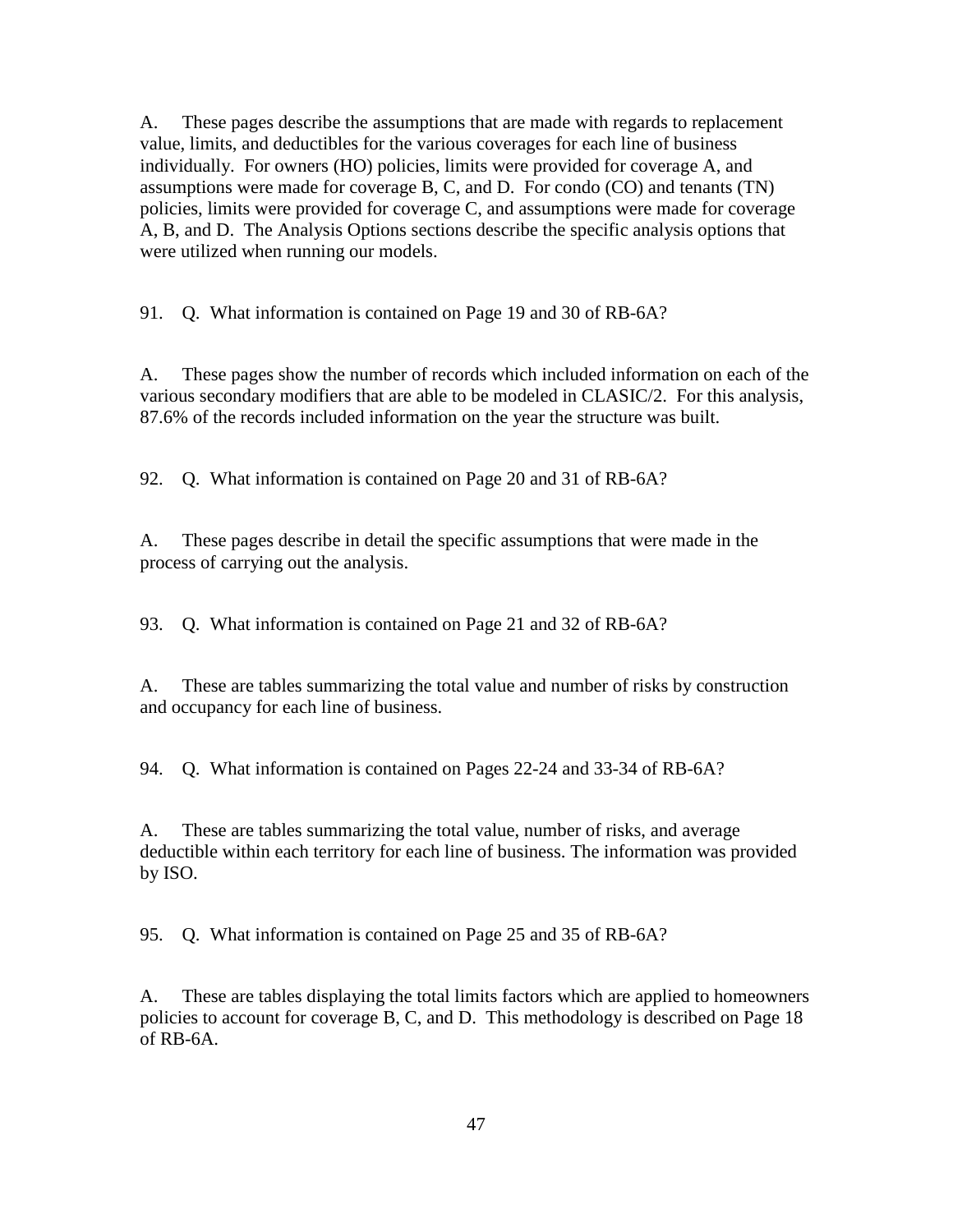96. Q. Is the information on Pages 15-35 of RB-6A the same information contained in Pages 16-36 of RB-6B?

A. Yes.

97. Q. How is the PIAF used?

A. The PIAF is provided to the Bureau prior to performing the analysis and allows the Bureau the opportunity to examine the data and assumptions that will be used during the course of the AIR analysis to ensure that they comport with the data and assumptions intended to be modeled. The Bureau provides a signed copy back to us so that we can be assured that both parties understand the data and assumptions to be used for the analysis.

98. Q. What use did you make of such data?

A. For each territory, category, policy form group, ZIP code, and construction class, the insurance years were used as the primary insured value (either the building value for owners records or the contents value for the tenant or condominium records). Appropriate adjustments were then applied to account for non-primary coverages (appurtenant structures and contents in the case of the owners forms, building value for the condominium form, and time element for all three forms). Appropriate assumptions were also applied to account for deductibles.

The data was then analyzed in AIR's CLASIC/2™ software application using the model and catalogs referenced previously in order to yield loss estimates. These loss estimates were rolled up to the territory level for reporting purposes.

99. Q. What are the areas of the state with the highest hurricane risk in North Carolina?

A. The highest risk areas are the beach and coastal areas. A hurricane is typically at its maximum force in those areas just as it crosses over land. As it travels inland, the storm dissipates because of the elimination of its primary energy source (heat and moisture from the sea) and because of surface frictional effects.

100. Q. As between portions of the coast of North Carolina, which areas experience the greatest hurricane frequency?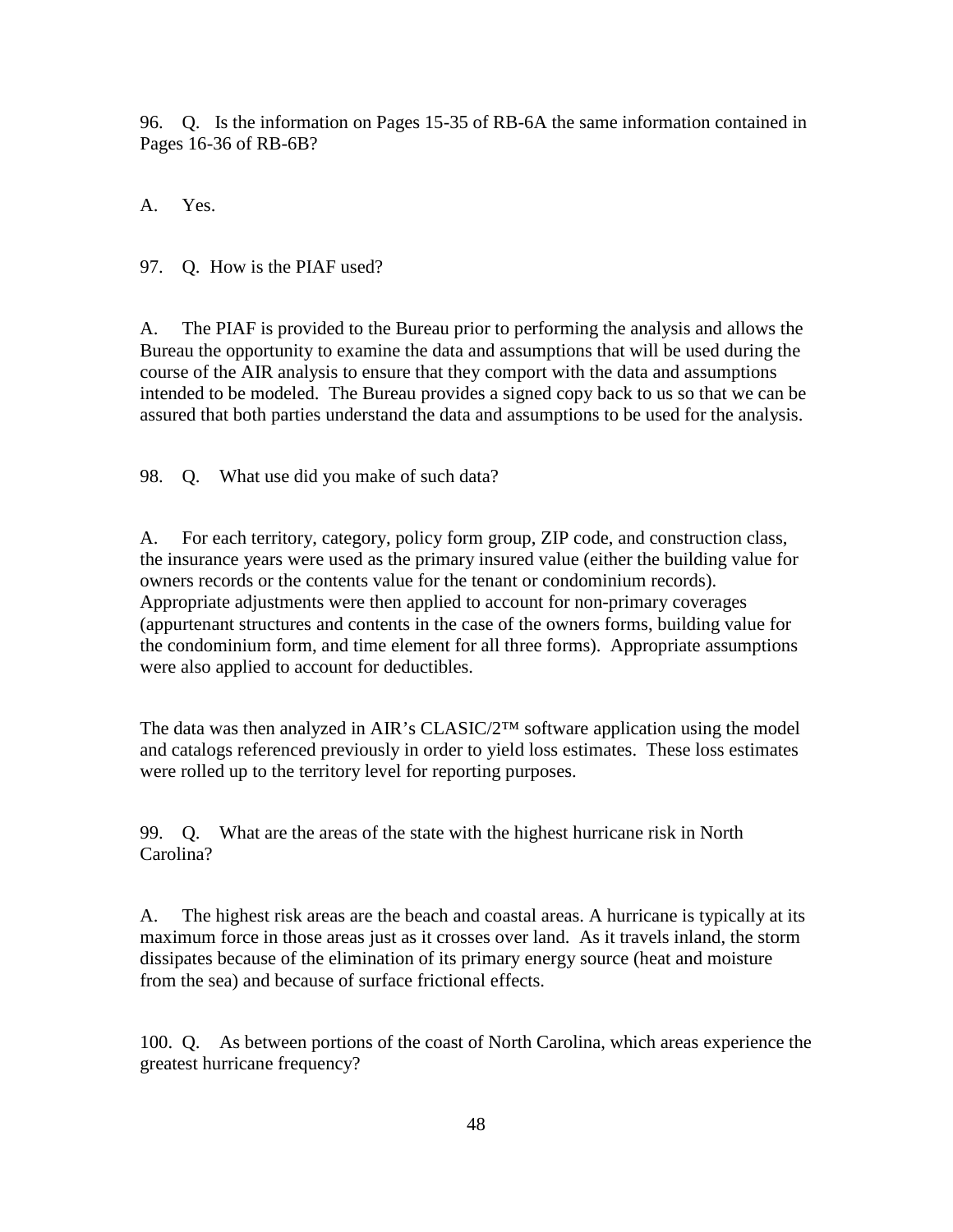A. The highest frequency of hurricanes occurs in a 100-mile segment which includes Cape Lookout, Cape Hatteras, and Pamlico Sound. The coastline in this area juts out into the Atlantic Ocean where it is exposed as storms move up the coastline. The far northern coast towards Virginia suffers relatively few hurricane landfalls because of the more westerly location of the coastline in this region, but hurricanes frequently come through that area after making landfall to the south.

101. Q. Has AIR examined North Carolina's building code?

A. Yes. AIR engineering experts have undertaken an extensive, peer-reviewed study to understand the large number of building codes and wind standards that exist in hurricane-prone states, specifically including North Carolina. In addition to major code changes, there are continuous changes in vulnerability due to changes in building materials, enforcement, structural aging and upgrading. The model accounts for the spatial and temporal variations in vulnerability for all hurricane states including North Carolina.

102. Q. Are there any changes that you have made to your model just for North Carolina?

A. No. AIR has a single, integrated U.S. hurricane model which reflects historical regional differences in hurricane risk. In the model development and validation process, North Carolina is treated in the same way as all other states in determining regional variations in vulnerability at the state and local level, through examination of both the regional building stock and state and local building regulations, codes and practices. AIR has performed a detailed review of, and continues to monitor, the building codes in North Carolina. AIR's implementation of this information allows its model to accurately estimate the vulnerability of buildings in North Carolina based on the specific nature of the building codes they are subjected to. Additionally, the model adjusts its vulnerability for structures in North Carolina based upon the year in which they were constructed and the codes which were enforced at the time of their construction. While the model looks at each state's building code situation individually, if there were two identical buildings in different states which were both subject to equivalent building codes and enforcement, those two buildings would be subject to the same vulnerability calculation.

As discussed previously, while there is a single hurricane model, each state's prospective losses are computed individually based on the circumstances in that state. While the model version, settings and assumptions used for North Carolina were the same as those accepted by the Florida Commission, Florida's higher vulnerability to losses is not in any way imputed to North Carolina, and losses in Florida are not in any way spread to North Carolina. Florida has higher expected loss costs than North Carolina because it has a greater exposure to hurricanes than North Carolina, but those higher expected losses in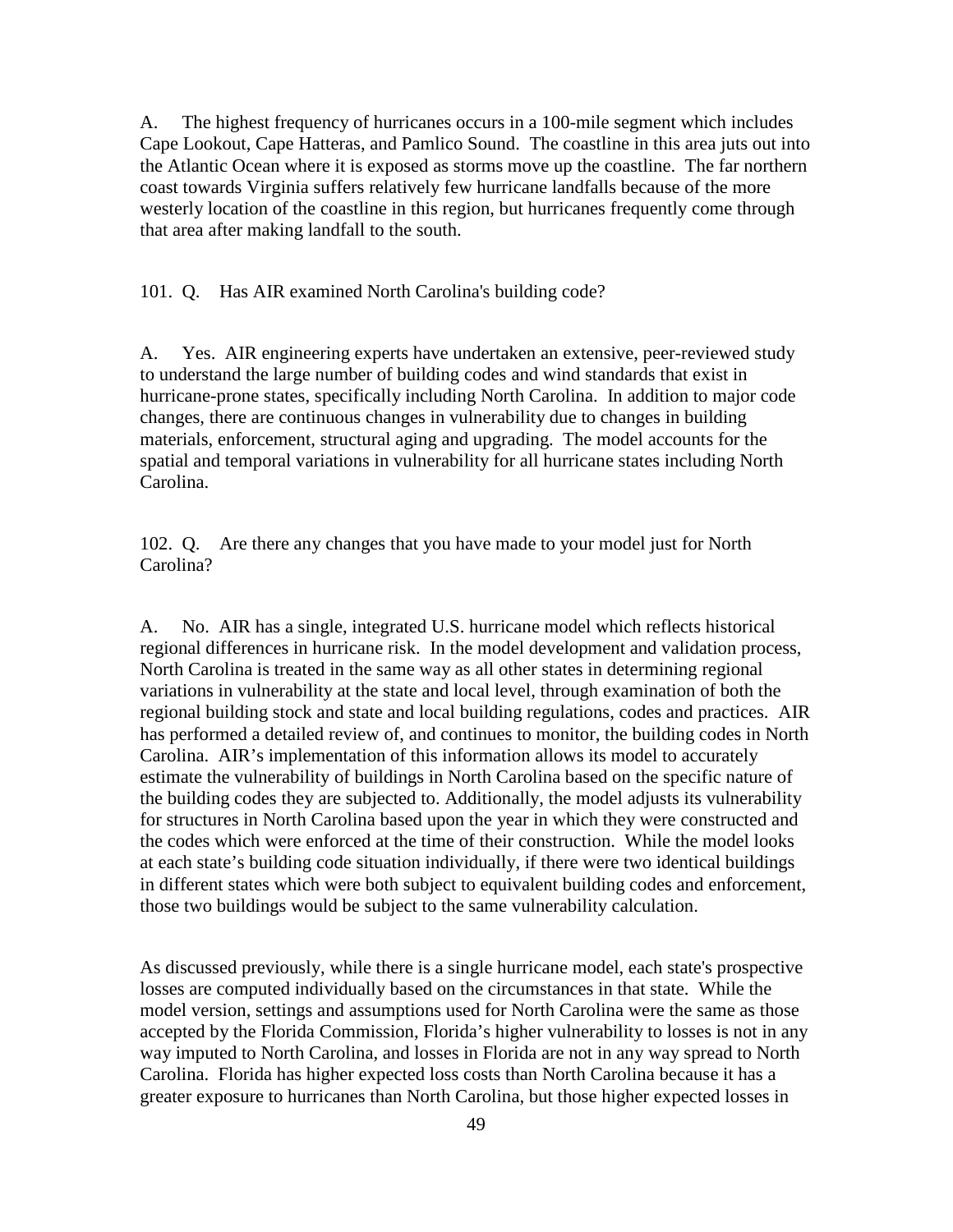Florida do not have the effect of making expected loss costs higher in North Carolina than they otherwise should be.

Inputs to the model include detailed land cover data that affect the wind speeds being calculated at every location in the modeled portfolio, as well as detailed building code examinations for every state which adjust the vulnerability of buildings based on the year of construction and location. The land cover data used in the model reflects, in detail, the currently existing land cover in North Carolina, and the building code information used in the model reflects the actual building codes and practices of North Carolina. The model reflects both the fact that different building code standards apply in different regions of North Carolina and the fact that the building code standards have changed at various times over the years.

Although the model can take into consideration the effects of storm surge and individual building characteristics, these components of the model were not employed at the direction of the Bureau. Modeled loss costs would have been higher if the Bureau had elected to instruct AIR to run the storm surge component. In the case of the Bureau's exposures, the storm surge component would reflect the fact that in the claims settlement process some damage from storm surge losses (which are not covered under homeowners policies) may nevertheless be paid as covered wind losses following a hurricane because storm surge losses sometimes cannot be distinguished from wind losses in the claim settlement process. While this phenomenon has been studied, validated, and can be easily modeled, the Bureau chose not to run the model with this component enabled.

103. Q. What is demand surge and how is it calculated in the AIR model?

A. The results were provided with aggregate demand surge as directed by the Bureau. Demand surge according to actuarial standards is defined as a sudden and usually temporary increase in the cost of materials, services and labor due to the increased demand for them following a catastrophe. Historical evidence from major catastrophic events in past 20 or more years shows that, after a major event, increased demand for materials and services to repair and rebuild damaged property can put pressure on prices, resulting in temporary inflation. This phenomenon is often referred to as demand surge and it results in increased losses to the insurers.

After Hurricane Andrew in 1992, AIR developed a rudimentary demand surge function to allow companies the capability to assess the potential impact on losses due to demand surge. In order to develop an initial demand surge function, AIR reviewed several studies on the impact on prices of material and labor after Hurricane Andrew and the Northridge Earthquake. It was commonly accepted that the demand surge from a Hurricane Andrew sized event (\$15.5 billion) was 8-12 %.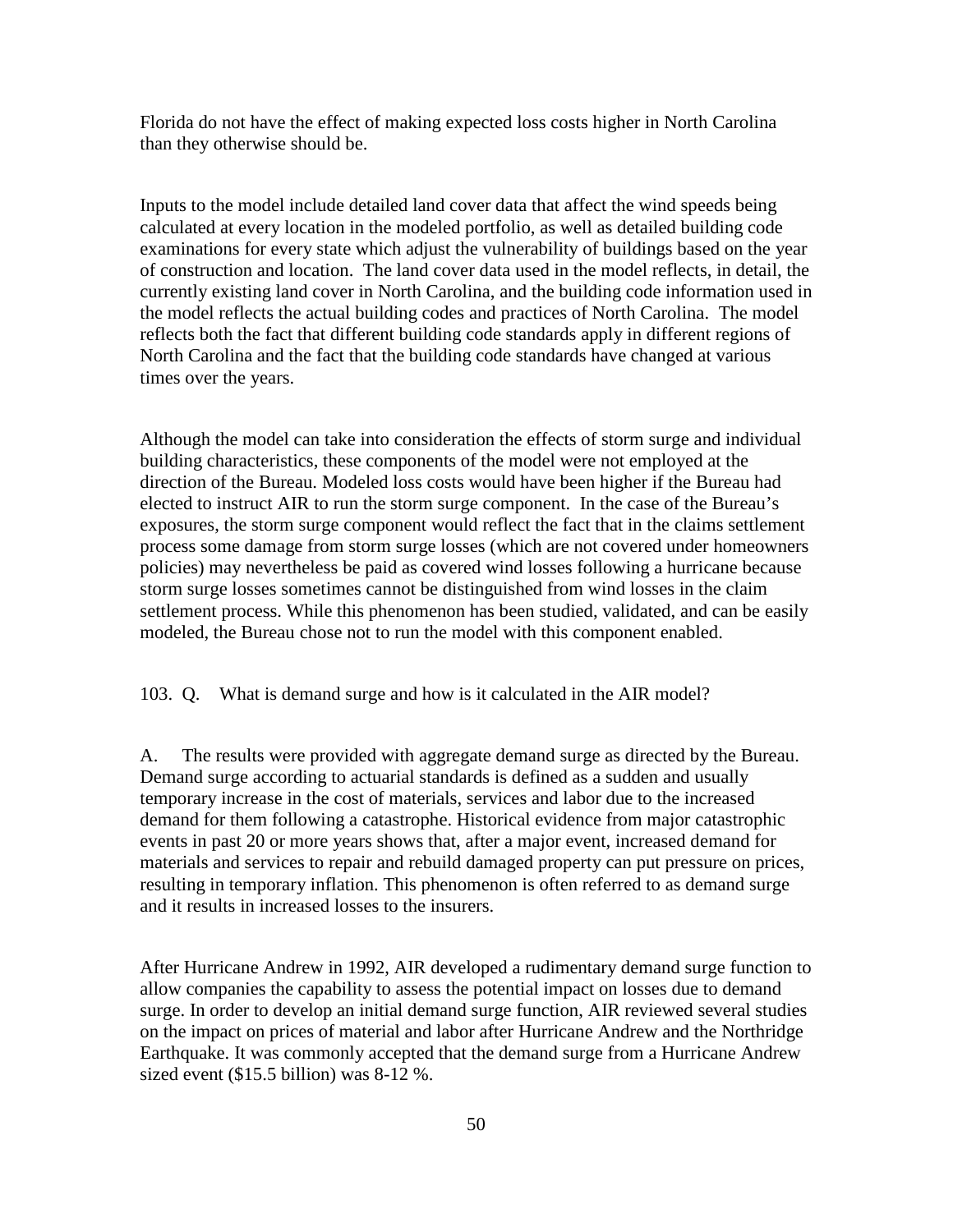AIR continued to review the impact that catastrophic events have had on material and labor prices. We found that in 1989 Hurricane Hugo, for example, caused a significant temporary impact on personal incomes in the construction industry in South Carolina. Analyses performed after the 2004 hurricane season in Florida revealed that demand surge had a significant impact on insured losses. Among other findings, empirical data specifically revealed that roof rebuilding costs increased substantially in the period following the hurricane season, and losses resulting from the additional living expense provisions in the policy (referred to as the "time element" which reflects the need of the policyholder to find alternative lodging after a house has been damaged) were significantly impacted due to the increased amount of time it took to repair damages from the multiple events.

104. Q. Was demand surge used for the analyses you performed for the Bureau?

A. Yes, demand surge was used for both analyses (standard and WSST).

105. Q. How is the demand surge factor calculated, and how is it applied?

A. Demand surge effects do not occur following the majority of hurricanes, and the demand surge component of the model reflects this fact. Small hurricane events are not accompanied by demand surge. AIR's demand surge function relates the level of demand surge to the amount of industry loss. Each event is assigned demand surge factors by coverage based on the amount of industry loss caused by the given event, as well as by other events that occur close to the given event in both time and space. AIR's demand surge begins at an industry loss amount of \$5.5 billion. The demand surge factors are applied to losses from the specific exposure set to calculate the loss with demand surge.

106. Q: What is the estimated impact of the application of demand surge on the loss estimates for the Bureau?

A. To quantify the impact of demand surge on the Bureau portfolio, AIR performed a high-level analysis without demand surge in addition to the detailed analysis that was used to generate the results for the Bureau. These analyses showed that there is an increase of 5.7% in gross losses when demand surge is applied.

107. Q. Now let me ask you several questions concerning Exhibit RB-6A to your prefiled testimony. What is the significance of the figure from the column called "Loss Cost (Per 100)" on pages 11 to 14 of Exhibit RB-6A?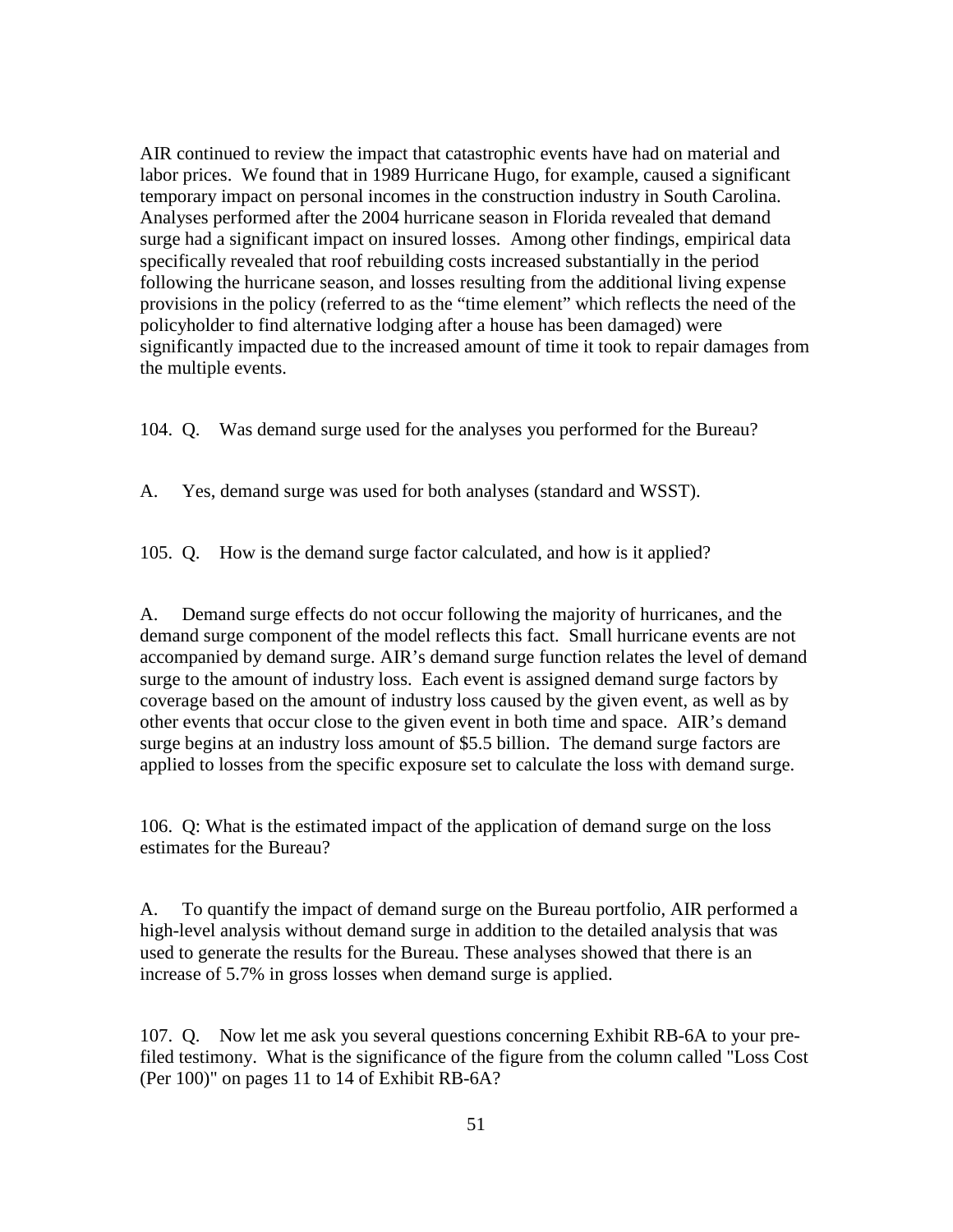A. The figures show the estimated loss costs per \$100 of exposure, including contents and all other coverages.

108. Q. On page 7 of Exhibit RB-6A entitled "Exposure Information and Assumptions," there is reference to "insurance-years by category, ZIP code, line of business, construction class, and territory." Please explain these terms.

A. The term "insurance-years" refers to the insured values under homeowners policies. The source of this data is ISO. The data were provided by each of the elements listed. Category refers to the categories of Voluntary and Beach Plan. The line of business refers to the owners, condominium, or tenant forms. The construction classes provided are Frame, Masonry, Masonry Veneer, Superior, and Aluminum or Plastic siding over frame.

109. Q. On the same page there is reference to "Beach Split ZIP Codes." Please explain this term and its relevance to the modeled losses contained in Exhibit RB-6A.

A. A "Beach Split ZIP Code" is a zip code which is split between two different Bureau territories, where one of the territories intersecting the zip code is categorized as a beach territory. The Beach Split ZIP Code treatment is used to improve the modeled loss estimates for coastal territories in those situations. AIR's determination of prospective loss costs is more accurate as a result of implementing this treatment.

In understanding this treatment, it is important to understand how the model works with respect to the geographic placement of risks. When a risk is analyzed in CLASIC/2, its geocode placement determines the relative severity of each simulated event. Items such as elevation, proximity to the coast and land cover are determined based on the geocode coordinates assigned to the location. If a risk contains only zip code information rather than address information, CLASIC/2 will assign geocode coordinates corresponding to the zip code centroid and will use the average physical characteristics for the zip code to estimate loss.

The information provided to AIR for the Bureau analysis is now at the zip code level, which allows for greater precision in modeling loss costs than could be accomplished in filings prior to the 2011 dwelling filing and the 2012 homeowners filing. The ability to use more detailed data has created a desire to be even more accurate, and it was for this reason that AIR uses the split zip procedure. In several instances coastal area zip codes fall across the boundary between the Beach territory (i.e. Territory 110 or 120) and the inland coastal territories (Territory 130, 140, 150, or 160). In these cases, without refinement, modeled loss costs for the zip code would be the same whether the territory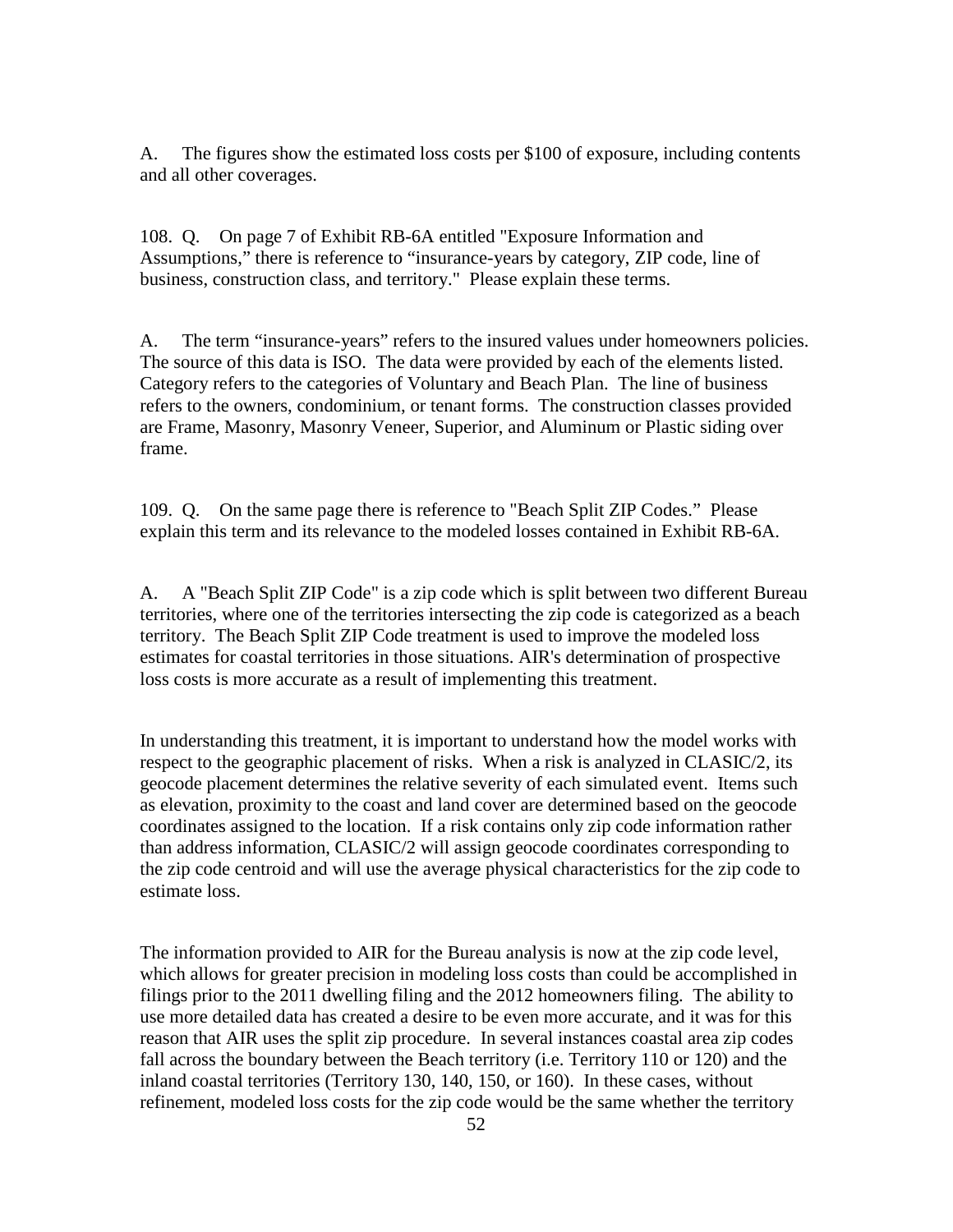was beach or inland, when in reality, houses located on or closer to the beach have higher loss costs than equivalent exposures inland, and vice versa. The Beach Split ZIP Code treatment improves the modeled loss estimates for these zip codes by distributing the risks to uniform grid points across the area of the zip code falling in each of the territories. In so doing greater accuracy and fairness are promoted.

110. Q. Page 8 of Exhibit RB-6A shows the long term average annual aggregate losses by territory. Please explain what is shown on this page and how it was computed.

A. Page 8 displays the average annual aggregate loss for each territory. This figure is the sum of all losses caused by all simulated events, divided by the number of simulation years for each territory. It represents the long run average annual hurricane loss potential by territory. As can be seen, the territory with the highest average annual aggregate loss is territory 140. This fact is a function of the large number of homeowners policies in that territory as well as the territory's high exposure to hurricanes.

111. Q. What does the table on page 9 of Exhibit RB-6A show?

A. It shows the distribution of exposures and average annual losses by territory. Obviously, coastal territories account for a much higher percentage of losses than exposures because there is a greater hurricane hazard nearer the coast. For instance, the table on page 9 demonstrates that territory 340 in the western part of the state has 17.83%of the statewide insurance in force, but accounts for only 5.81%of total annual hurricane losses. Territory 120 on the beach, on the other hand, accounts for only 0.59% of the statewide insurance in force, but its average annual hurricane loss is 7.61% of the statewide total annual hurricane losses.

112. Q. What is the source of the insured values, risk count and average annual loss on pages 11 to 14 of Exhibit RB-6A?

A. The source of the insured values and Risk Count shown on pages 11 to 14 is provided on pages 22 to 24 and 33 to 34 of Exhibit RB-6A (the PIAFs), and page 8 is the source of the average annual loss.

113. Q. What do the last two columns on pages 11 to 14 of Exhibit RB-6A show?

A. They show the estimated hurricane pure premiums and loss costs per \$100 of exposure by territory, both overall for all lines (Exhibit 3) and individually for each policy form group (Exhibits 4 to 6). As can be seen from these exhibits, loss costs are highest in territories 110 and 120 and are high in territories 130, 140 and 160.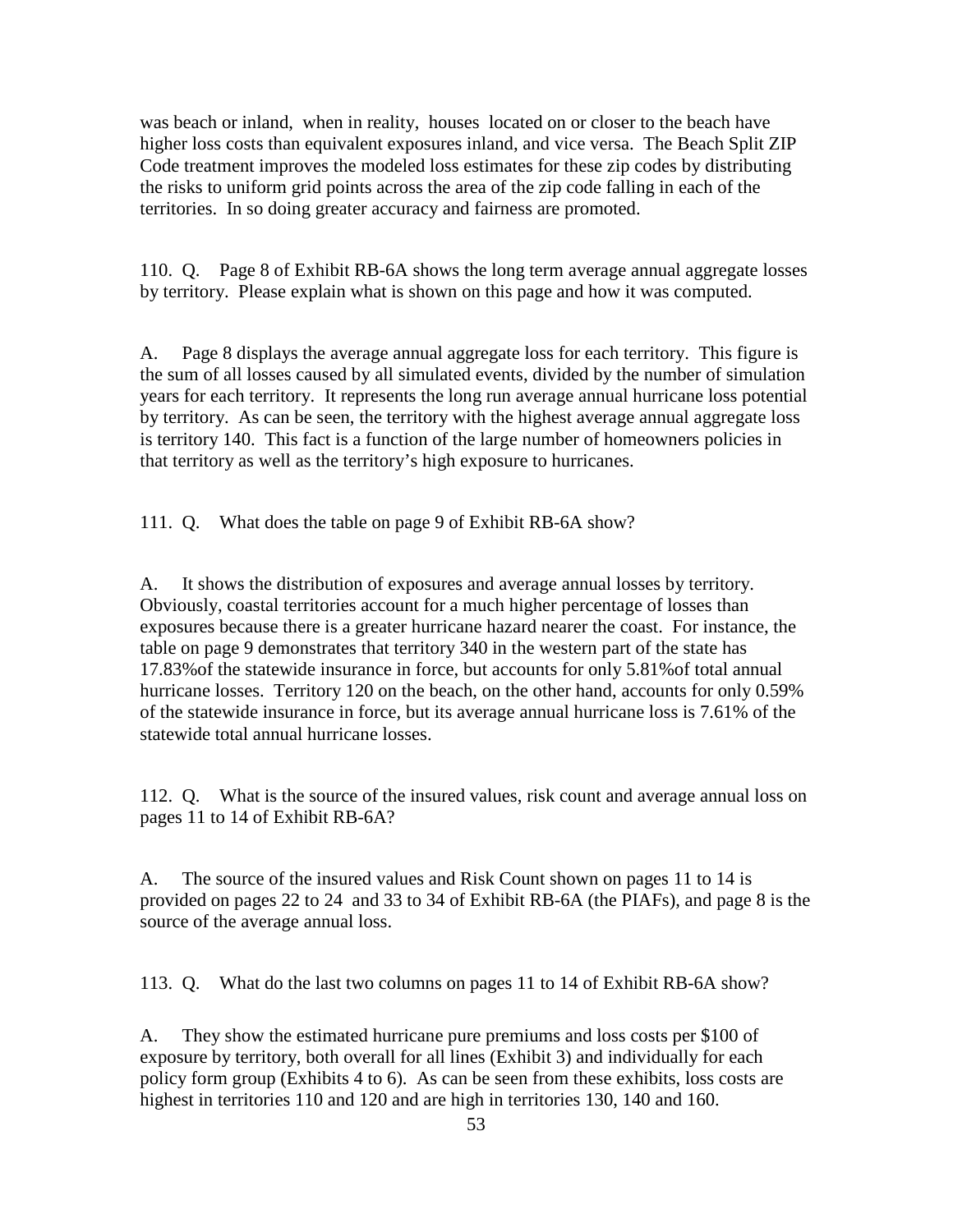114. Q. On page 11 of Exhibit RB-6A, please explain the significance of the number "1,625.16" for territory 110 in the column entitled "Pure Premium."

A. The number \$1,625.16 is the amount, exclusive of expenses and provisions for profit and contingencies, that on average needs to be collected each year to cover the long run average hurricane loss potential on each risk on homeowners policies in territory 110. By comparison, only \$15.67 needs to be collected to cover that same potential in territory 390.

115. Q. Do the explanations set forth above for Exhibit RB-6A also follow for similar pages in Exhibit RB-6B?

A. Yes. The exhibits and explanations follow the same format. The loss costs and pure premiums in Exhibit RB-6B reflect those appropriate to the view of risk that incorporates the impact of the current elevated sea surface temperatures (SSTs) in the North Atlantic on hurricane activity.

116. Q. In 2011, Hurricane Irene passed through eastern NC and hence caused losses from Hurricane damage. Has AIR been able to do any detailed validation of Hurricane Irene as yet?

A. No. As of the date of preparation of this prefiled testimony in November of 2013, AIR has not yet been able to perform any validation on Hurricane Irene due the lack of necessary claims data resulting from the storm and due to the fact that the meteorological parameters of this storm were not included in the 2011 HURDAT database at the time the model was being updated. Due to this lack of information, Hurricane Irene is not yet in AIR's Historical Storm Catalog. Loss validation information for Hurricane Irene is only available at an aggregate level, meaning on an industry level. It is anticipated that a more detailed validation can be done when state specific claims and exposure data from the event are available. AIR is in the process of collecting this information, but it is not yet clear when this will be completed. Aside from this, AIR did perform a damage survey along coastal North Carolina and Virginia after Hurricane Irene passed. Findings from this survey will be compared to claims and loss data after it becomes available.

117. Q. The current filing proposes revised territory definitions as well as revised rates. Did AIR perform any assistance in support of the Bureau's analysis of revised territory definitions?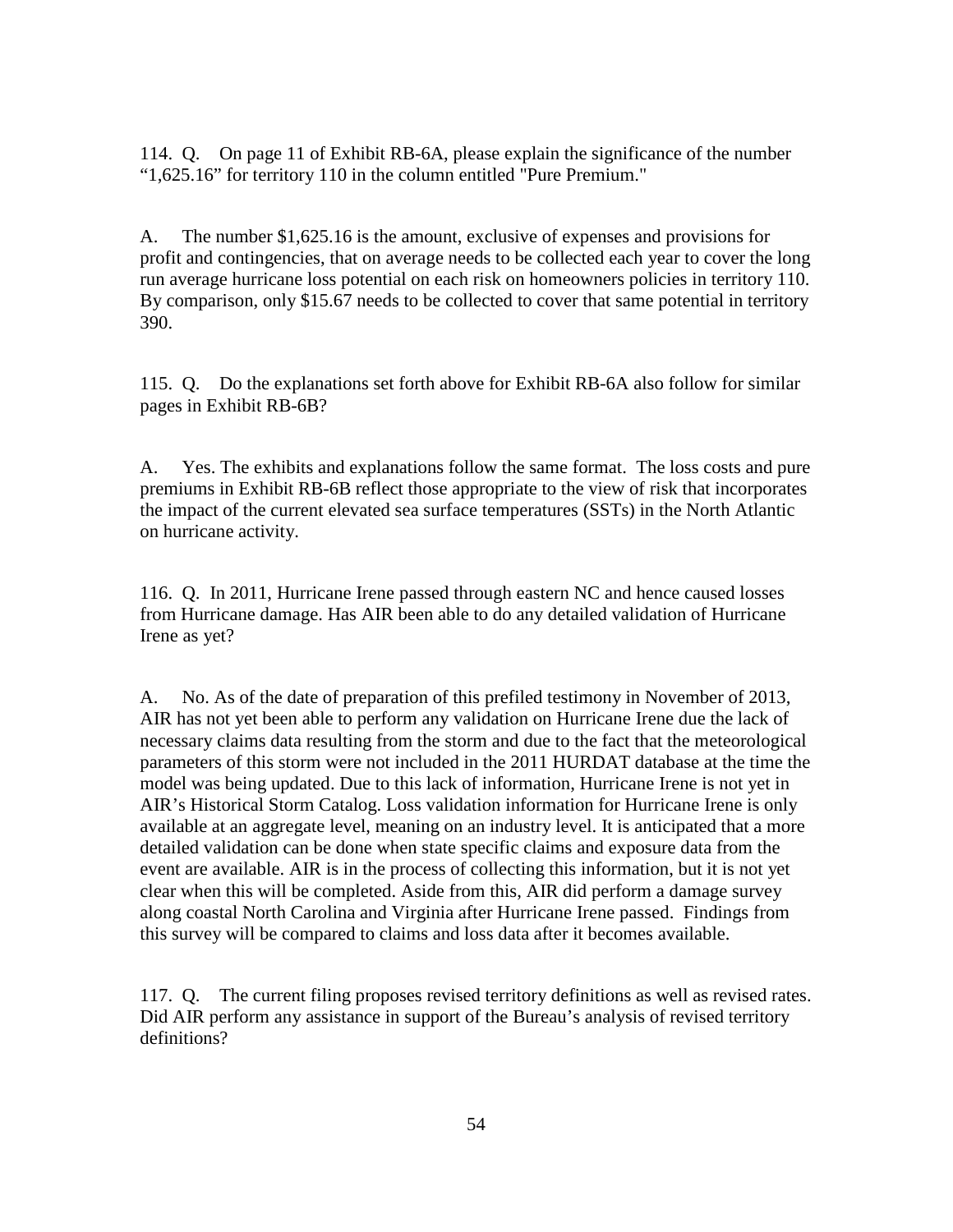A. Yes. The Bureau set up a task force to review territory definitions and contacted AIR in the Fall of 2012 for consultation and assistance as to the best manner in which to employ modeling of various wind events to review territorial definitions. The latest available data consisted of the data underlying the Bureau's October 1, 2012 homeowners rate filing. It was concluded that the best manner to examine differing wind exposure across the state, while removing the impact of exposure differences across the state, was to create a "notional" dataset and run AIR models based on the assumption of uniform exposures across the state. Doing so enabled a better review and comparison of the varying risk across the state from wind events. Assuming a uniform exposure set across the state permitted the Bureau to examine regional variations in hazard without the analysis being complicated by the distribution of the actual exposures in the state. It is important to isolate these effects, because the exposure distribution can and will change over time, and the territories should reflect regional differences in risk even after exposure distribution changes.

118. Q. How was the analysis adjusted after the North Carolina Department of Insurance raised objections to the revised territory definitions?

A. The bureau made changes to the filed territory definitions and provided AIR with updated exposure for all records. AIR performed a second analysis for those records which were impacted by the differences in territory definitions using both the standard and WSST catalogs. The losses as presented in RB-6A and RB-6B reflect the losses based on the combination of results from the unchanged territories as well as the new results for territories with updated definitions.

119. Q. Are the data, information and numbers used in the AIR hurricane model true and accurate to the best of your knowledge, information and belief?

A. Yes. The AIR research team collects the available scientific data pertaining to the meteorological variables critical to the characterization of hurricanes and therefore to the simulation process. Data sources used in the development of the AIR hurricane model include the most complete databases available from various agencies of the National Weather Service, including the National Hurricane Center. All data is cross-verified. If data from different sources conflict, a detailed analysis and the use of expert judgment is applied to prepare the data for modeling purposes. Furthermore, to the extent possible, we cross-check and verify the numbers that go into the AIR model as well as the numbers that come out of the model. To the best of my knowledge, information and belief, the data that we use are the most reliable and accurate data that is publicly available.

120. Q. Are the Exhibits to your pre-filed testimony true and accurate to the best of your knowledge, information and belief?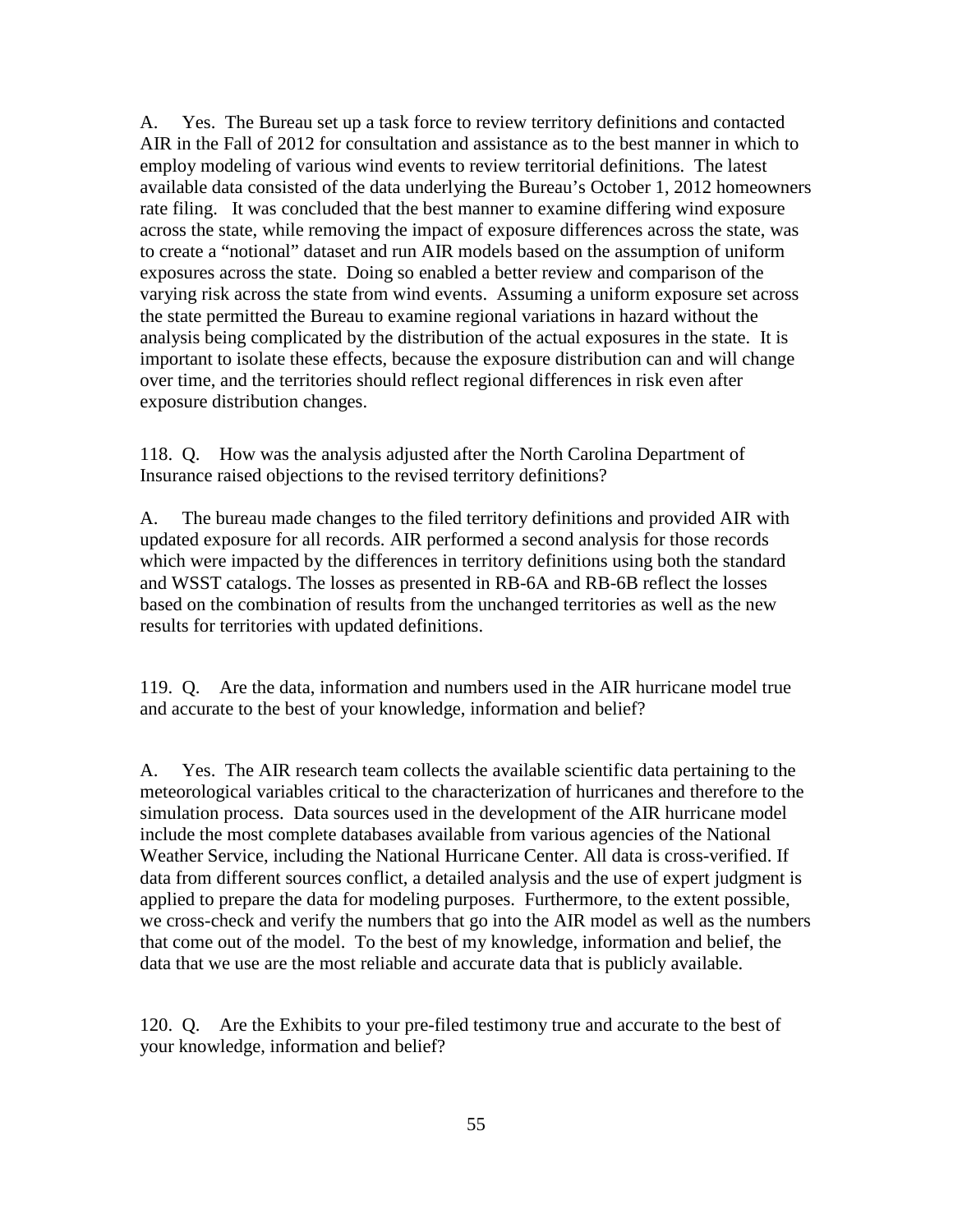A. Yes.

121. Q. Do you have an opinion as to whether your model is a reasonable method of projecting the prospective hurricane losses used in the filing to set rates for homeowners insurance in North Carolina that are not excessive, inadequate or unfairly discriminatory, and if so what is that opinion?

A. Yes, I have an opinion. It is a reasonable, consistent, and reliable method of doing so. The prospective hurricane losses in the AIR reports and used in the filing are reasonable and appropriate projections of insured hurricane losses on the policy forms reviewed.

122. Q. Is AIR willing to allow the Insurance Commissioner and/or any personnel from the North Carolina Department of Insurance to visit your offices in Boston and examine any areas of the model that they wish?

A. Yes, subject only to a non-disclosure agreement that will protect the proprietary and confidential information possessed by AIR Worldwide from being used by our competitors, we welcome the Commissioner and/or any associates or consultants appointed by him to again visit our offices, where they can examine any information related to the model that they would like. With the encouragement and permission of AIR, we understand that the Bureau offered the Department the opportunity to make such a visit in the summer of 2012. This offer was also extended in connection with the Dwelling hearing in 2011. If the Commissioner or his Department would like to arrange such a visit, we ask that they contact the Bureau to organize a date and time that is convenient for all parties. We strongly encourage the Commissioner and Department to do so to help educate them on the benefits and validity of the use of hurricane modeling in ratemaking for North Carolina.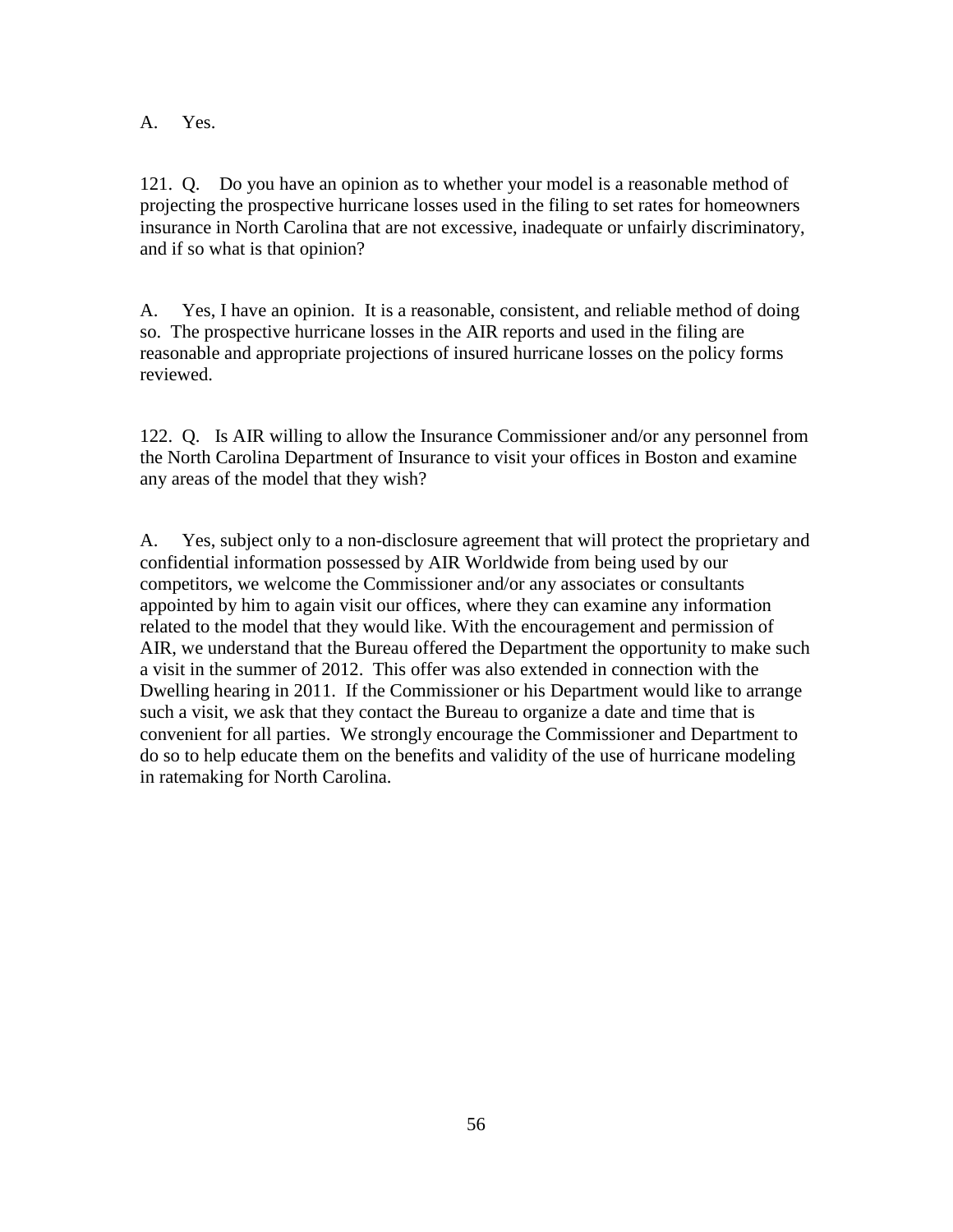#### NORTH CAROLINA HOMEOWNERS INSURANCE

#### ADJUSTMENTS TO PREMIUMS, LOSSES, LOSS ADJUSTMENT EXPENSES, EXPENSES AND EXPOSURES

Adjustments made to premiums, losses, loss adjustment expenses, and expenses are set forth below. See also the prefiled testimony of R. Curry, B. Donlan and R. Newbold.

Losses reported to ISO, ISS, and NISS are adjusted to the \$250 base deductible level by application of loss elimination ratios. These factors are applied on a record-by-record basis and vary by cause of loss and policy form.

Losses were developed to an ultimate basis through the application of loss development factors. The derivation and application of loss development factors is described in the response to 11 NCAC 10.1105(3).

Non-hurricane wind losses for the owners forms have been smoothed using an "excess wind" procedure.

Additionally, due to the volatile nature and the catastrophic potential of hurricane losses, actual hurricane losses have been removed from the data and replaced with expected hurricane losses produced by a model designed by AIR Worldwide.